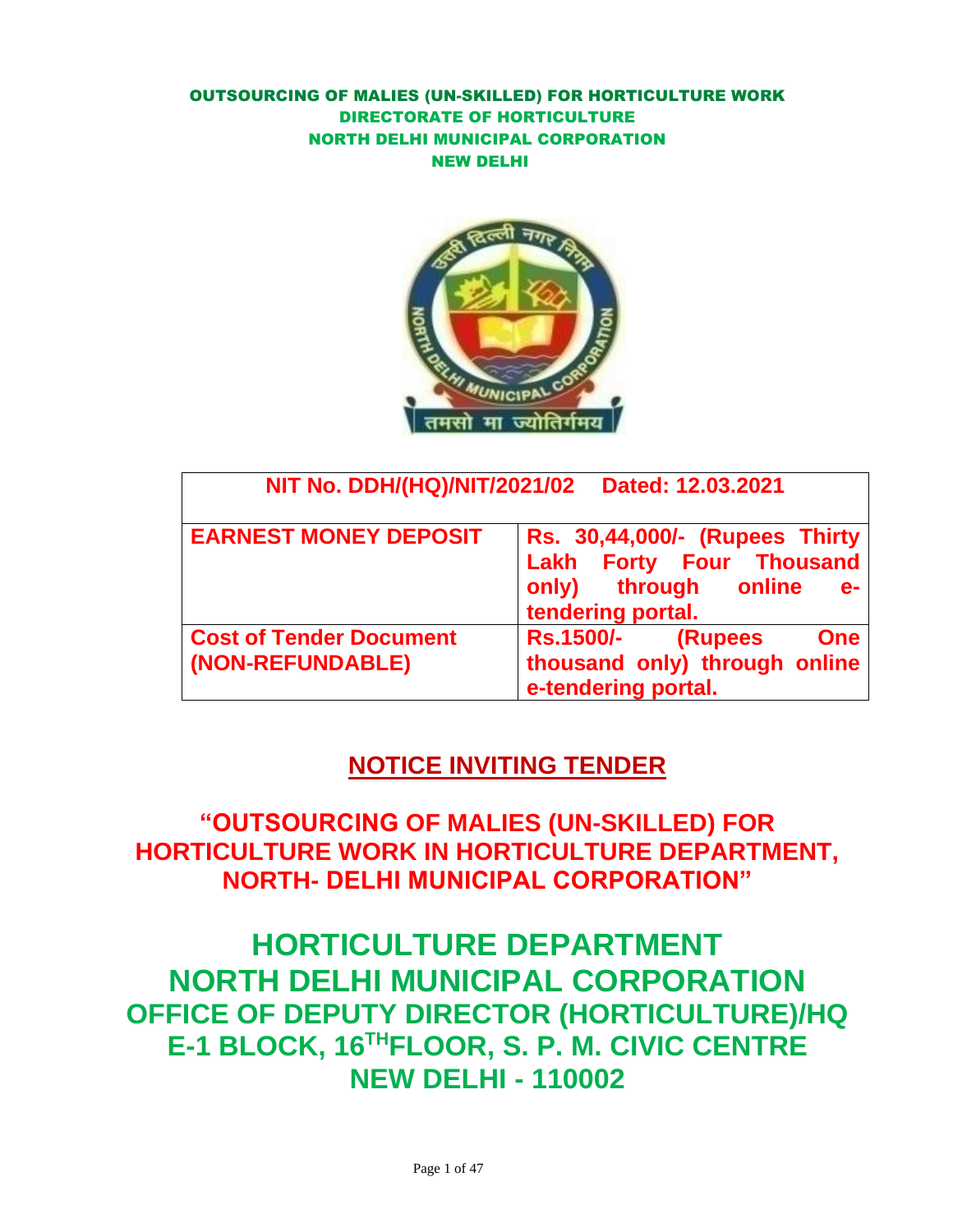### OUTSOURCING OF MALIES (UN-SKILLED) FOR HORTICULTURE WORK DIRECTORATE OF HORTICULTURE NORTH DELHI MUNICIPAL CORPORATION NEW DELHI **SECTION-1 NOTICE INVITING TENDER**

#### NIT No.: DDH/(HQ)/NIT/2021/02 **Dated: 12.03.2021**

#### **NOTICE INVITING TENDER**

| <b>Request of Tender Document from</b> | : 19.03.2021 | 1000Hours                     |
|----------------------------------------|--------------|-------------------------------|
| <b>Issue of Tender Document from</b>   | : 19.03.2021 | 1001Hours                     |
| <b>Request of Tender Document to</b>   | : 09.04.2021 | 1500Hours                     |
| <b>Issue of Tender Document to</b>     | : 09.04.2021 | <b>1501Hours</b>              |
| <b>Pre-Bid Meeting</b>                 | : 02.04.2021 | 1500 Hours                    |
| <b>Tender Closing Date and Time</b>    | : 09.04.2021 | 1502Hours                     |
| <b>Technical Bid Opening</b>           | : 09.04.2021 | <b>1505Hours</b>              |
| <b>Cost Open</b>                       | : 30.04.2021 | <b>1500 Hours (Tentative)</b> |
|                                        |              |                               |

1. Online Tenders are invited under two bid system(Technical & Financial) from reputed Firms for Outsourcing of Malies(UN-SKILLED) for Horticulture work in all Six Zones of Horticulture department under Jurisdiction of North Delhi Municipal Corporation." Joint Ventures Firms are also allowed to participate in the TENDER. The tenders will be received as per time table and Technical Bids will be opened **on 09.04.2021 at 3.05 PM** atwebsite tenderwizard.com/NORTHDMCETENDER. The Service Provider/Contractors shall submit an undertaking that the firm has not been blacklisted/Debarred /Banned/Restrained anywhere in India by any Government department/Government Undertaking.The eligible registered Service Provider/Contractors of erstwhile MCD (NORTH DMC/SDMC/EDMC)/CPWD/PWD DELHI/DDA are also eligible to tender, subject to technically qualified as per tender document, for the amount they have registered in their respective category subject to the conditions that they are neither black-listed nor debarred/banned / restrained at the time of purchase of tenders. Non-registered / New tenderer in NDMC may get them registered for online tendering for this tender. For any help Online tender contact helpdesk on 011-[49424365 & Mob. 8800991868](mailto:49424365%20&%20Mob.%208800991868) or mail to: [mcd-ithelpdesk@mcd.gov.in](mailto:mcd-ithelpdesk@mcd.gov.in) Bidding Documents can be downloaded from the

websitetenderwizard.com/NORTHDMCETENDER OR visit NDMC website [www.mcdonline.nic.in](http://www.mcdonline.nic.in/) / North Delhi Municipal Corporation /Tenders/e-tendering.

- 2. Bidding Documents can be downloaded from the website-tenderwizard.com/NORTHDMCETENDER OR visit NDMC websit[e www.mcdonline.gov.in](http://www.mcdonline.gov.in/) / North Delhi Municipal Corporation /Tenders/e-tendering.
- 3. The Tenderer/Bidder should have valid Income Tax PAN No. & GST registration certificate.
- 4. SELECTION PROCESS: A single stage, two-envelope process (Technical & Financial Bid) will be followed for selection of suitable Service Provider/Contractor(s) for this work. All interested firms that qualify each of the following eligibility criteria may apply. Based on the Technical compliance of each proposal as submitted by the Applicant, NDMC shall evaluate/ shortlist bidders for opening of financial proposal. Financial proposal of the firm(s), qualifying the said eligibility criteria, shall be opened. The department will have the right to arrive at reasonable eligibility L-1 price. The firm for Award of Contract will be considered for Outsourcing of Malies(UN-SKILLED) for Horticulture work in all Six Zones of Horticulture department under Jurisdiction of North Delhi Municipal Corporation for a period of one year from the date of execution of agreement and extendable for next one year subject to satisfactory performance and mutual consent of the firm.
- 5. Pre-Bid Meeting: Pre-bid meeting will be held on **02.04.2021 at 3.00 PM**. in the office of Dy. Director (Horticulture) HQ, North DMC, E-1 Block, 16th Floor, Dr. S.P. M. Civic Centre, J.L. Nehru Marg, New Delhi-110002.
- 6. **BID SUBMISSION:**Download, Bid Preparation and Hash Submission is w.e.f. **19.03.2021, 10.00 AM** to **09.04.2021 up to 0300 P.M. TECHNICAL BID** The Technical Bids may be submitted online as well as Manually. Date for submission of manual Technical Bids w.e.f. **19.03.2021, 10.00 AM** to **09.04.2021 up to 03.00 P.M.** The copy of documents submitted online for technical bids must also be submitted in the office of Dy. Director upto **09.04.2021 up to 03.00 P.M.** alongwith technical bid. The Technical Bids shall be opened on the same day at **03.05 PM** Hrs. **FINANCIAL BID** The Financial bids be submitted online at NDMC e-tenders portal websitetenderwizard.com/NORTHDMCETENDER After evaluation of Technical bids by Evaluation Committee constituted by NDMC, the financial bid of only technically qualifying firms shall be opened thereof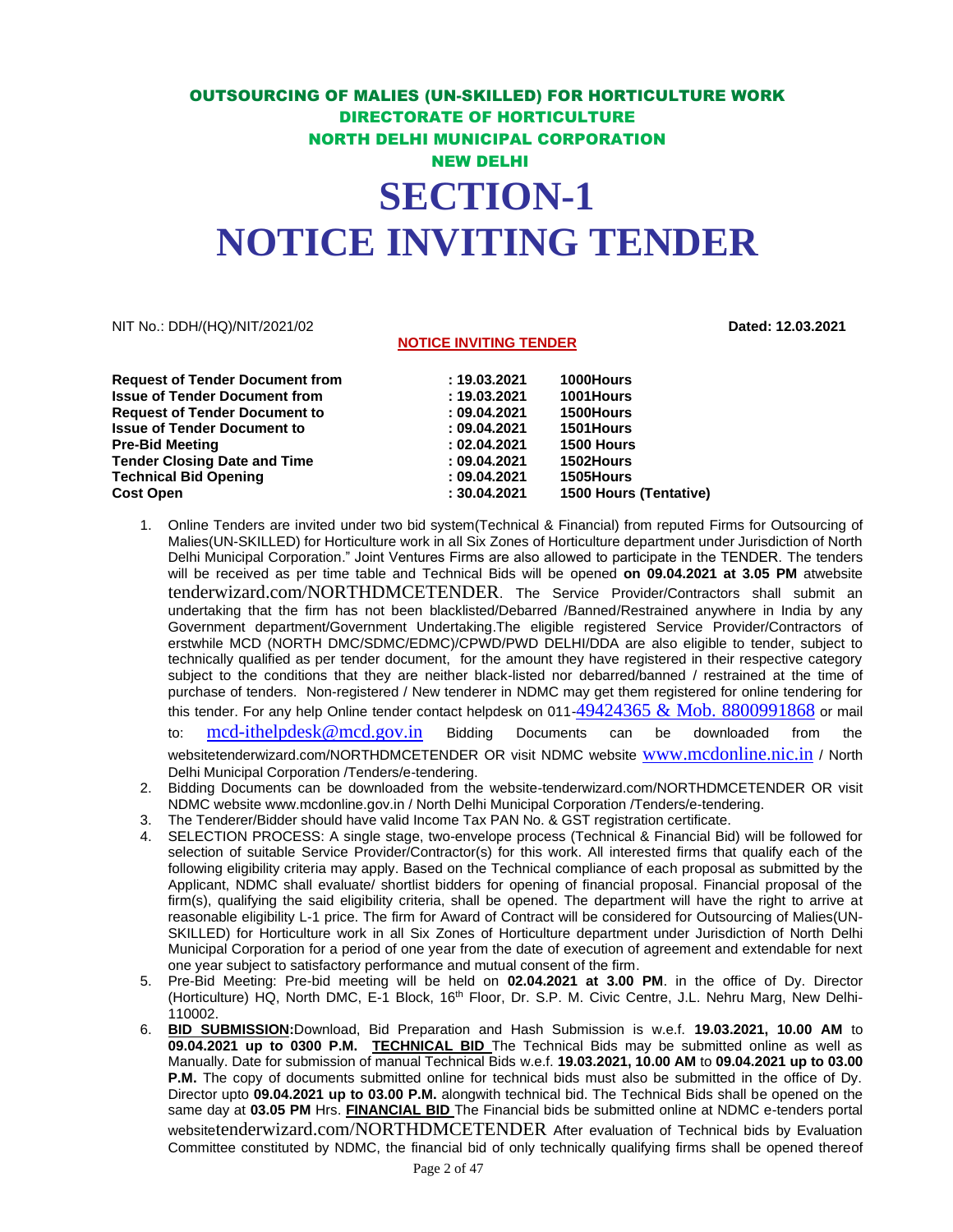#### OUTSOURCING OF MALIES (UN-SKILLED) FOR HORTICULTURE WORK DIRECTORATE OF HORTICULTURE

#### NORTH DELHI MUNICIPAL CORPORATION

#### NEW DELHI

and date of opening of financial bids shall be informed to the technically qualified bidders through mail or uploading its notice on NDMC website.

- 7. **TURNOVER:** Minimum Average annual financial turnover on works should be at least Rs. 7.61Crore during the immediate last 3 consecutive financial years.
- 8. **EXPERIENCE** Bidder should have experience of successfully executing the work for providing of manpower costing above Rs.609.00 Lakh(minimum three works) OR work above Rs. 913.00 Lakh (minimum two works) OR work above Rs. 1218.00 Lakh (minimum one work) AND One completed work of any nature costing not less than the amount equal to Rs. 609.00 Lakh with some Central Government Department/ State Government Department/ Central Autonomous Body/Central Public Sector undertaking/State Public Sector Undertaking/ City Development Authority/ Municipal Corporation of City/ Corporate Institute formed under any act by Central/State Government and published in Central/State Gazette.
- 9. **SOLVENCY CERTIFICATE:** Bidders will submit Solvency certificate for an amount equal to Rs. 609.00 Lakh from a Nationalized/Scheduled bank in India.
- 10. The quoted rates will hold good for 06 months. The date & time of different activities of tendering process may be checked on the NDMC website tenderwizard.com/NORTHDMCETENDER OR [http://NDMCetenders.com](http://ndmcetenders.com/) from time to time. In case of holiday / holiday declared on the scheduled dates of closing/opening the same will be done on the next working day.
- 11. Tender cost of Rs.1500/-(Non refundable) shall be accepted by online e-tendering portal ONLY. The bid security (EMD) is Rs. 30,44,000/- (Rupees Thirty Lakh Forty Four Thousands only) shall be accepted by online etendering portal ONLY.
- 12. Total Estimated Contracts Amount=**Rs. 15.22 Crore**, Time Period of Contract=one year from the date of execution of agreement and extendable for next one year subject to satisfactory performance and mutual consent of the firm.
- 13. **PERFORMANCE SECURITY The successful L-1 Service Provider/Contractor / bidder shall submit Performance security equal to an amount of 5% of the amount of Contract in the form of Bank Draft / Pay Order / Bank Guarantee / FDR in favour of Commissioner, North DMC payable at New Delhi. The said performance security shall be deposited within 15 days of issue of Letter of Intent /Acceptance from NDMC.**
- 14. The awarded Contract for providing of manpower will be charged under Head of Account 77/1004.
- 15. The tender documents will be downloaded by the Service Provider/Contractors / bidders from the website tenderwizard.com/NORTHDMCETENDER. Tender will be received as per time table and will be opened on **09.04.2021 at 3.05 PM** at website tenderwizard.com/NORTHDMCETENDER.
- 16. Submission of a tender by a bidder implies that he has read this notice and all other contract documents and has made himself aware of the scope of the work to be done and other factors having a bearing on the execution of the work.
- 17. The competent authority on behalf of the North DMC does not bind itself to accept the lowest or any other tender and reserves to itself the authority to reject any or all the tenders received without the assignment of any reason. All tenders in which any of the prescribed conditions is not fulfilled or any condition or any condition including that of conditional rebate is put forth by the bidder shall be summarily rejected.
- 18. Canvassing whether directly or indirectly, in connection with tenders is strictly prohibited and the tenders submitted by the Service Provider/Contractors who resort to canvassing will be liable to rejection.
- 19. North D.M.C. may disqualify any Applicant/Bidder without notice who submits an incomplete/non-eligible bid. North DMC reserves the right, without any obligation or liability, to accept or reject any or all the proposals at any stage of the process, to cancel or modify the process or any part thereof or to vary any of the terms and conditions at any time, without assigning any reason whatsoever. All interested participants/Bidders/stakeholders are requested to visit/follow the North DMC website [www.mcdonline.gov.in](http://www.mcdonline.gov.in/) / North Delhi Municipal Corporation /Tenders/e-tendering for regular update and details thereof.

**Dy. Director (Hort.)/H.Q./North DMC Phone: 011-23226604 E-mail ID [ddhhq.ndmc@gmail.com](mailto:ddhhq.ndmc@gmail.com)**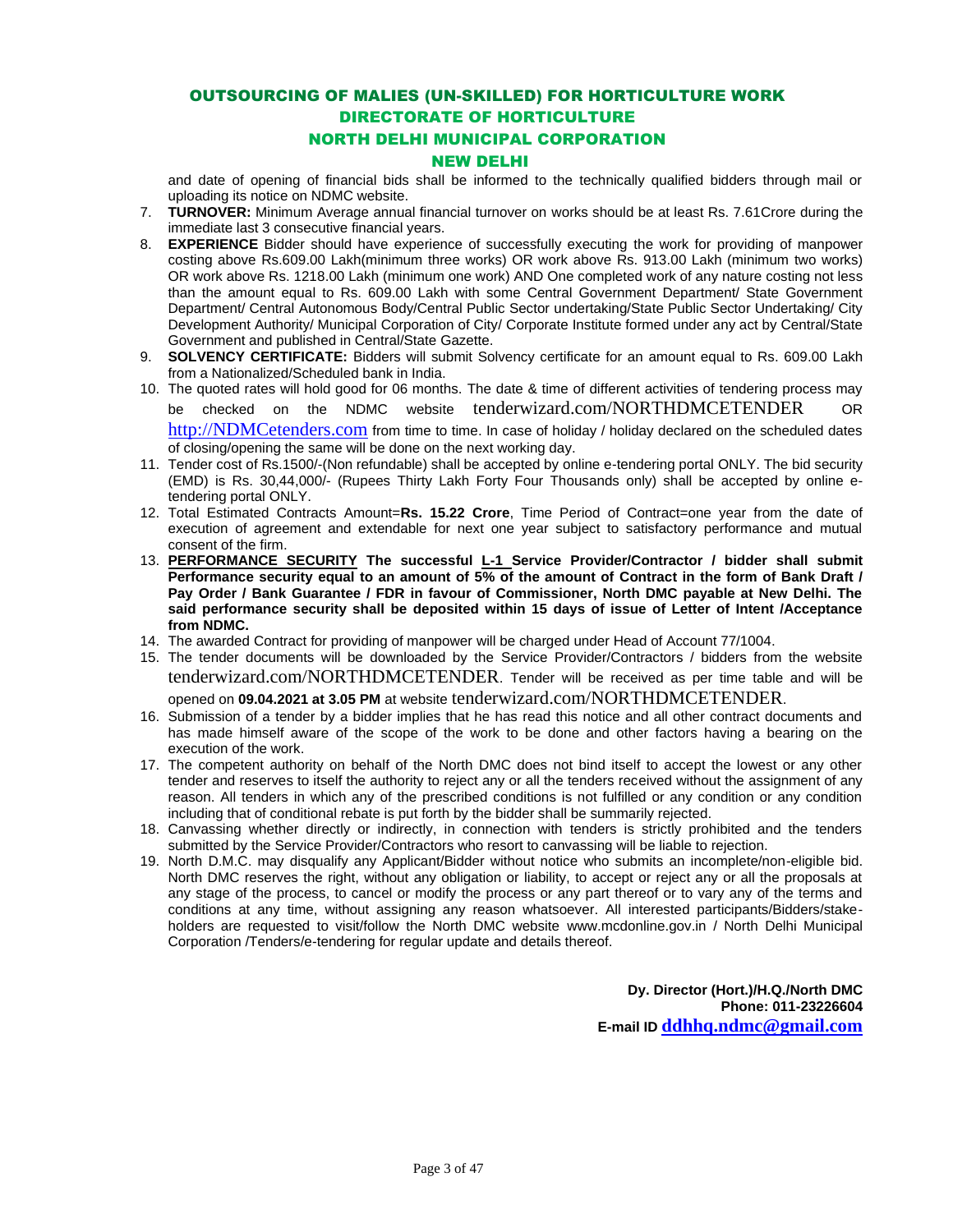## **GENERAL INFORMATION REGARDING PROJECT**

#### **2. GENERAL INFORMATION REGARDING PROJECT**

#### **NAME OF WORK: "OUTSOURCING OF MALIES (UN-SKILLED) FOR HORTICULTURE WORK IN HORTICULTURE DEPARTMENT, NORTH- DELHI MUNICIPAL CORPORATION"**

#### **INTRODUCTION**

North Delhi Municipal Corporation is responsible for greening of the area of Delhi under its jurisdiction for providing healthy environment to the residents of Delhi. There are about 5944 parks, gardens, playgrounds, tot-lots, traffic circles and strategic green areas in Delhi along with gardens like Roshanara Garden, Qudesia Garden, Maharaja Agrasen Park, Netaji Subhash Park, Ajmal Khan Park. Besides this, the important grounds like Ramlila Ground, Gandhi Ground and Parade Ground are being developed as green lungs.These parks are maintained and beautified by the Malis

#### **PROPOSAL**

The proposal is being moved to finalization of Contract and agency for Outsourcing of Malies for Horticulture Work in all six zones of Horticulture Department under jurisdiction of North Delhi Municipal Corporation for a period of one year from the date of execution of agreement and extendable for next one year subject to satisfactory performance of the firm and mutual consent between North-DMC and firm.

#### **DISCLAIMER**

This Tender Document (TD) contains brief information about the Project, Qualification Requirements andthe selection process of the bidders. The purpose of this Tender document is to provideinformation to assist the formation of bid application. The information contained in this Tender document for subsequently provided to interested parties, in writing by or on behalf of North Delhi Municipal Corporation (NDMC) is provided to Applicant(s)on the terms and conditions set out in this Tenderdocument and any other terms and conditions subject to which such information is provided certain applicants may have a better knowledge of the proposed Project than others. Each applicant shouldconduct its own investigations and analysis and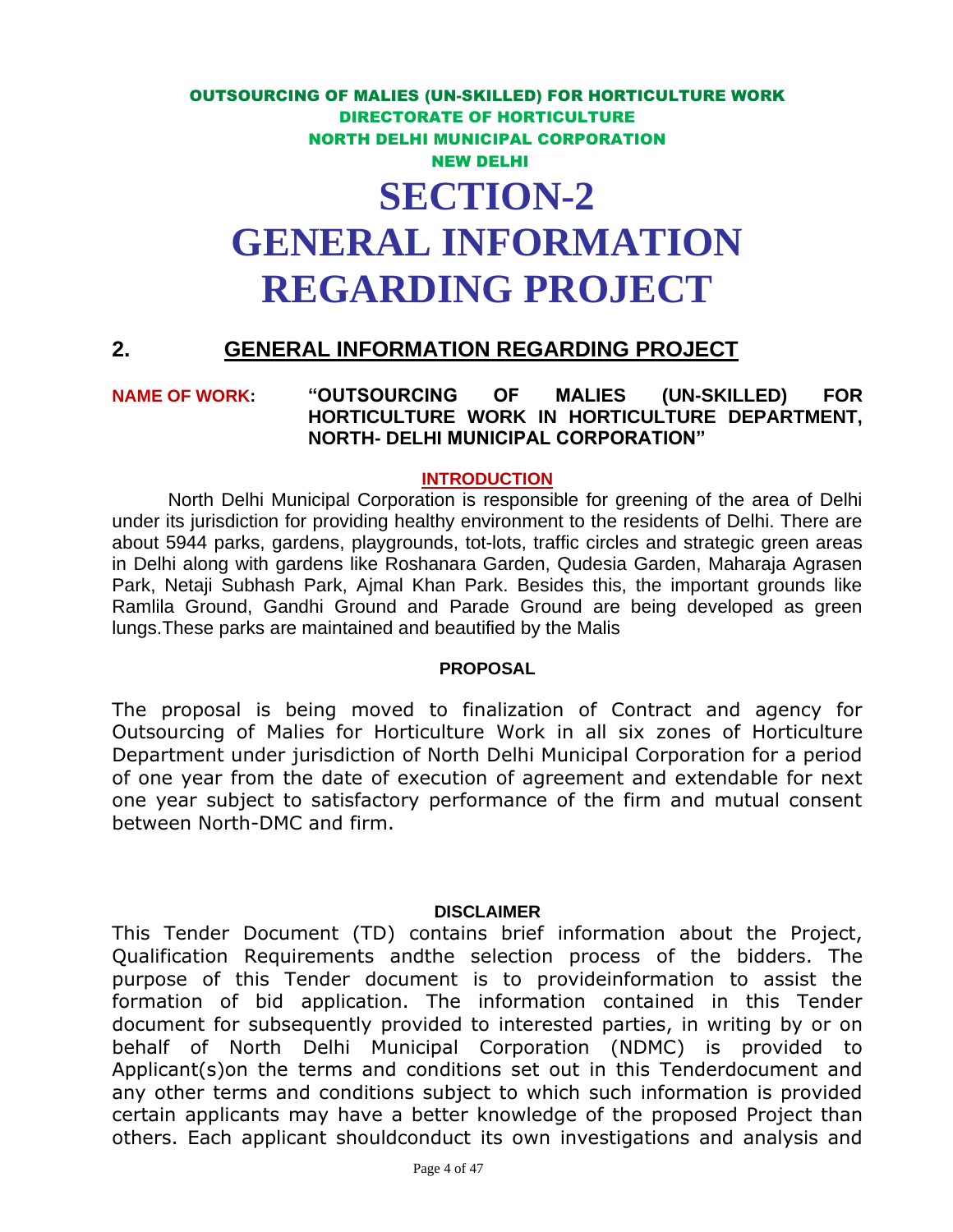should check the Accuracy, reliability and completenessof the information in this Tender document and obtain independent advice from appropriate sources. North DMC, their employees and advisors make no representation or warranty and shall incur no liability under any law, statute, rules or regulations as to the accuracy, reliability or completeness of the Tenderdocument and information provided is only to the best of the knowledge of North DMC.Information ofdiscrepancies in the TENDER /TD, if any, should be given to the office of the North DMC immediately by the applicants/participants. In caseNorth DMC receives no written communication, it shall be deemed that the Applicant/s is/aresatisfied with the TENDER /Tender Document and the document is complete in all respects This Tenderdocument is not an agreement and is not an offer or invitation by North DMC to any other party. The terms onwhich the project is to be developed and the right of the successful bidder shall be as set out inseparate agreements contained herein'.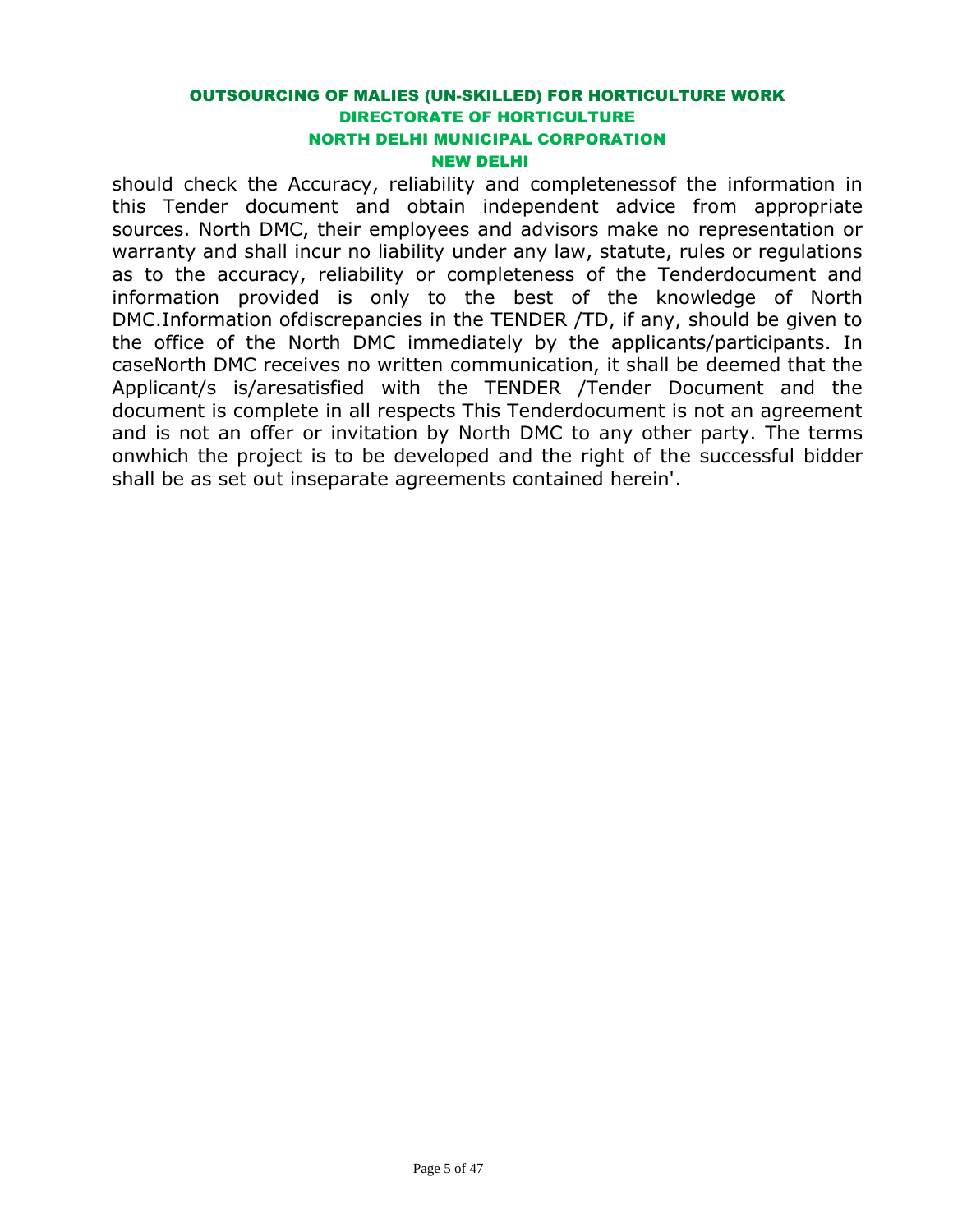## **3. SELECTION PROCESS**

A single stage, two-envelope process (Technical & Financial Bid) will be followed for selection of suitable Service Provider/Contractorson Contract for Outsourcing of Malies(UN-SKILLED) for Horticulture work in all Six Zones of Horticulture department under Jurisdiction of North Delhi Municipal Corporation. All interested firms that qualify each of the eligibility criteria may apply. Based on the Technical compliance of each proposal as submitted by the Applicant/Bidder, North DMC shall shortlist bidders for opening of financial proposal. Financial proposal of the firm/s that qualify the said eligibility criteria shall be opened. The department will have the right to arrive at reasonable eligibility L-1 price.

#### **3.1 ELIGIBILITY CRITERIA FOR TECHNICAL COMPLIANCE OF THE APPLICANT**

**To be eligible for evaluation of its proposal, the applicants shall also have to fulfil the following conditions.** 

- **3.1.1 Legal Valid Entity**: The Bidder shall necessarily be a legally valid entity a company / firm/ agency and registered in appropriate registration authority.
- **3.1.2** Tenderer shall provide a self-attested copy of valid manpower license from the Regional Manpower Commissioner for specific number required for the contract under Contract Manpower (Regulation & Abolition) Act, 1970.
- **3.1.3** The Company/Firm/Agency shall have been registered with the Income Tax and Service/GST Tax Department.
- **3.1.4** The Company/Firm/Agency shall have been registered with the appropriate authorities under Employees Provident Fund and Employees State Insurance Act.
- **3.1.5** TheHead Office/ Branch Office of the manpower Company/Firm/Agency shall be located in Delhi NCR.
- **3.1.6 Clearance:** The Bidder should also have clearance from Sales/Service Tax Department, and Income Tax Department. Relevant proof in support shall be submitted.

**Note**: Documentary evidence is required to establish the eligibility requirements for the conditions mentioned in TECHNICAL BID.

#### **3.2 RELEVANT EXPERIENCE**

Minimum Experience of having successfully completed works during the last 7 years ending previous day of last date of submission of tender.

Three completed works of providing of manpower costing not less than the amount equal to Rs. 609.00 Lakh

OR

Two completed works ofproviding of manpower costing not less than the amount equal to Rs. 913.00 Lakh

OR

One completed work of providing of manpower aggregate cost not less than the amount equal to Rs. 1218.00 Lakh

#### AND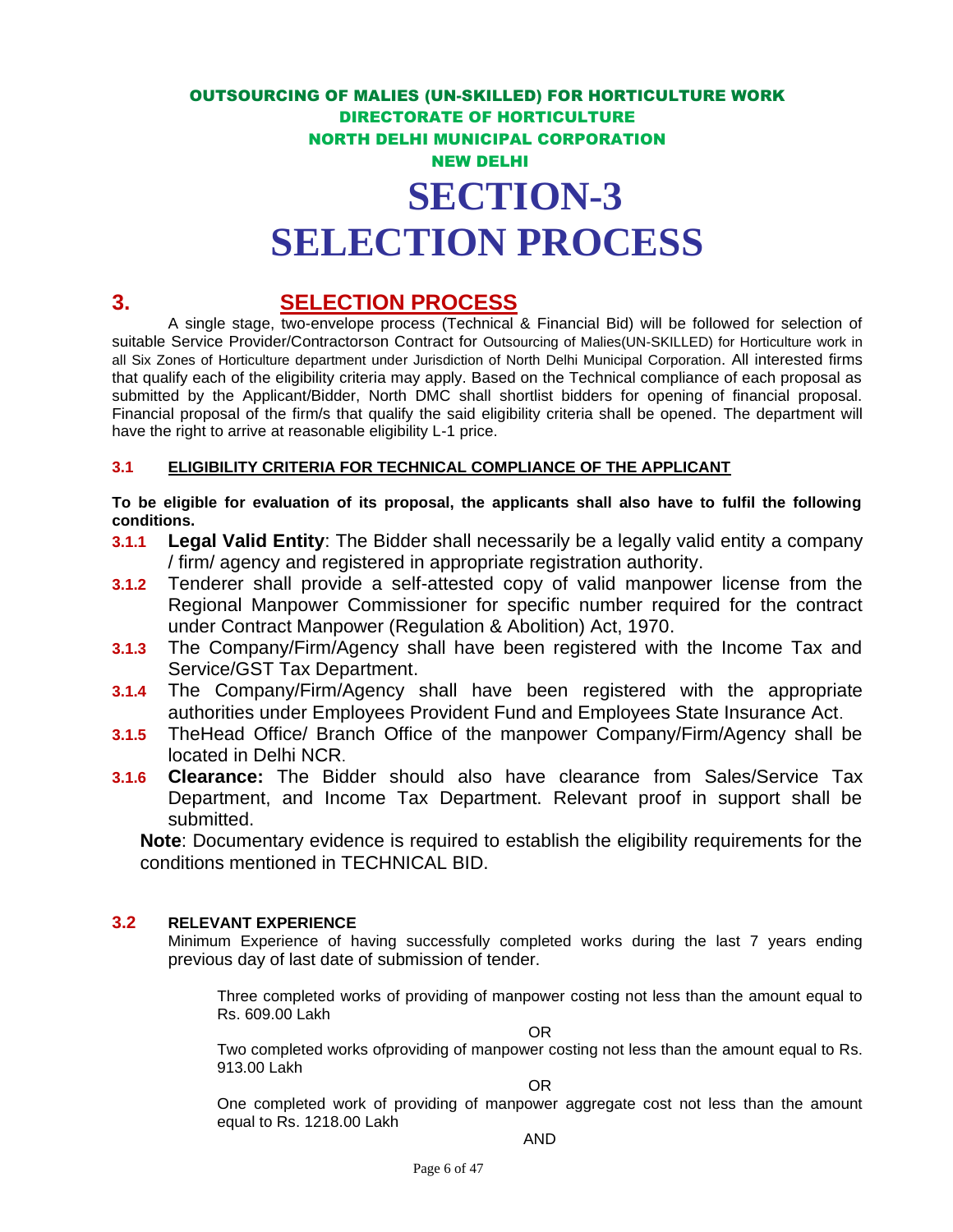One completed work of any nature (either part of (a) or a separate one) costing not less than the amount equal to Rs. 609.00 Lakh with some Central Government Department/State Government Department/ Central Autonomous Body/Central Public Sector undertaking/State Public Sector Undertaking/City Development Authority/Municipal Corporation of City formed under any act by Central/State Government and published in Central/State Gazette.

**COMPLETED SIMILAR WORK/S MEANS THE WORK OF OUTSOURCING OF MANPOWER.**

**THE VALUE OF EXECUTED WORKS SHALL BE BROUGHT TO CURRENT COSTING LEVEL BY ENHANCING THE ACTUAL VALUE OF WORK AT SIMPLE 7% PER ANNUM; CALCULATED FROM THE DATE OF COMPLETION TO LAST DATE OF RECEIPT OF APPLICATIONS FOR TENDERS.**

**THE EXPERIENCE/PERFORMANCE OF WORKS EXECUTED BE SUBMITTED IN THE ON THE OFFICIAL STATIONERY/LETTER HEAD OF THE DEPARTMENT/ COMPANY/ AGENCY, WITH SEAL/STAMP FOR WHICH THE WORK HAS BEEN EXECUTED. THE CERTIFICATE SHALL BE ISSUED FROM THE OFFICER NOT BELOW THE RANK OF EXECUTIVE ENGINEER / PROJECT MANAGER OR EQUIVALENT OR WORK ORDER ISSUING AUTHORITY. THE COMPLETION CERTIFICATE SHALL CONTAIN THE NECESSARY INFORMATION OF NATURE OF WORK COMPLETED, COMPLETION TIME, AMOUNT OF WORK EXECUTED BY THE BIDDERS.**

- **3.3 FINANCIAL CAPABILITY** The Tendrer/Bidder should have adequate financial capacity to meet the financial obligations pursuant to scope of works. Minimum Average annual financial turnover on work should be at least Rs. 761.00Lakh during the immediate last 3 consecutive financial years. Audited report/audited balance sheet for the preceding three (3) financial years should be submitted alongwith a summarized sheet verified by a registered CA. The bidder should not have incurred any loss in more than two years during last five consecutive balance sheets, duly certified and audited by the Chartered Accountant.
- **3.4 SOLVENCY CERTIFICATE:** Bidders will submit Solvency certificate for a minimum amount equal to Rs. 609.00 Lakh from a Nationalised/Scheduled bank in India.

#### **NOTE: IF ANY BIDDER DOES NOT FULFILL THE MINIMUM ELIGIBILITY REQUIREMENT ITS BID LIABLE TO BE REJECTED.**

#### **3.5 IF BIDDER IS A JOINT VENTURE:**

- **3.5.1** Separate identity/name shall be given to the Joint Venture firm.
- **3.5.2** Joint Ventures (JV) of firms are allowed to participate in the Tender. In case of the bidder is a consortium/Joint Venture firm.
- **3.5.3** There is restriction on number of members to a maximum of three in the Joint Venture Firm.
- **3.5.4** In case of Joint Venture firm, The Technical bid should contain the information for each member of the consortium/joint venture firm.
- **3.5.5** In case of Joint Venture firm, Members of the consortium/Joint Venture Firm shall nominate one member as the lead member (the "Lead Member") and shall be supported by Power of Attorney, signed by all the other members of the consortium/Joint Venture Firm. It should also include a brief description of the roles and responsibilities of individual members, particularly with reference to financial, technical and O&M obligations.
- **3.5.6** In case of Joint Venture firm, the **Lead Member** of J.V. would be required to commit to hold a minimum equity stake equal to 30% of equity capital in the consortium/joint venture in the project at all times till finalisation of contract. The lead member along-with the associate member(s) should satisfy the proposed Eligibility Criteria.
- **3.5.7** A copy of Memorandum of Understanding (MOU) executed by the Joint Venture members shall be submitted by the Joint Venture firm along-with the tender. The complete details of the members of the Joint venture firm, their share and responsibility in the Joint Venture firm etc. particularly with reference to financial technical and other obligations shall be furnished in the MOU.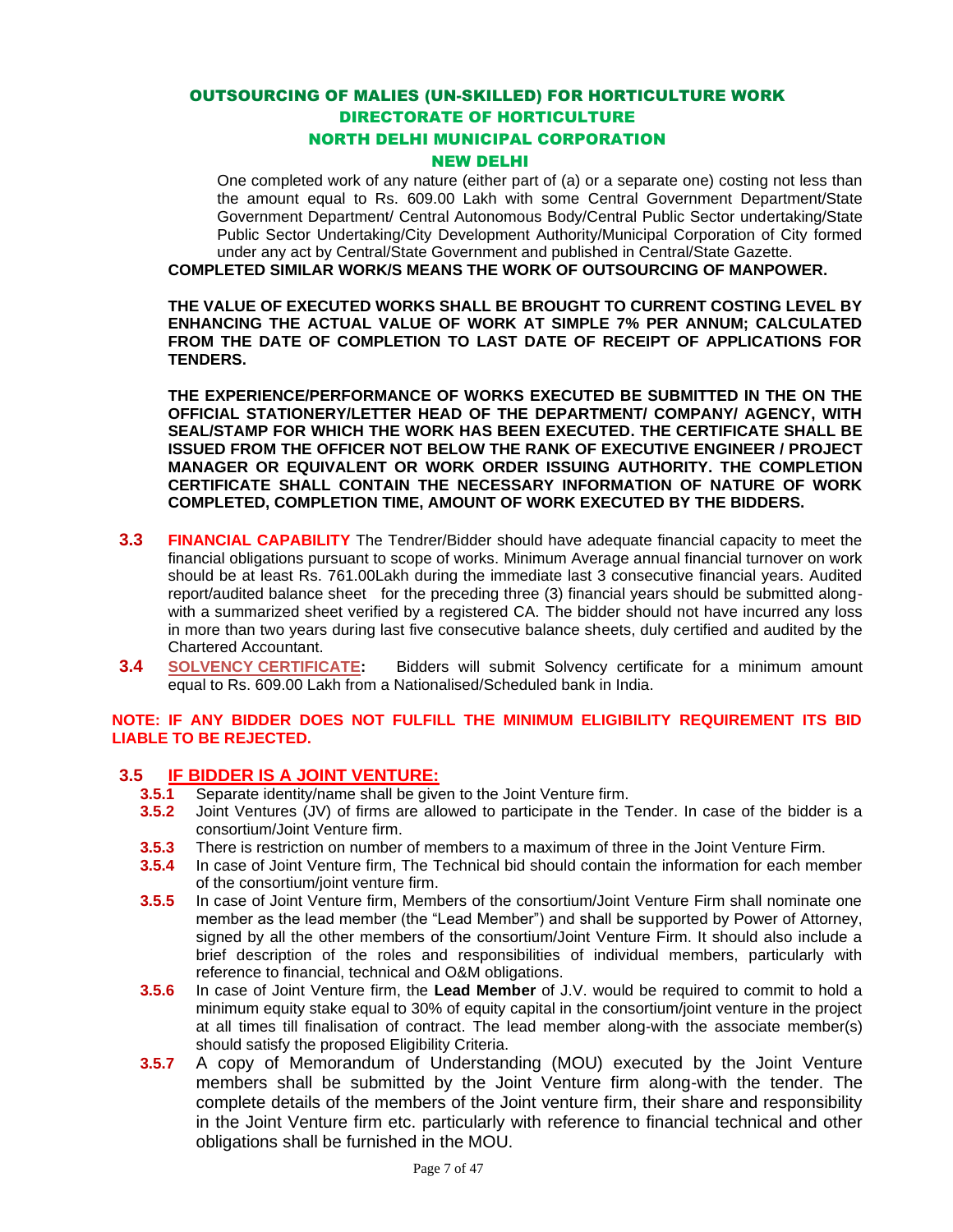#### NEW DELHI

- **3.5.8** If the bidder is a Joint Venture firm, no change in constitution of Joint Venture Firm/consortium shall be allowed at any stage and undertaking in this regard be also submitted along with Technical Bidding Document.
- **3.5.9** Once the Tender is submitted the MOU shall not be modified/altered/terminated during the validity of the tender. In case the Bidder fails to observe/comply with this stipulation, the full Earnest Money Deposit (EMD) shall be forfeited. In case of successful bidder, the validity of this MOU shall be extended till the currency of the contract expires.
- **3.5.10** Approval for change of constitution of JV firm shall be at the sole discretion of North DMC. The constitution of JV firm shall not be allowed to be modified after submission of the tender bid by the JV firm except when modification becomes inevitable due to succession laws etc. and in case the minimum eligibility criteria should not get vitiated. In any case the Lead Member should continue to be the Lead Member of the JV firm. Failure to observe this requirement would render the offer invalid.
- **3.5.11** Similarly, after the contract is awarded, the constitution of JV firm shall not be allowed to be altered during the currency of contract except when modification become inevitable due to succession laws etc. and in any case the minimum eligibility criteria should not get vitiated. Failure to observe this stipulation shall be deemed to be breach of contract with all consequential penal action as per contract conditions.
- **3.5.12** In case of Joint Venture firm, the joint venture firms are allowed to submit their experience/turnover/solvency etc. for eligibility requirements individually or jointly.
- **3.5.13** A member of Joint Venture shall not be permitted to participate either in individual capacity or as a member of another Joint Venture Firm in the same tender.
- **3.5.14** The joint venture firm/s participating in the tendering can submit their bids in one joint venture only. Participation of bidding more than once individually or in group of Joint Venture/s will not be allowed.
- **3.5.15** The Tender Form shall be purchased and submitted only in the name of the Joint Venture firm and not in the name of any constituent member.
- **3.5.16** E.M.D. shall be submitted only in the name of the Joint Venture (JV) and not in the name of the constituent member.
- **3.5.17** On finalisation of award of contract to a JV firm a single Work Order Security/Performance Security shall be required to be submitted by the JV firm as per T.D. conditions before issuance of Work Order. The said Performance Security/Performance Guarantee shall be accepted only in the name of JV firm and no splitting of Guarantees/Securities amongst the members of the JV firm shall be permitted. In case the tenderer/bidder fails to observe/comply with this stipulation, the full Earnest Money Deposit (EMD) shall be forfeited and other penal actions due shall be taken against partners of the JV and the JV.
- **3.5.18** On issue of Letter of Award, an agreement (S.P.V.) among the members of the JV firm (to whom the work has been awarded) has to be executed and got registered before the registrar of the Companies under Companies Act, or before the Registrar/Sub-Registrar under the Registration Act, 1908. This agreement shall be submitted by the JV Firm to the North DMC before signing the contract agreement for the work. This agreement format (S.P.V.) shall invariably be part of the tender condition. In case the tenderer/ bidder fails to observe/comply with this stipulation, the full Earnest Money Deposit (EMD) and Work Order Security/Performance Security shall be forfeited and other penal actions due shall be taken against partners of the JV and the JV. This Joint Venture agreement shall have, inter-alia, following clauses:
	- **3.5.18.1 JOINT AND SEVERAL LIABILITY -** The Members of the JV firm to which the contract is awarded, shall be jointly and severally liable to the North DMC for execution of the project in accordance with this tender. The JV members shall also be liable jointly and severally for the loss, damages caused to the North DMC during the course of execution of the contract or part thereof.
	- **3.5.18.2 DURATION OF THE JOINT VENTURE AGREEMENT –**It shall be valid during the entire currency of the contract including the period of extension if any and the maintenance period after the work is completed.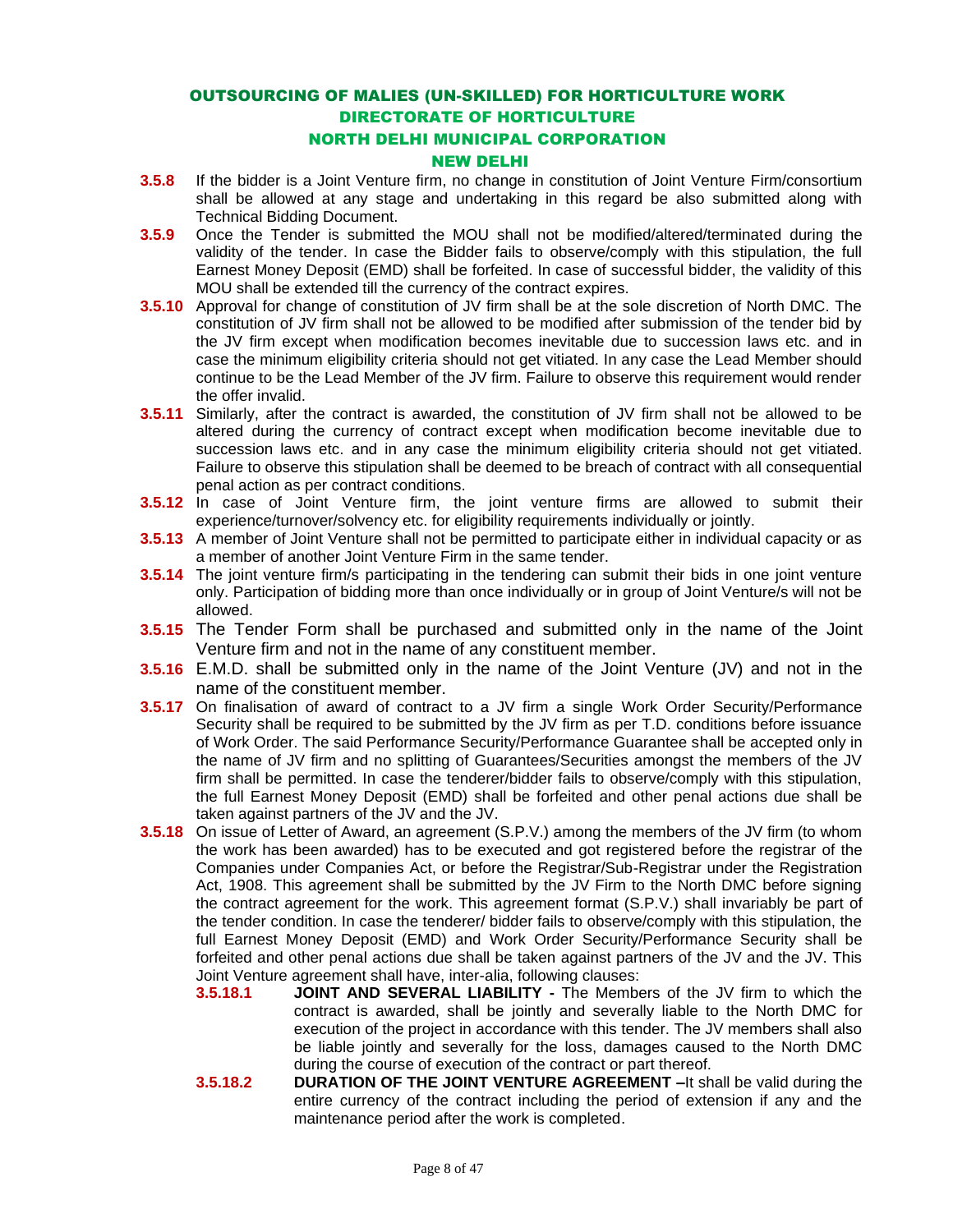#### OUTSOURCING OF MALIES (UN-SKILLED) FOR HORTICULTURE WORK DIRECTORATE OF HORTICULTURE

#### NORTH DELHI MUNICIPAL CORPORATION

#### NEW DELHI

- **3.5.18.3 GOVERNING LAWS –** The Joint Venture Agreement shall in all respect be governed by and interpreted in accordance with Indian Laws.
- **3.5.19 AUTHORISED MEMBER -**Joint Venture members shall authorize one of the members on behalf of the Joint Venture firm to deal with the tender, sign the agreement or enter into contract in respect of the said tender, to receive payment, to witness joint measurement of the work done, to sign measurement books and similar such action in respect of the said tender/contract. All notices/correspondences with respect to the contract would be sent only to this authorized member of the JV firm.
- **3.5.20** No members of the Joint Venture shall have the right to assign or transfer the interest right or liability in the contract without the written consent of the other members and that of the North DMC in respect of the said tender/contract.
- **3.5.21** Documents to be enclosed by the JV firm along-with the tender:
	- **3.5.21.1** In case one or more of the members of the JV firm is/are partnership firm(s), following documents shall be submitted:
		- (a) Notary certified copy of the Partnership Deed.
		- (b) Consent of all the partners to enter into the Joint venture agreement on a stamp paper of appropriate value (in original).
		- (c) Power of attorney (duly registered as per prevailing law)in favour of one of the partners to sign the MOU and JV agreement on behalf of the partners and create liability against the firm.
	- **3.5.21.2** In case one or more members is/are Proprietary Firm or HUF the following documents shall be enclosed. Affidavit or Stamp Paper of appropriate value declaring that his concern is a Proprietary Concern and he is sole proprietor of the Concern or he is in position of "KARTA" of Hindu Undivided Family and he has the authority, power and consent
	- given by other partners to act on behalf on HUF. **3.5.21.3** In case one or more members is/are limited companies the following documents shall be submitted:
		- (a) Notary certified copy of resolution of the Directors of the Company, permitting the company to enter into a JV agreement, authorising MD or one of the Directors or Managers of the company to sign MOU, JV agreement, such other documents required to be signed on behalf of the company and enter into liability against the company and/or do any other act on behalf of the company.
		- (b) Copy of Memorandum and articles of Association of the company.
		- (c) Power of Attorney (duly registered as per prevailing law) by the company authorizing the person to do/act mentioned in the Para (a) above.
	- **3.7.22.4** All the members of the JV shall certify that they have not been Blacklisted/Debarred/Banned/ restrained by North DMC or any other Organisation / Ministry / Department of the Govt. of India/State Government / Public Sector Undertakings from participation in tenders/contract/business in the past either in their individual capacity or the JV firm or partnership firm in which they were members/partners.
- **3.8** Submit Undertaking by the bidder that he/she/they has/have not been banned/debarred/blacklisted/restrained by North DMC or any other organization of State/Central Government /undertaking/ Department.
- **3.9** If the bidder is a dealer or distributor, he/she/they will submit Authorised dealership/ distributorship Certificate from the Original Manufacturer.
- **3.10** If the bidder is a dealer or distributor, he/she/they will submit Authorisation letter from the original Manufacturer for quoting the products in this tender.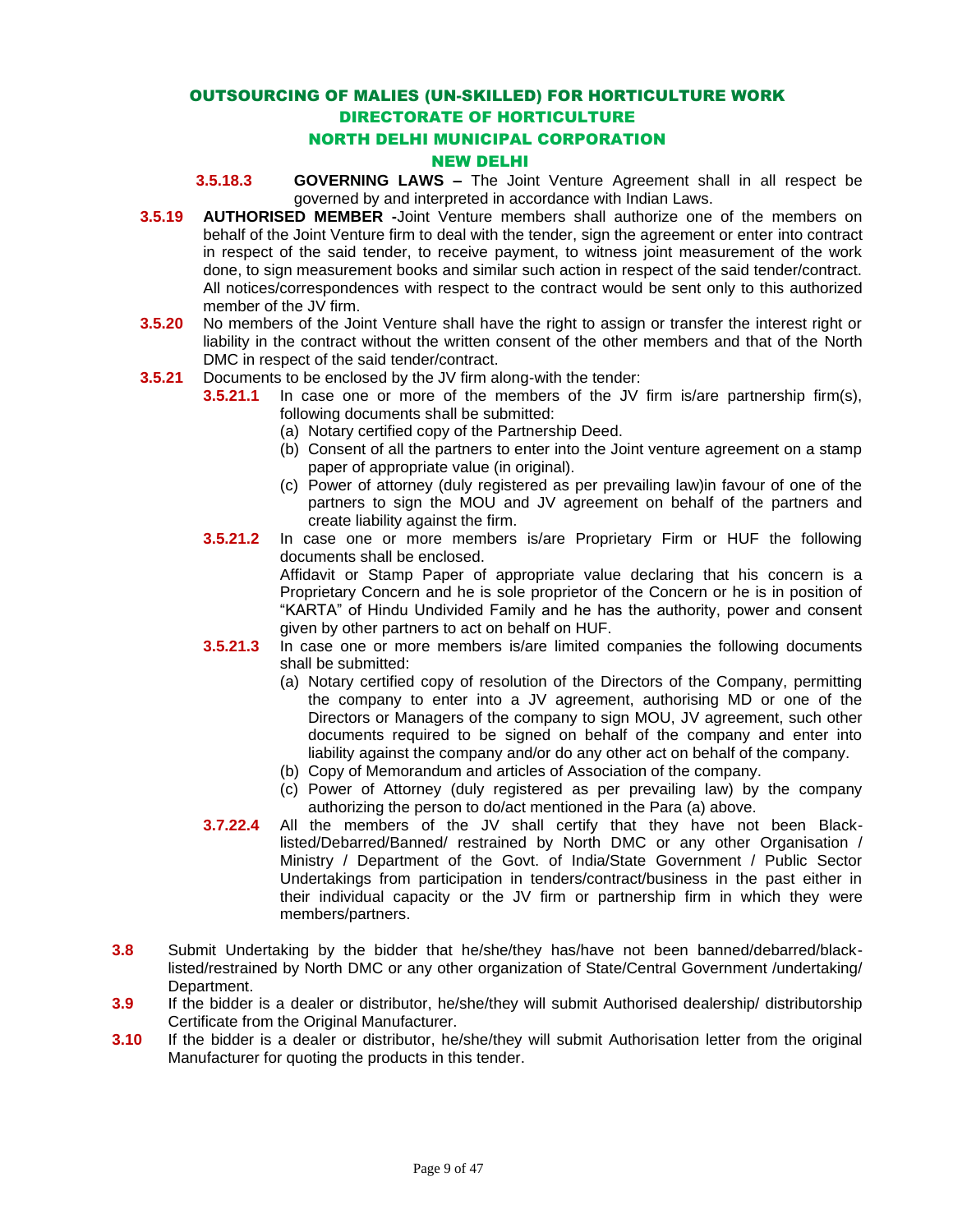# **GENERAL INFORMATION**

## **4. TENDER DOCUMENT DETAIL**

#### **4.1 CONTENT OF TENDER DOCUMENT**

The Tender contains procedure and contract terms are prescribed in the TENDER Documents. In addition to the TENDER Notice the Bidding documents include Covering Letter, Tender Form General Particulars of Tender, Experience–work/projects of Outsourcing of Malies. Declaration by the Bidder, Instruction to Bidder,General Condition of Contract, Scope of Work, Technical Bid, Financial Bid

4.1.1. The Bidder is expected to examine all instructions, forms, terms and conditions as mentioned in the Tender document. Failure to furnish all information required by the TENDER documents or submission of a bid not substantially responsive to the Bid Document in every respect will be at the Bidder's risk and is likely to result in out-right rejection of the Tender.

#### **4.2 INFORMATION REOUIRED WITH THE PROPOSAL**

4.2.1 The Bidder may also provide information with the TENDER in the form of separate sheets, drawings, catalogues etc.

#### 4.2.3 **LOCAL CONDITIONS**

It shall be imperative on each bidder to fully inform him of all local conditions and factors, which may have any effect on the performance of the works covered under these documents. North DMC shall not entertain any request for clarifications from the Bidder, regarding such local conditions.

#### **4.3 CLARIFICATION OF TENDER DOCUMETS**

- 4.3.1. A prospective Bidder requiring any clarification of the TENDER Documents may contact North DMC in writing at the North DMC's office address indicated in the Invitation for Tender.
- 4.3.2 Verbal clarifications and information's given by the North DMC or its employees or its representatives shall not be in any way entertained.
- 4.3.3 All the bidders are requested to be in touch with office of DDH/HQ/North DMC. All interested participants/Bidders/stake-holders are requested to visit/follow the North DMC website [www.mcdonline.gov.in](http://www.mcdonline.gov.in/) / North Delhi Municipal Corporation / Tenders/e-tendering for regular update and details thereof.

#### **4.4. AMENDMENT OF TENDER DOCUMENTS**

- 4.4.1 At any time prior to the submission of the TENDER oron or before pre bid meeting for any reason, whether at its own initiative or in response to a clarification requested by the Bidder, modify the TENDER documents by amendments. No amendment shall be made after opening of Technical and financial bid.
- 4.4.2 The amendment in tender shall be made as per pre bid meeting and same will be notified to the Service Provider/Contractor by wide publicity. The mode of wide publicity for tenders and amendment in tender will be same.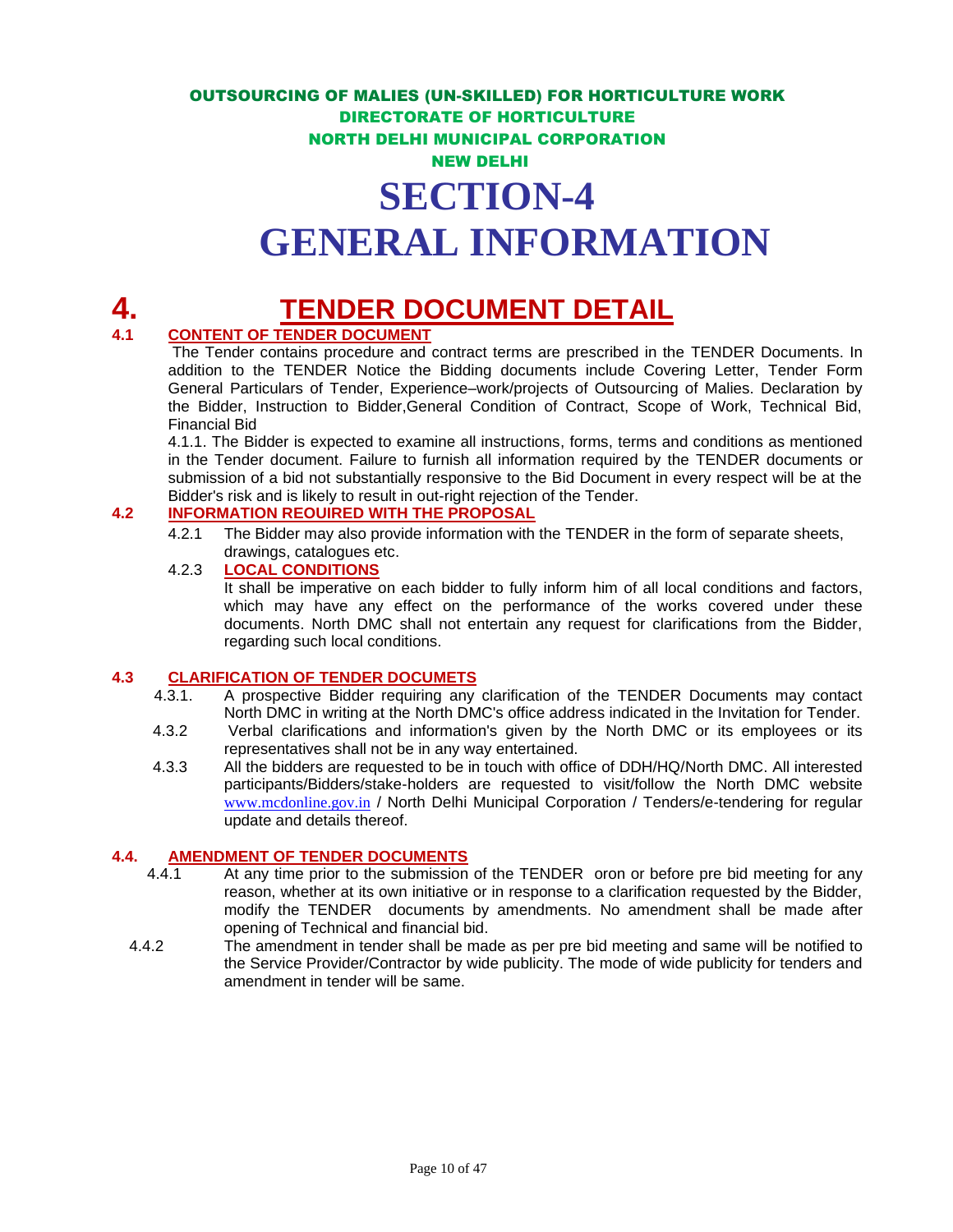## **PREPARATION OF BID/ TENDER DOCUMENT**

### **5. PREPARATION OF BID TENDER DOCUMENT**

## **5.1 LANGUAGE OF BID AND MEASURE**<br>**5.1.1** The TENDER prepared by the Bidder

**5.1.1** The TENDER prepared by the Bidder and all correspondence and documents relating to the bid exchanged by the Bidder and North DMC shall be written in the English or Hindi provided that any printed literature furnished by the Bidder may be written in another language so long as accompanied by an English translation of its pertinent passages in which case, for purpose of interpretation units of measurement shall be MKS system. The Proposal and all related correspondence and documents shall be written in English or Hindi language. The currency for the purpose of the proposal shall be the Indian National Rupee.

## 5.2 **DOCUMENT COMPRISING THE BID**<br>5.2.1 The TENDER prepared by the Bidd

- The TENDER prepared by the Bidder shall comprise the following components.
- (a) Covering letter as provided in TENDER document.
- (b) TENDER form
- (c) Documentary evidence establishing that the bidder is eligible to TENDER and is qualified to perform the contract if its TENDER is accepted.
- (d) Earnest money furnished in accordance with the TENDER requirements.
- (e) Authorization letter/Power of Attorney in favour of the person representing hisfirm, that he is authorized to discuss with specific mention of this tender.

#### **5.3 BID PRICE**

5.3.1 The Bidder shall indicate prices on the appropriate financial bid schedule on e-tenders website portal of North DMC [http://tenderwizard.com](http://tenderwizard.com/). Quote of the bidder shall be inclusive of all taxes & duties.

#### **5.3.2 DUTIES AND TAXES**

Any new tax/duty is levied during the contract period the same will be borne by the firm/Bidder exclusively. TDS will be deducted from the payment of the Bidder as per the prevalent laws and rules of Government of India and Government of NCT of Delhi in this regard. The amount of taxes subject to TDS shall be shown clearly by the firm in the bills.

#### **5.4 BID CURRENCIES**

5.4.1 Prices shall be quoted in Indian Rupees (INR) only.

#### **5.5 BID SECURITY (Earnest Money)**

- 5.5.1 The bidder shall furnish, as part of its bid, bid security (earnest Money) for Rs. 30,44,000/- (Rupees Thirty Lakh Forty Four only) along-with Technical Bid as mentioned in the TENDER document.
- 5.5.2 Any bid without earnest money or if not in accordance with Tender will be rejected by the North DMC as nonresponsive.
- 5.5.3 No Interest shall be payable on the amount of earnest money deposit. The earnest money of successful tenders (L1)Contract Holder may be converted into PerformanceSecurity and shall be released after the expiry of the agreement.

#### 5.5.4 **The TENDER Bid Security (earnest money) may be forfeited:**

- a) If a Bidder withdraws its TENDER during the period of validity.
- b) If the successful Bidder fails to sign the contract within stipulated period.
- c) If the bidder transfers to others/ impairs/ tampers with the bid in any respect.

#### **5.6 PERFORMANCE SECURITY**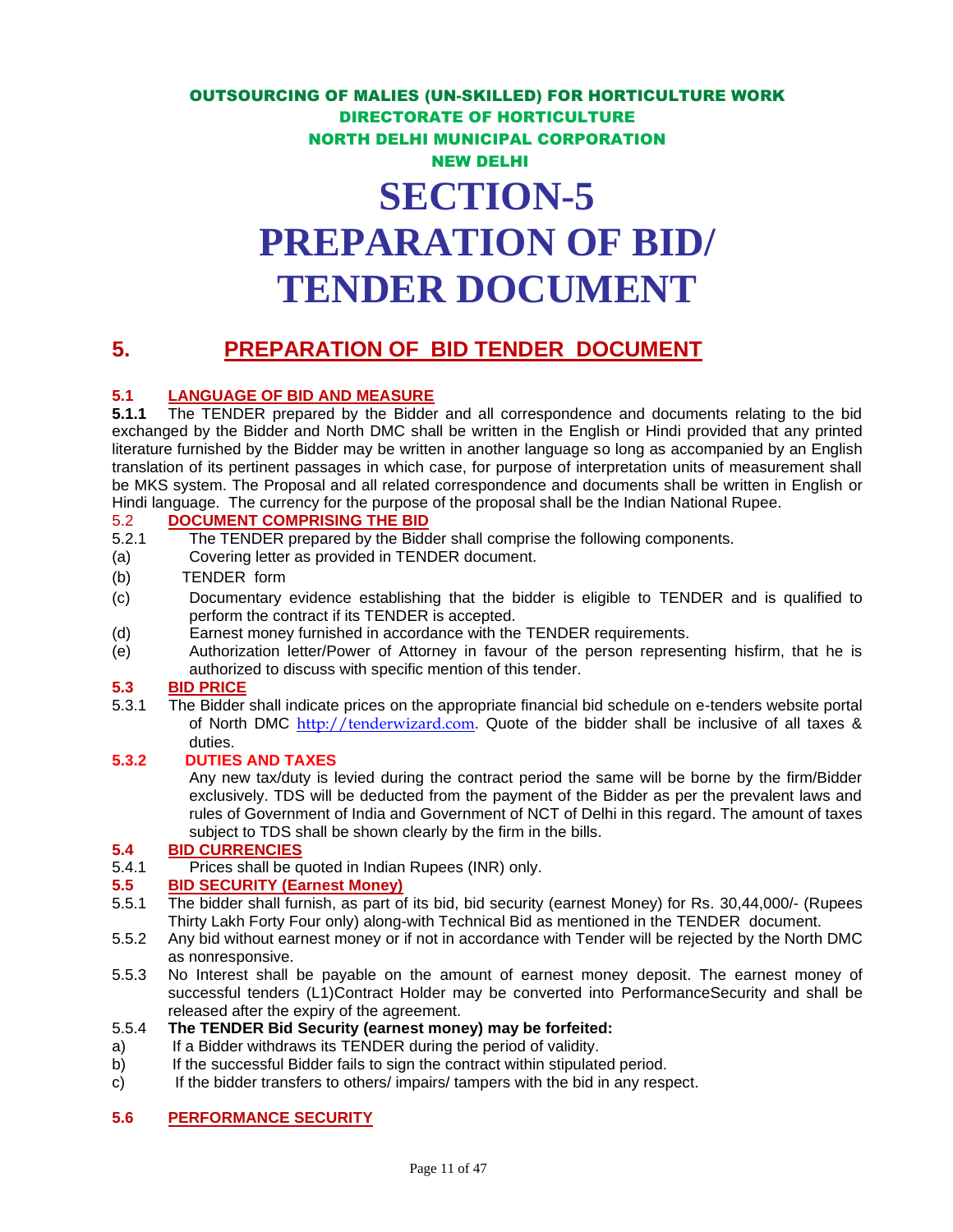#### NEW DELHI

- 5.6.1 The successful Bidders, who will execute the agreement with North DMC for the Contract Holders for Outsourcing of Malies shall have to deposit a performance security amount equivalent to 5% of total Contract Value with in **15 (fifteen) days** from the date of issue of Letter of Intent/Acceptance. Failing which the Earnest Money Deposited with the TD may be forfeitedand his bid will be held void. In case of Non deposit of Performance Security by the bidder he/she/they may be blacklisted in North DMC for further business.
- 5.6.2 The performance security deposit may be deposited in the form of Bank Guarantee/Bank draft/Pay order/ F.D.R. of a Nationalized /Scheduled Indian Bank, having a branch in New Delhi and should be issued in favour of Commissioner, North DMC payable at New Delhi.
- 5.6.3 After satisfactory completion of the work, the 5% Performance Security received before Award of Contract, shall be released to the Service Provider/Contractor/bidder.
- 5.6.4 To ensure due performance of contract which should remain valid for 60 days beyond the date of completion of all contractual obligations including warranty obligations.
- 5.6.5 If the performance security is deposited in the form of Bank Guarantee/F.D.R. it should be valid for a minimum period of Thirty (30) Months.

#### **5.7 PERIOD OF VALIDITY OF TENDER**

- 5.7.1 Validity of the offer should be minimum **Six**months from the date of opening of the financial bid of the tenders. Without this validity the tenders will be rejected. The validity of offer must also be mentioned on the envelope.
- 5.7.2 In exceptional circumstances; the North DMC will solicit the Bidder's consent to an extension of the period of validity. The request and the response there of shall be made in writing. The contract performance security shall also be suitably extended.

## **5.8 FORMAT AND SIGNING OF TENDER**<br>5.8.1 The technical bid must contain the

- The technical bid must contain the name, residence and places of business of the persons making the tender. All the documents submitted along-with TENDER must be signed and sealed by the Bidder with his usual signature. The name and designations of all persons signing should be typed or printed or stamped below the signature.
- 5.8.2 TENDER by corporation/ company must be signed with the legal name of the corporation/ company be the President or Managing director or by the 'Secretary' or Agent' or other designation. Without disclosing his Principal the TENDER may be rejected.
- 5.8.3 The original copy of the TENDER shall be typed or written in indelible ink and shall be signed by the Bidder or a person duly authorized to bid and bidder to the contract. The letter of authorization shall be submitted along with power-of-attorney, if any. All the pages of the bid shall be initialed by the person or persons signing the tender.
- 5.8.4 The bid shall contain no interlineations, erasures or overwriting except as necessary to correct errors made by the Bidder in which case such corrections shall be initiated by the person or persons signing the tender.

#### **5.9 REFUND OF EARNEST MONEY / BID SECURITY**

- 5.9.1 North DMC shall return Bid securities of the unsuccessful bidders at the earliest after expiry of the final bid validity and latest on or before the 30th day after the award of the contract.
- 5.9.2 Bid security/Earnest Money received from all the short listed bidders after Stage-II of evaluation may be retained by North DMC for a period of one year from the date of opening of financial bid. The Earnest money will be refunded to unsuccessful bidders without payment of any interest on the request of the bidder after issue of Letter of Award/Work Order to successful bidder/s.
- 5.9.3 Bid security/Earnest Money in respect of**L-1**bidders/successful bidders for Contract may be refunded after successfully depositing the performance security amount equivalent to 5% of total Contract Value without payment of any interest OR The earnest money of successful tenders (L1)Contract Holders may be converted into PerformanceSecurity and shall be released after the expiry of the agreement.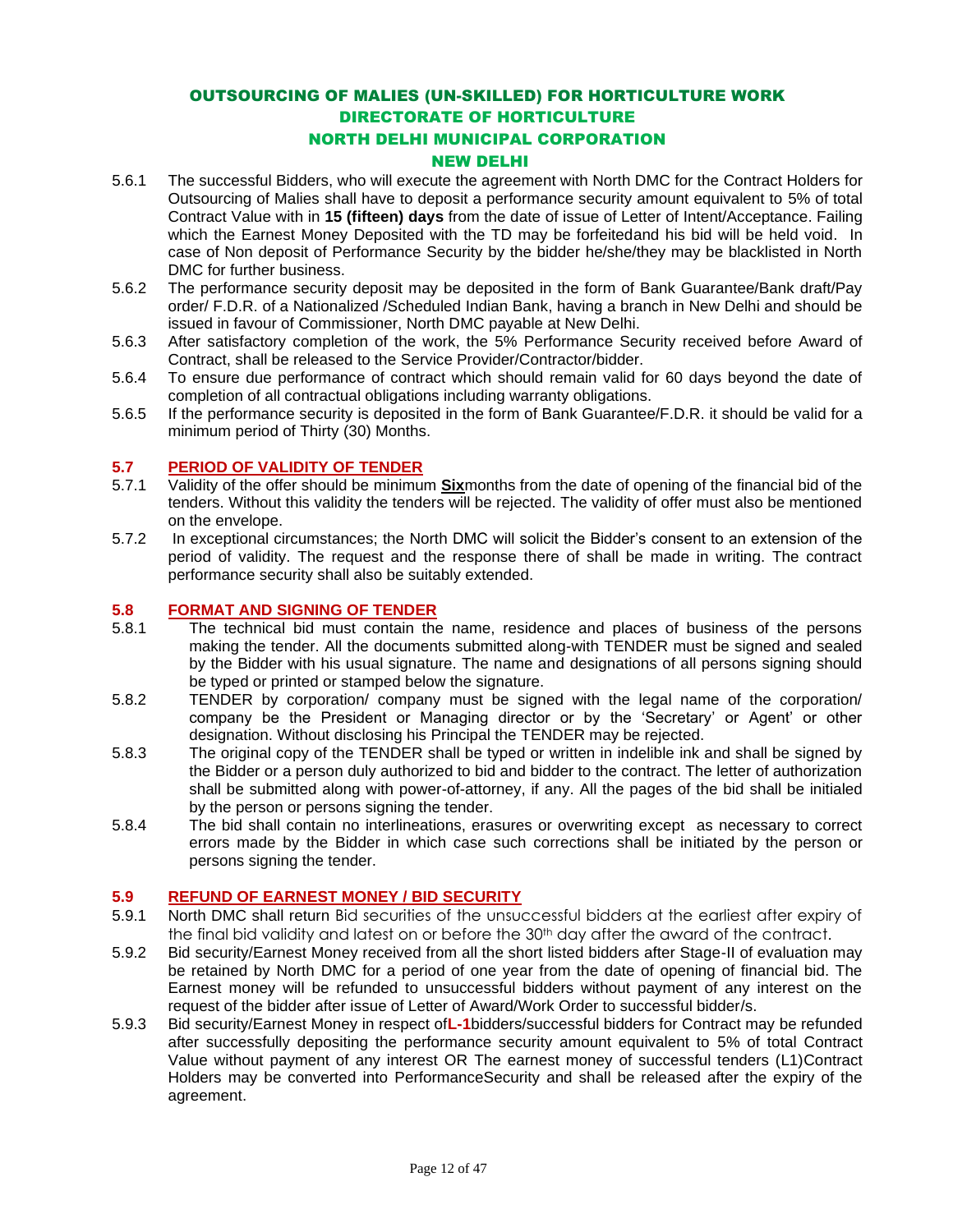## **6 SCOPE OF WORK**

- 6.1 The Service Provider/Contractor firm must provide standard and clean liveries to its employees with their photo identity cards properly displayed during duty time. No extra payments shall be claimed by the Service Provider/Contractor or its deployed staff from the North-DMC for such items.
- 6.2 The Service Provider/Contractor must provide salary slips, EPF numbers and ESI Cards, duly activated, to all the deployed manpower at North-DMC's office. The Service Provider/Contractor should also ensure that EPF statements to the deployed manpower are provided immediately after the financial year closing. Any delay in submission of these records will force North-DMC to deduct a proportionate amount from the bills, as decided by the competent authority of North-DMC.
- 6.3 Service Provider/Contractormust deploy personnel not less than age of 18 and above 59 years. Employment of child labour shall lead to the termination of the contract at the risk and cost of the Service Provider/Contractor. Service Provider/Contractor shall deploy/engage reliable persons at North-DMC after proper character and police verification and impose any conditions as per prevailing contractual labour laws for such engagements, take disciplinary action or reward any person at work etc., at its sole costs, risks and responsibilities. Service Provider/Contractor shall intimate the details like name, age, parentage, address (residential as well as permanent) of all staff to the North-DMC and shall also intimate changes in addresses of the staff as and when they take place.
- 6.4 Service Provider/Contractor shall deal with and settle the matters related with unions and shall make sure that no labour disputes / problems are referred to North-DMC. It shall totally indemnify North-DMC in this regard.
- 6.5 Service Provider/Contractor should at all times indemnify North-DMC against all claims, damages or compensation under the provisions of Payment of Wages Act, 1936; Minimum Wages Act, 1948; Employer's Liability Act, 1938; the Workmen Compensation Act, 1923; Industrial Disputes Act, 1947; Maternity Benefit Act, 1961; Delhi Shops and Essential Act or any modification thereof or any other law relating thereto and rules made hereunder from time to time. North-DMC will not own any responsibility in this regard.
- 6.6 Service Provider/Contractor staff shall always be disciplined, properly dressed and be presentable all the time during duty. The Service Provider/Contractorshall be solely responsible to tackle the matters in case any of its staff deployed under this contract falls sick or is injured or goes on strike/ unfair activities etc. during performance of his/her duty. It shall indemnify North-DMC in all respects under this contract.
- 6.7Be it private or public areas, the Service Provider/Contractor's employees shall be liable to be frisked/ checked by the security personnel at North-DMC premises or on duty at any time during performance of their duties.
- 6.8Service Provider/Contractor's employees shall perform their duties at the premises with due diligence and take all precautions to avoid any loss or damage to the government property/person.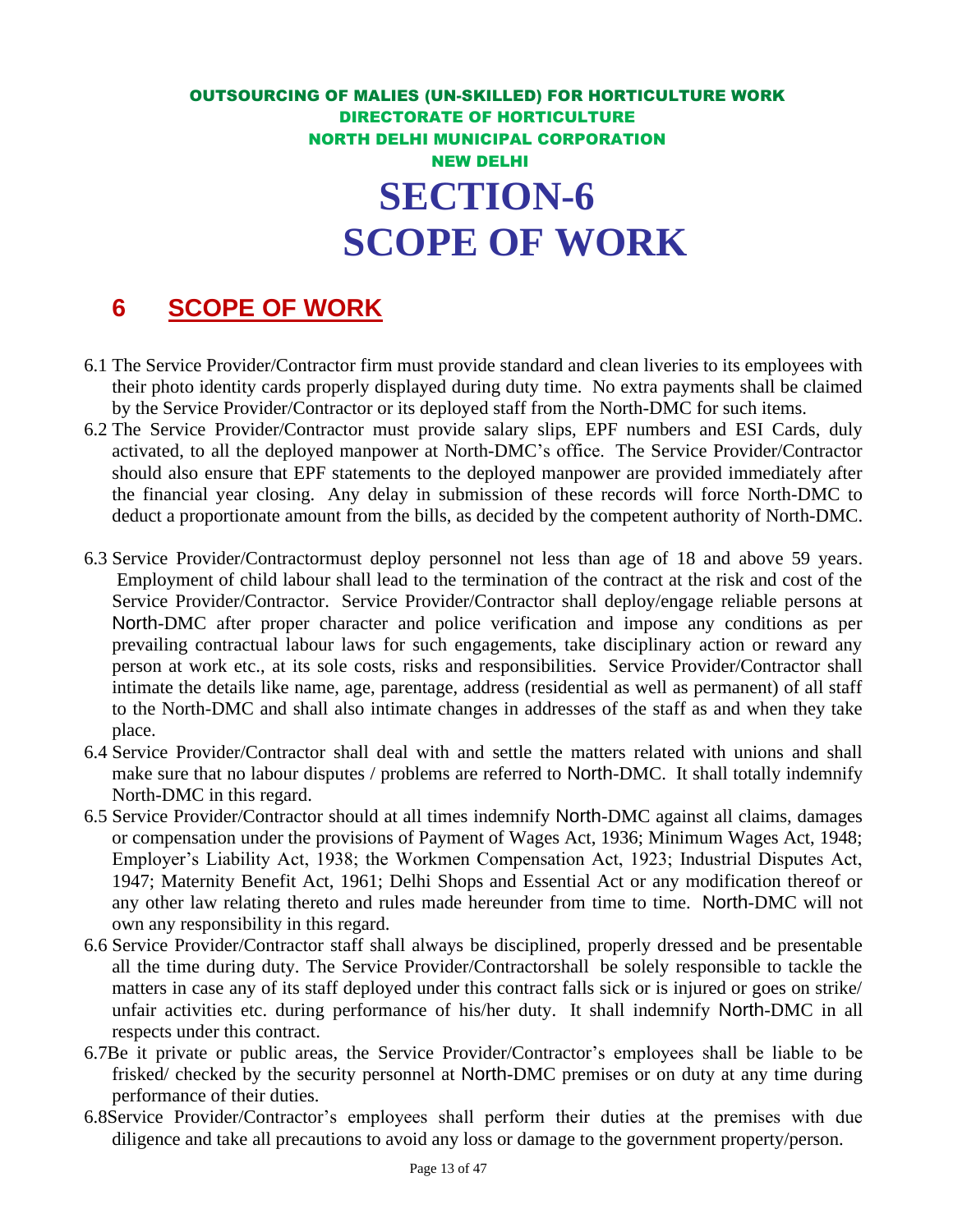- 6.9 Service Provider/Contractor shall be solely responsible for any indiscipline, theft, loss or damage to any person or persons / property at the premises on account of acts of omission and commission by the staff deployed by him.
- 6.10The payments to its employees shall be disbursed through ECS/RTGS.
- 6.11The claims in bills regarding wages paid to the outsource manpower deployed, Employees State Insurance, Provident Fund, and Service Tax etc. should be necessarily accompanied with documentary proof (including copy of schedule of payment showing contribution towards ESI, PF etc. in respect of the outsourced manpower) pertaining to the concerned month's bill. A requisite amount/portion of the bill/whole of the bill shall be held up till the proof is furnished, at the discretion of the North-DMC.
- 6.12 The claim of EPF, ESI etc. shall be paid as per actual amount is made to EPFO, ESIC etc.

The Contractor shall replace immediately any of its personnel found unacceptable to this office because of security risks, incompetence, conflict of interest, improper conduct etc. upon receiving a notice from this office.

- 6.13 The office hours for the person deployed are 9.00 am to 5.30 pm. In case, person deployed is absent on a particular day or comes late/leaves early on three occasions, one-day wage shall be deducted.
- 6.14 All the issues related to contract, monthly payments etc shall be communicated and processed through the Facility Coordinator appointed by Head of Patent Office.
- 6.15 The contractor shall provide a substitute within 10 days in the event of any person leaving the job due to his/her personal reasons. The delay by the agency in providing a substitute beyond ten working days will attract pre- agreed liquidated damages@ Rs.500/- per day on the serviceproviding agency.
- 6.16 For all intents and purpose the service providing agency shall be the "Employer" within the meaning of different Manpower Legislations in respect of the manpower employed and deployed in this office. The persons deployed by the contractor in the office shall not have claims of Master and Servant relationship nor have any principal and agent relationship with or against the Competent Authority.
- 6.17 The Service providing agency shall be solely responsible for the redressal of grievances/resolution of disputes relating to persons deployed. The office shall, in no way be responsible for settlement of such issues whatsoever.
- 6.18 This office shall not be responsible for any damages, losses. Claims, financial or other injury to any person deployed by service providing agency in the course of their performing the functions/duties, or for payment towards any compensation.
- 6.19 The person deployed by the service providing agency shall not have any claim or be entitled to pay, perks and other facilities admissible to ad-hoc, regular/confirmed employees of this office during the occurrence or after expiry of the contract.
- 6.20 In case of termination of this contract on its expiry or otherwise, the persons deployed by the service providing agency will not be entitled to and will have no claim for any absorption nor for any relaxation for absorption in the regular/any other capacity in the office.

#### **6.21 SCOPE OF WORK – FOR SERVICES**

- 6.21.1 Service Provider/Contractor's personnel shall be deployed in all Six Zones of North-DMC.
- Page 14 of 47 6.21.2 The unskilled employees (Malies) of Service Provider/Contractor are liable to be deployed as Mali in different Sections/ Wings of the North-DMC's jurisdiction. While working as Mali, the Service Provider/Contractor's personnel are liable to perform duties which are related to operations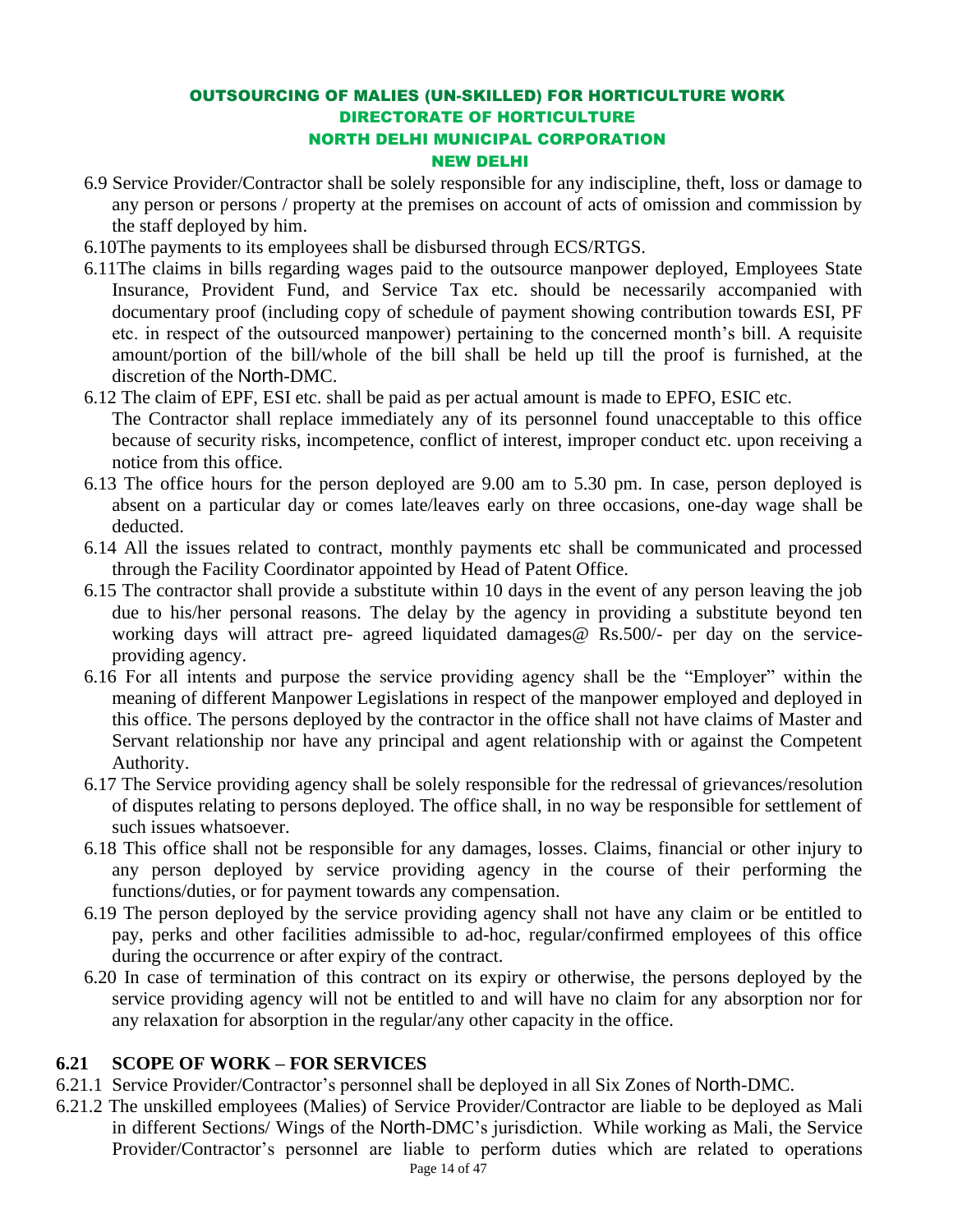including maintenance and care of permanent features of Gardens such as lawns, trees shrubs, hedges including sweeping of lawns and litter etc. from the Garden/Park.

- 6.21.3 While providing all the Services, Service Provider/Contractor shall ensure that all duties are performed invariably as per the desired standards of the North-DMC, failing which it shall invoke penalty clauses of this Bidding Document.
- 6.21.4 The Service Provider/Contractor shall also ensure that such personnel are deployed in North-DMC's premises who can cater to the requirements of North-DMC's standards, failing which it shall be liable for Service Provider/Contractor to provide replacement immediately.
- 6.21.5 The working hours will be from 9:00 AM to 5:00 PM from Monday to Saturday. Sunday will be weekly off, however they may also be called on Sundays as and when required for which extra payment per person per day basis will be given.
- 6.21.6 The necessary requirement in terms of qualification, age, experience etc. shall as under:
	- 1. Age : 18 to 59 years
	- 2. Qualification- Primary Education  $(5<sup>th</sup> Pass)$

3. Experience: A certificate of experience for minimum 1 year having worked as gardener.

Duties and responsibilities of Malies:

- 1. Lawn Moving
- 2. Hedge cutting,
- 3. Pruning
- 4. Maintenance of Parks in different season.
- 5. Maintenance of annual flower beds
- 6. Preparation and plantation of trees.
- 7. Preparation and plantation of shrubs.
- 8. Lawn moving by Machine.
- 9. Sweeping of leaves.

#### 6.22 **LEGAL**

- **6.22.1** The contractor shall pay the minimum rate of wages as per Central Sphere Ministry of Labour and Employment under the scheduled employment – Construction (The work to be carried is of data entry, scanning and digitization. No specific category for such type of work is available in Central Sphere.)
- **6.22.2** The contractor shall be responsible for timely payment to the supplied manpower and statutory authorities and compliance of all statutory provisions relating to Minimum Wages, Provident Fund and Employees State Insurance etc. in respect of the persons deployed by them in this office.
- **6.22.3** The contractor shall also be liable for depositing all taxes, levies, Cess etc. on account of service rendered by him to the office to the concerned tax collection authorities from time to time as per extant rules and regulations on the matter.
- **6.22.4** The tendering agency shall maintain all statutory registers under the applicable law. The agency shall produce the same, on demand, to the concerned authority of this office or any other authority under law.
- **6.22.5** The Tax Deduction at Source (TDS) shall be deducted as per the provisions of the Income Tax Department, and GST applicable as amended from time to time and a certificate to this effect shall be provided to the agency by this Department.
- Page 15 of 47 **6.22.6** In case, the tendering agency fails to comply with any statutory/taxation liability under appropriate law, and as a result thereof the office is put to any 10 loss/obligation, monitory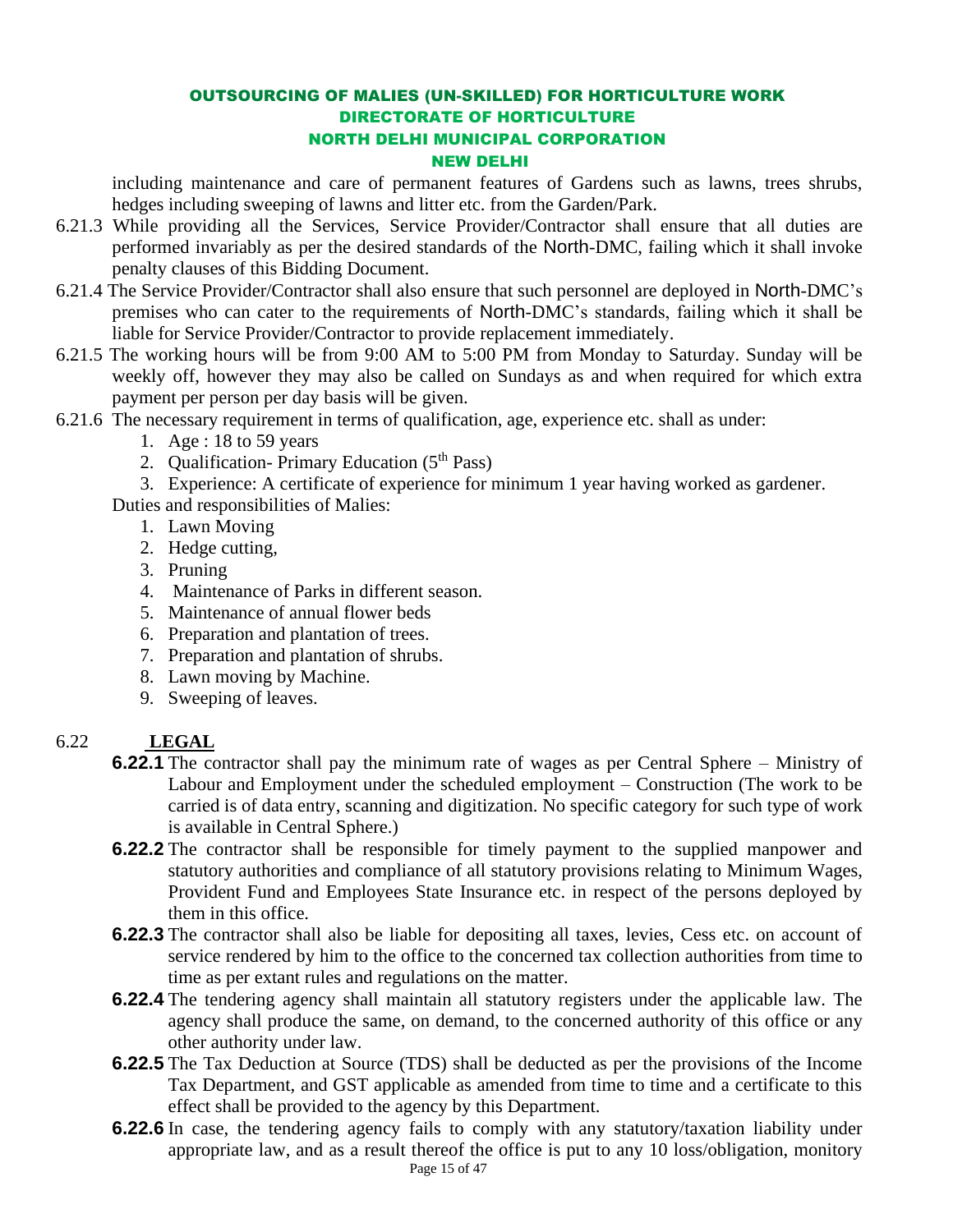or otherwise, the office will be entitled to get itself reimbursed out of the outstanding bills or the Security deposit cum Performance guarantee of the agency, to the extent of the loss or obligation in monetary terms.

**6.22.7** The contractor shall keep O/o North DMC Delhi, indemnified against claims, if any, of the workmen and all costs and expenses as may be incurred by the O/o North DMC Delhi in connection with any claim that may be made by any workmen. The Contractor shall also execute an indemnity bond in favor of North DMC Delhi, in the standard format, in this regard. The Contractor shall keep the employer, its servants or agents indemnified against claims, actions or proceedings brought or instituted against the employer, its servants or agents by any of contractors' employees or any other third party in connection with, relating to or arising out of the performance of the services under the agreement.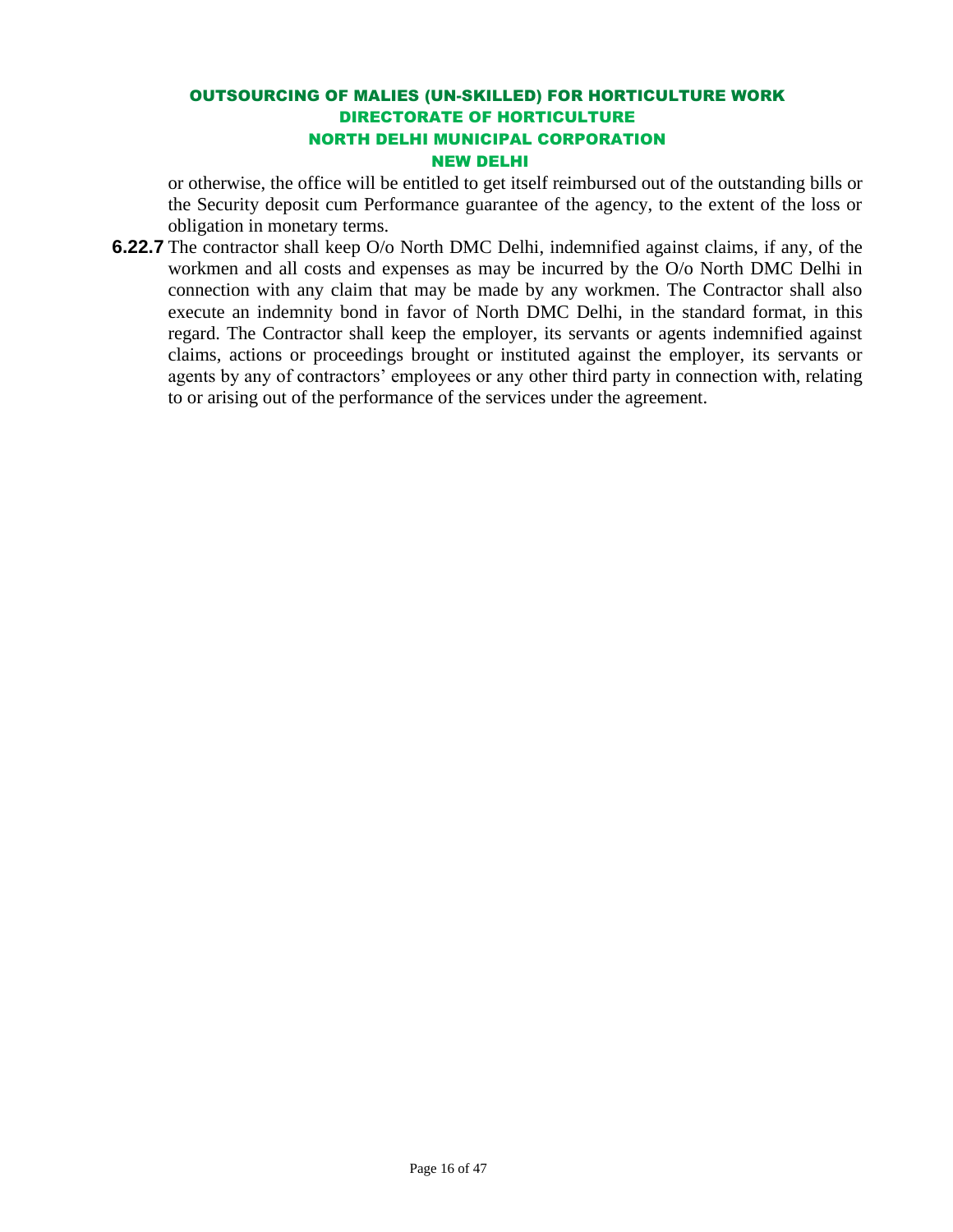## **SECTION-7**

## **SUBMISSION OF TENDER**

## **7.** SEALING AND MARKING OF TENDER TENDER

#### *SEALING AND MARKING OF TENDER*

- 7.1.1 The online tender must complete all technical and commercial aspect and should contain scanned copy of requisite certificate, informative literature etc. Any queries made should be promptly replied within following time schedule by the bidder. All documents should be submitted with technical bid manually submitted to this office.
- 7.1.2 Mail query required to be replied by mail 2 days
- 7.1.3 Query by letter may be replied by letter 7 days
- 7.1.4 TECHNICAL BID sealed envelope should contain online receipt of earnest money. It should be super scribed with TENDER no. Technical bid, EM & Tender Cost detail. All parts of TENDER documents and annexure duly signed should be submitted in the Technical Bid envelope. Requisite earnest money & Tender Cost in the prescribed form should be attached.
- 7.1.5 The Bidder should submit price bid online at e-tenders portal of North DMC website tenderwizard.com/NORTHDMCETENDER OR [http://NDMCetenders.com](http://ndmcetenders.com/) only. Quote of the bidder shall be inclusive of all taxes & duties.Anything in regard of financial condition, payment terms, rebate etc. mentioned in Technical bid may make the Tender invalid. Therefore, it is in the interest of the Bidder not to write anything extra.
- 7.1.6 The Correspondence envelope/s shall be addressed to the Deputy Director (Hort.)/HQ/ North DMC.

#### **7.2 EXPENSES OF AGREEMENT**

A formal agreement should be entered between North DMC and the Bidder for the proper fulfillment of the contract. The expenses of cost of agreement papers along-with completing and stamping of the agreement shall be paid by the Bidder. The agreement shall be Contract Holder valid for one year from the date of execution of agreement and extendable for next one year subject to satisfactory performance of the firm and mutual consent between North-DMC and firm.

#### **7.3 DEADLINE FOR SUBMISSION OF BIDS**

Bids must be submitted at the stipulated date and time specified in the TENDER documents. The Technical Bids may be submitted manual however the financial bids shall only be submitted online at e-tenders portal of North DMC website.

#### **7.4 LATE BIDS**

No late bid shall be entertained and no claim regarding late submission shall be entertained in this regard.

#### **7.5. SPIRAL BINDING OF TECHNICAL BIDS**

If the technical bids being submitted manually, the bidder must submit the Technical bids duly spiral binding of all the documents which are being submitted. The bid pages should be clearly serial numbered.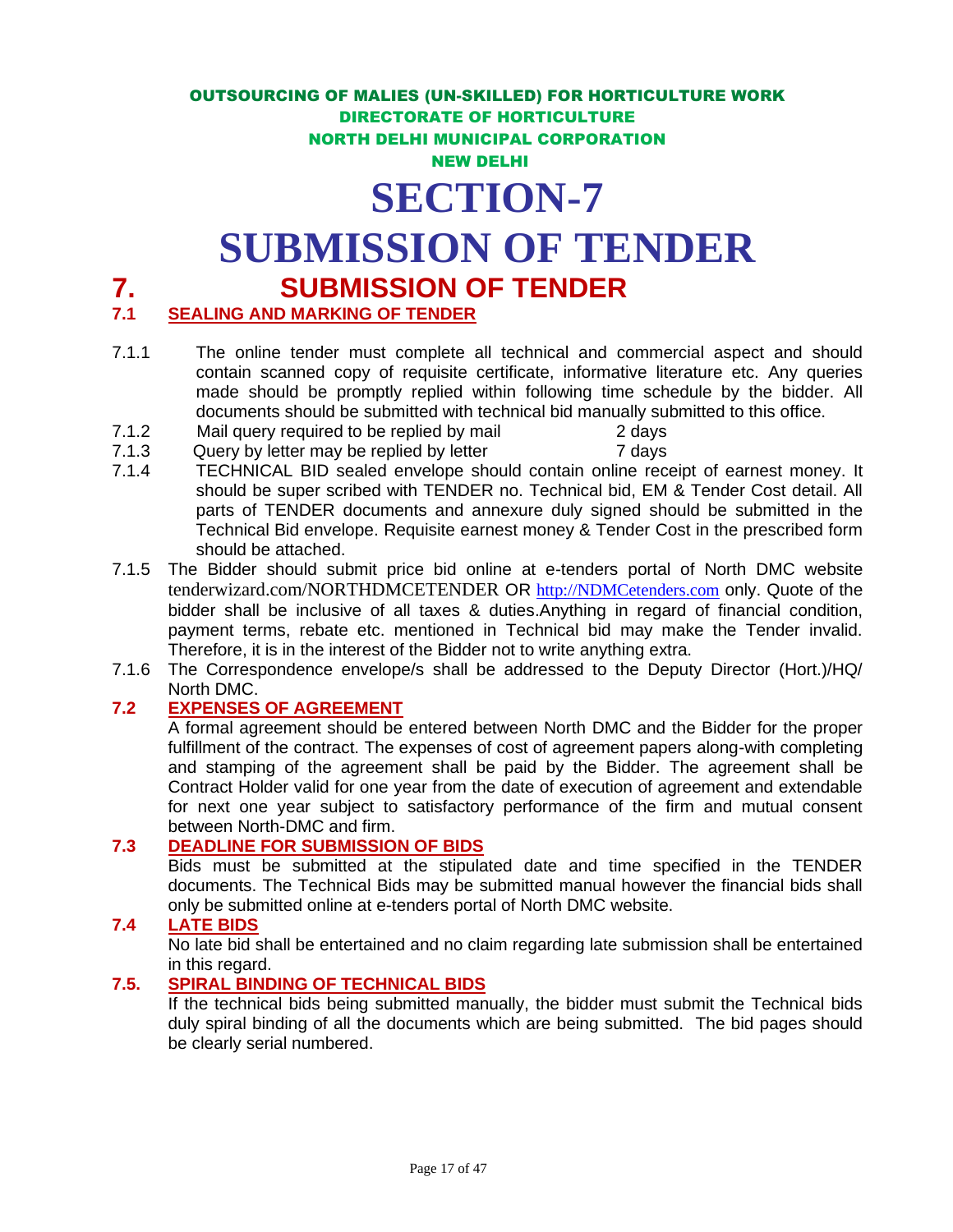## OUTSOURCING OF MALIES (UN-SKILLED) FOR HORTICULTURE WORK DIRECTORATE OF HORTICULTURE NORTH DELHI MUNICIPAL CORPORATION NEW DELHI **SECTION-8 EVALUATION CRITERIA**

## **8. EVALUATION CRITERIA**

To be eligible for evaluation of its Proposal, the Applicants have to fulfill the following conditions:

#### **8.1 MANDATORY**

- **8.1.1 Legal Valid Entity**: The Bidder shall necessarily be a legally valid entity either a company / firm / agency and registered in appropriate registration authority.
- **8.1.2 Registration:** The Bidder should be registered with the Income Tax and also registered under the labour laws, Employees Provident Fund Organization, Employees State Insurance Corporation etc.
- **8.1.3 Clearance:** The Bidder should also have clearance from Sales/Service Tax Department, and Income Tax Department. Relevant proof in support shall be submitted.
- **8.1.4 Experience**: The Bidder should have experience in providing manpower / facility management in the Government Departments / Public Sector Undertaking (Central or State)/Corporate Institutions with in last seven years. In case no bidder has provided government experience / public sector experience, then the bidders with experience in reputed organizations may be considered by the competent authority of the NORTH-DMC.
- **8.1.5** Minimum Experience of having successfully completed works with in last 7 years ending previous day of last date of submission of application.

Bidder should have experience of successfully executing the work for providing of manpower costing above Rs.609.00 Lakh(minimum three works) OR work above Rs. 913.00 Lakh (minimum two works) OR work above Rs. 1218.00 Lakh (minimum one work) AND One completed work of any nature costing not less than the amount equal to Rs. 609.00 Lakh with some Central Government Department/ State Government Department/ Central Autonomous Body/Central Public Sector undertaking/State Public Sector Undertaking/ City Development Authority/ Municipal Corporation of City/ Corporate Institute formed under any act by Central/State Government and published in Central/State Gazette.

- 8.1.6 **TURNOVER**: Minimum Average annual financial turnover, duly verified by registered CA, should be at least **Rs. 7.61Crore**during the immediate last 3 consecutive financial years.Audited report/audited balance sheet for the preceding three (3) financial years should be submitted along-with a summarized sheet verified by a registered CA. The bidder should not have incurred any loss in more than two years during last five consecutive balance sheets, duly certified and audited by the Chartered Accountant.
- 8.1.5 **SOLVENCY CERTIFICATE:** Bidders will submit Solvency certificate for an amount equal to **Rs. 609.00 Lakh** from a Nationalized/Scheduled bank in India.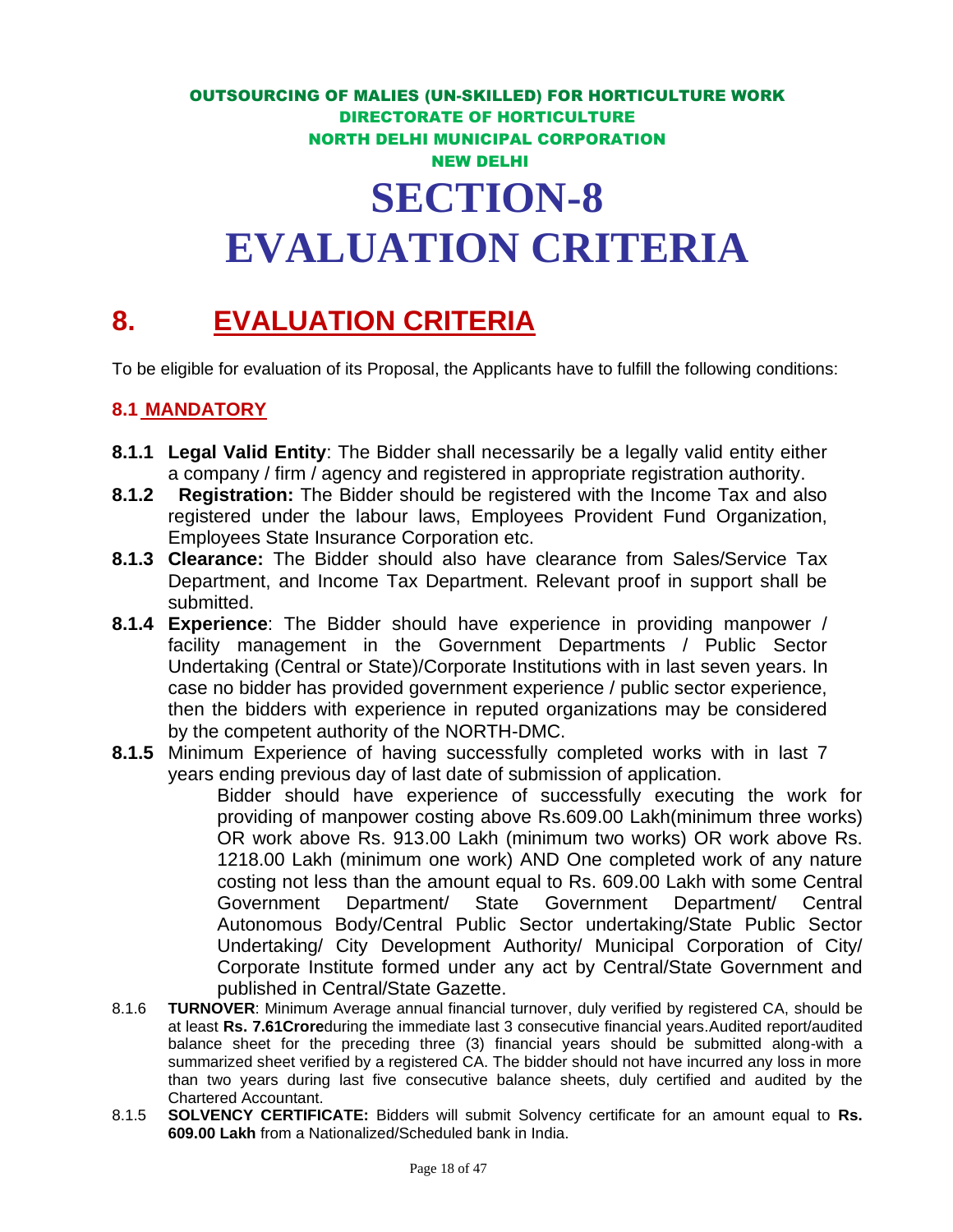#### NEW DELHI

- 8.1.6 Valid CST /VAT / GST Registration Certificate.
- 8.1.7 Undertaking by the bidder that he/she/they has/have not been banned/debarred/black-listed/ restrained by North DMC or any other organization of State/Central Government /undertaking/ Department.
- 8.1.8 Bidder shall Sign duly Stamped/sealed on each page of the tender/bidding document submitted.
- 8.1.9 If the bidder is a dealer or distributor, he/she submit authoriseddealers/ distributors Certificate of the Original Manufacturer.
- 8.1.10 Total number of Bids received will be announced to bidders during Bid opening time.
- 8.1.11 Technical and financial Bid will be opened by Designated Evaluation Committee in presence of bidders.
- 8.1.12 Technical Bid will be opened first. Only Bidders who qualify Technical Bid will be considered for Financial Bid and only their financial bid will be opened. Financial Bid of the unqualified bidders in Technical Bid will not be opened.
- 8.1.13 Price quoted in financial bid will be announced to bidders.
- 8.1.14 Evaluation committee will evaluate the Technical and Financial Bid and submit their reports to the competent authority.
- 8.1.15 On the approval of Competent Authority, Lowest One (L-1) bidder name will be declared.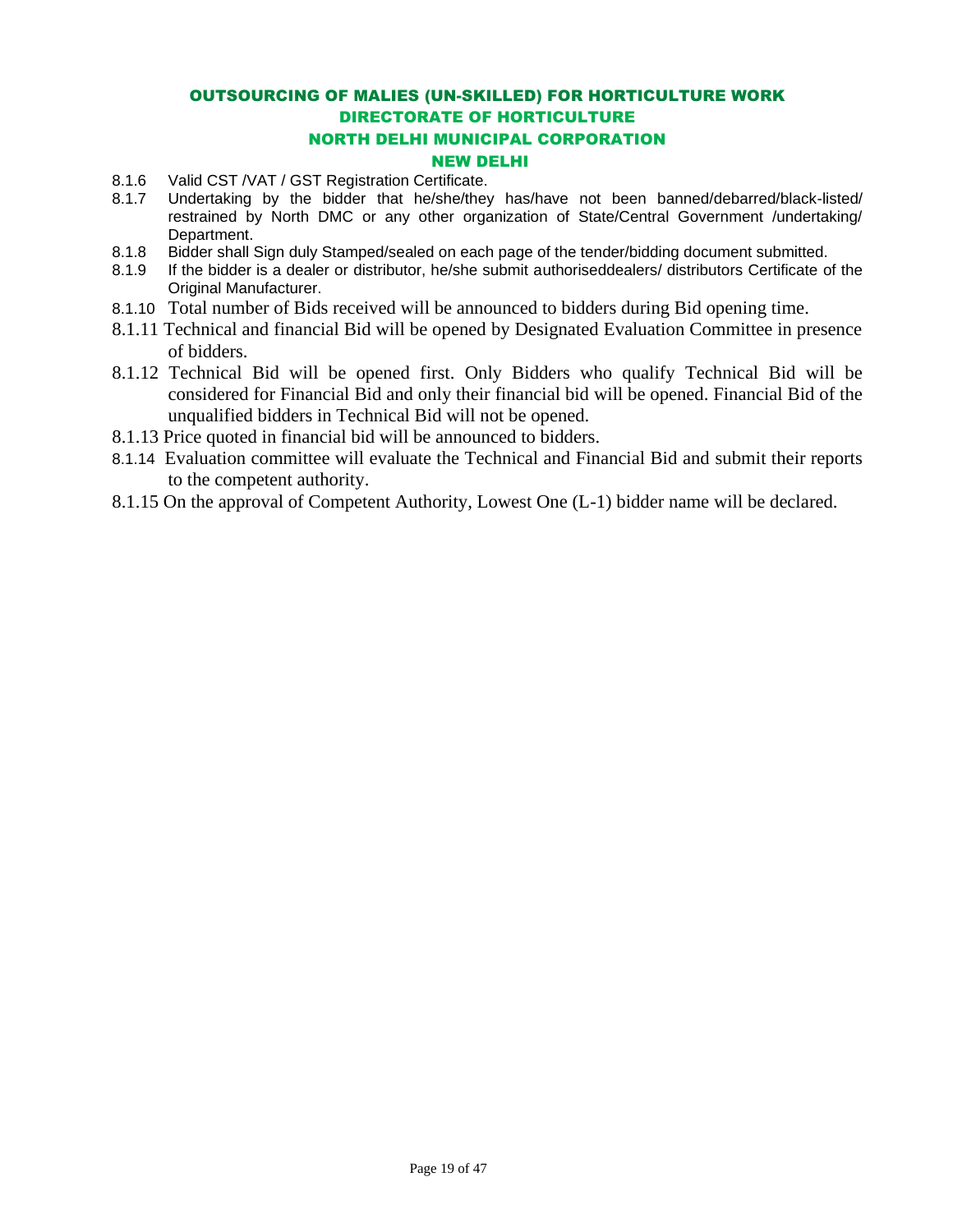#### NEW DELHI

#### **8.2. THE FOLLOWING CRITERIA BUT NOT RESTRICTED THERETO, WILL BE USED TO EVALUATE PROPOSALS:**

| S. No.                 | <b>Attributes</b>                                                                        | <b>Evaluation</b> |                                               |                              |                                   |       | Max.         | <b>Information</b>       | <b>Marks</b> | <b>Remarks</b> |
|------------------------|------------------------------------------------------------------------------------------|-------------------|-----------------------------------------------|------------------------------|-----------------------------------|-------|--------------|--------------------------|--------------|----------------|
|                        |                                                                                          |                   |                                               |                              |                                   |       | <b>Marks</b> | Submitted by the<br>Firm |              |                |
| (a)                    | <b>FINANCIAL</b>                                                                         |                   |                                               |                              |                                   |       | 20           |                          |              |                |
|                        | <b>CAPABILITY</b>                                                                        |                   |                                               |                              |                                   |       |              |                          |              |                |
|                        | (Annual                                                                                  |                   |                                               |                              |                                   |       |              |                          |              |                |
|                        | Turnover)-<br>Turnover-Rs.                                                               | j.                |                                               |                              |                                   |       |              |                          |              |                |
|                        | 761 Lakhs                                                                                |                   | criteria.                                     |                              | 60% Marks for minimum eligibility |       |              |                          |              |                |
|                        |                                                                                          |                   | ii.                                           |                              | 100% marks for twice the minimum  |       |              |                          |              |                |
|                        |                                                                                          |                   |                                               | eligibility criteria or more |                                   |       |              |                          |              |                |
|                        |                                                                                          |                   | in between (i) & (ii) - on pro-rata basis     |                              |                                   |       |              |                          |              |                |
| (b)                    | <b>Experience in</b><br>similar Works                                                    |                   |                                               |                              |                                   |       | 20           |                          |              |                |
|                        | Class of works                                                                           | i.                |                                               |                              | 60% Marks for minimum eligibility |       |              |                          |              |                |
|                        |                                                                                          |                   | criteria.                                     |                              |                                   |       |              |                          |              |                |
|                        |                                                                                          |                   | ii.                                           | eligibility criteria or more | 100% marks for twice the minimum  |       |              |                          |              |                |
|                        |                                                                                          |                   | in between (i) & (ii) – on pro-rata basis     |                              |                                   |       |              |                          |              |                |
| $^{\circ}$             | Performance                                                                              |                   |                                               |                              |                                   |       |              |                          |              |                |
|                        | <b>Works (Time</b>                                                                       |                   |                                               |                              |                                   |       |              |                          |              |                |
|                        | Over)<br>Parameter                                                                       | <b>Score</b>      |                                               |                              |                                   |       |              |                          |              |                |
| (c)                    | Performance                                                                              |                   |                                               |                              |                                   |       | 20           |                          |              |                |
|                        | <b>Works (Time</b>                                                                       |                   |                                               |                              |                                   |       |              |                          |              |                |
|                        | Over)                                                                                    |                   |                                               |                              |                                   |       |              |                          |              |                |
|                        | Parameter                                                                                |                   | Score                                         |                              |                                   |       |              |                          |              |                |
|                        | Calculation for Points if                                                                |                   | 1.00                                          | 2.00                         | 3.00                              | >3.50 |              |                          |              |                |
|                        | $TOR =$                                                                                  |                   |                                               |                              |                                   |       |              |                          |              |                |
| i)                     | Without levy of<br>Compensation                                                          |                   | 20                                            | 15                           | 10                                | 10    |              |                          |              |                |
| $\overline{ii}$        | With levy of                                                                             |                   | $\overline{20}$                               | 5                            | $\mathbf 0$                       | $-5$  |              |                          |              |                |
|                        | Compensation                                                                             |                   |                                               |                              |                                   |       |              |                          |              |                |
| $\overline{iii}$       | Levy of Compensation<br>not decided                                                      |                   | $\overline{20}$<br>$\Omega$<br>$\Omega$<br>10 |                              |                                   |       |              |                          |              |                |
|                        | Note: Marks for value in between the stages indicated above is to be determined straight |                   |                                               |                              |                                   |       |              |                          |              |                |
| line variation basis   |                                                                                          |                   |                                               |                              |                                   |       |              |                          |              |                |
| (d)                    | Performance of<br><b>Works</b>                                                           |                   | 40 Marks                                      |                              | 40                                |       |              |                          |              |                |
| i)                     | Outstanding                                                                              |                   | 40 Marks                                      |                              |                                   |       |              |                          |              |                |
| $\overline{ii}$        | Very Good                                                                                |                   | 30 Marks                                      |                              |                                   |       |              |                          |              |                |
| III)                   | Good                                                                                     |                   | 20 Marks                                      |                              |                                   |       |              |                          |              |                |
| $\mathsf{I}\mathsf{v}$ | Poor                                                                                     |                   | 00 Marks                                      |                              |                                   |       |              |                          |              |                |
|                        |                                                                                          |                   | Total                                         |                              |                                   | 100   |              |                          |              |                |

### **NOTES:**

- **1. Evaluation of Proposals will be done by an Evaluation Committee formed by the North DMC.**The Committee shall determine the approach and methodologies for the issues, which may arise during the evaluation exercise and have not been addressed in this Tender Document. The decision of the Committee shall be final and binding on all the Bidders**.**
- **2. COMPLETED SIMILAR WORK/S MEANS THE WORK OF PROVIDING OF MANPOWER**
- **3. THE VALUE OF EXECUTED WORKS SHALL BE BROUGHT TO CURRENT COSTING LEVEL BY ENHANCING THE ACTUAL VALUE OF WORK AT SIMPLE 7% PER ANNUM; CALCULATED FROM THE DATE OF COMPLETION TO LAST DATE OF RECEIPT OF APPLICATIONS FOR TENDERS.**
- **4. THE EXPERIENCE/PERFORMANCE OF WORKS EXECUTED BE SUBMITTEDON THE OFFICIAL STATIONERY/LETTER HEAD OF THE DEPARTMENT/ COMPANY/ AGENCY, WITH SEAL/STAMP FOR WHICH THE WORK HAS BEEN EXECUTED. THE CERTIFICATE SHALL BE**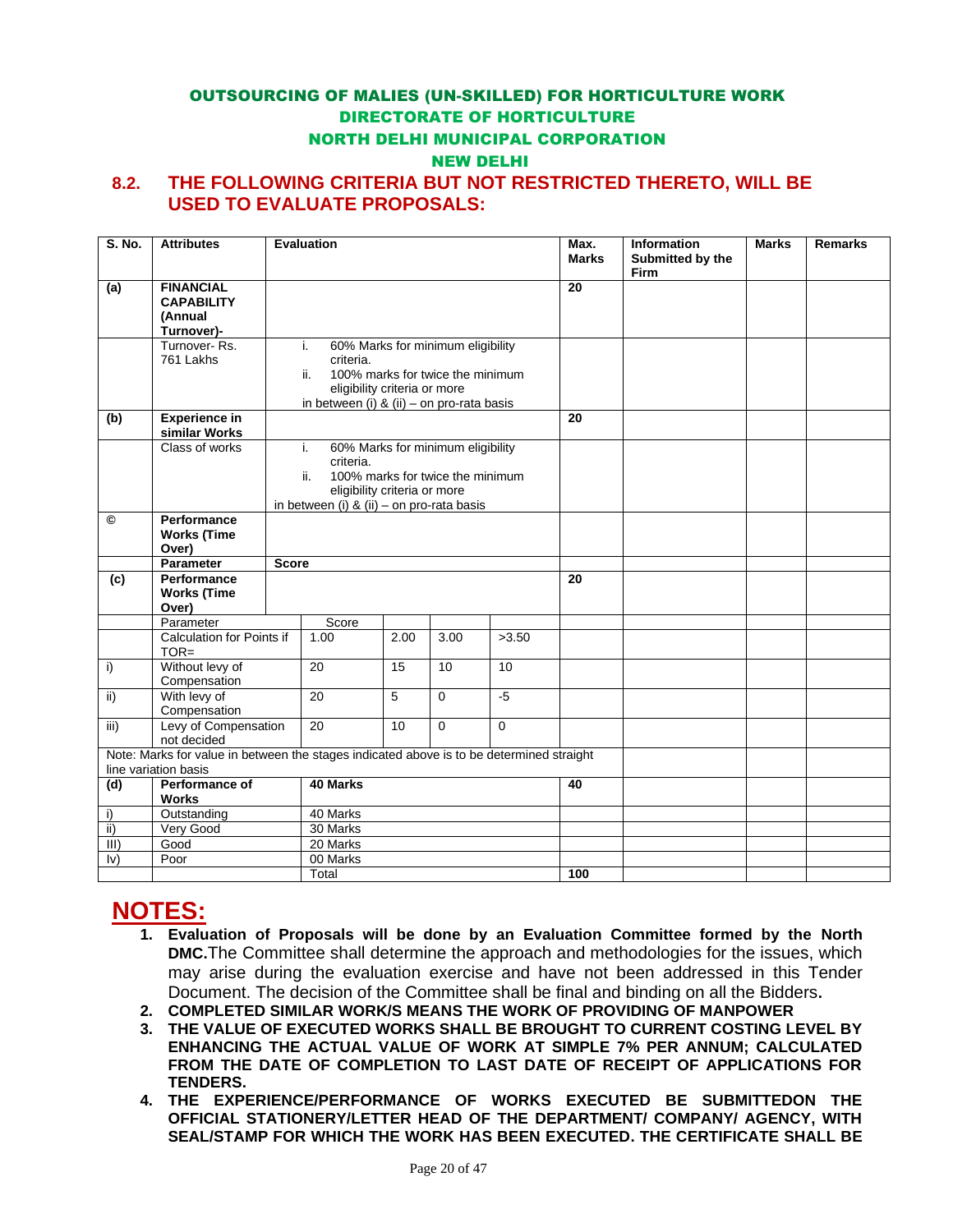### OUTSOURCING OF MALIES (UN-SKILLED) FOR HORTICULTURE WORK DIRECTORATE OF HORTICULTURE

#### NORTH DELHI MUNICIPAL CORPORATION

#### NEW DELHI

**ISSUED FROM THE OFFICER NOT BELOW THE RANK OF EXECUTIVE ENGINEER / PROJECT MANAGER OR EQUIVALENT OR WORK ORDER ISSUING AUTHORITY. THE COMPLETION CERTIFICATE SHALL CONTAIN THE NECESSARY INFORMATION OF NATURE OF WORK COMPLETED, COMPLETION TIME, AMOUNT OF WORK EXECUTED ETC.**

- 5. To become eligible for short listing the bidder must secure at least fifty percent marks in each (Section a, b, c & d) and 60 percent marks in aggregate. Technically qualified bidder shall be eligible for Technical weightage and subsequently for opening of financial bids.
- **6.** The total marks obtained by a Bidder in the technical bid shall be allocated 60% of technical weightage and the financial bids shall be allocated 40% of the financial weightage, and thereby making a total of 100% weightage for the complete bidding.

#### *Illustration 1 (for Technical Weightage)*

- **7.** If a Bidder has secured 80 marks out of the total 100 marks in technical evaluation, his technical evaluation **value shall be: 48 i.e. {80 x 60%).**
- 8. The financial evaluation shall be carried out and financial bids of all the bidders shall be given 40% of weightage.
- 9. The Bidder with the lowest bid Prices (L1) shall be assigned full 40 marks (i.e. 40% x 100) and his total scores of the bid shall be as per Illustration 2 below:

#### **Illustration 2**

10. If the Bidder at Illustration 1 is L-1 Bidder and quoted Rs.100/- for being L-1, then his total value shall be 88 i.e. (48 Technical Value + 40 Financial Value). The financial scores of the other bidders (i.e. L-2, L-3…ad so on) shall be computed as under and as explained at Illustration 3 below:

#### **Illustration 3**

- 11. If the Bidder at Illustration 1 is L-2 Bidder and he quoted Rs.125, therefore 40% being the weighted value, the financial scores for L-2 shall be computed as under 40 x 100 (lowest prices-L1) / 125 (quoted prices  $-$  L2) = 32 (financial score) Therefore L-2 Bidder shall have total value of 80 (48 Technical Value + 32 Financial Value)
- 12. The Bidders' ranking shall be arranged depending on the marks obtained by each of the bidder both in Technical Evaluation and Financial Evaluation.
- 13. The Bidder meeting the minimum eligibility criteria and with the **highest marks/ rank** (i.e. the **total** of technical evaluation marks and financial evaluation marks) shall be deemed as the **successful Bidder** and shall be considered eligible L-1 Bidder for further process.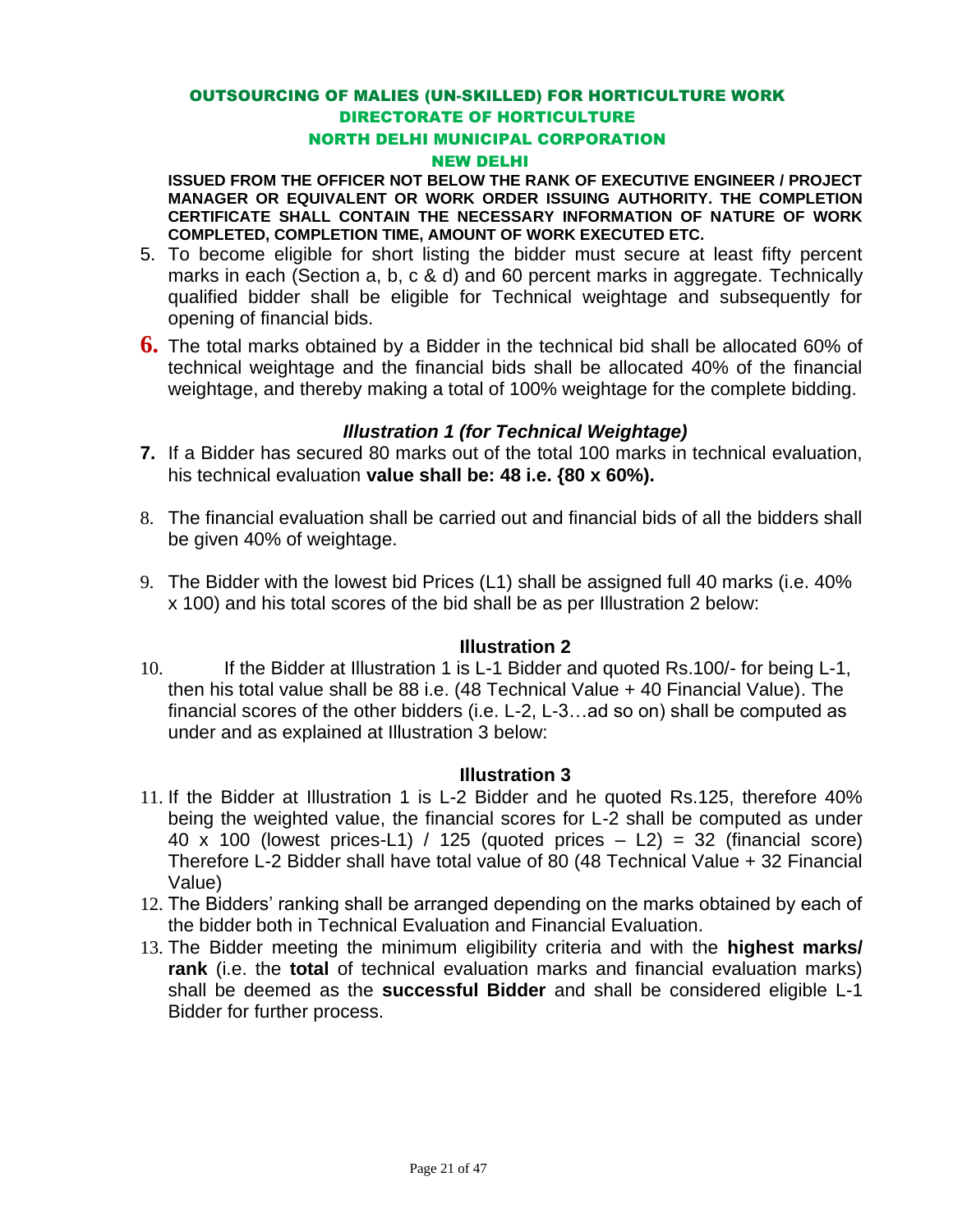# **EVALUATION**

## **9. TENDER OPENING AND EVALUATION**

#### **9.1 OPENING OF TENDER**

The procedure of opening of the TENDER shall be as under:

- 9.1.1 The Technical bid envelop bearing TENDER no. and subscribed **"Technical bid, EMD & Tender Cost"** shall be opened at the time and date mentioned in the TENDER notice by committee, constituted by North DMC, in the presence of tenderers/bidders, who choose to be present. First envelope shall contain two separate envelopes of Technical Bid & EMD.
- 9.1.2 Financial bid shall be submitted online on e-tenders portal of North DMC website. Financial bid shall be opened after establishing technical suitability of the offer.Financial bid of only those Bidders shall be opened whose Technical Bid shall be found commercially clear and technically suitable and qualified by the Evaluation Committee, constituted by the North DMC.
- 9.1.3 The date of opening of financial bid shall be notified after evaluation of technical bids, intimation of this effect may be sent to Bidders by mail/Speed post/fax etc. It will be in the interest of the Bidder to send their authorized representatives well conversant with the TENDER and competent enough to take decision on technical and financial matter at the time of opening of Technical Bid. All interested participants/Bidders/stake-holders are requested to visit/follow the North .D.M.C.website [www.mcdonline.gov.in](http://www.mcdonline.gov.in/) / North Delhi Municipal Corporation /Tenders/e-tendering portal for regular update and details thereof

#### **9.2 CLARIFICATION OF TENDER**

9.2.1 **To assist in the examination, evaluation and comparison of bids the North DMC may at its discretion ask the bidder for a clarification of its bid. The request for clarification and the response shall be in writing.**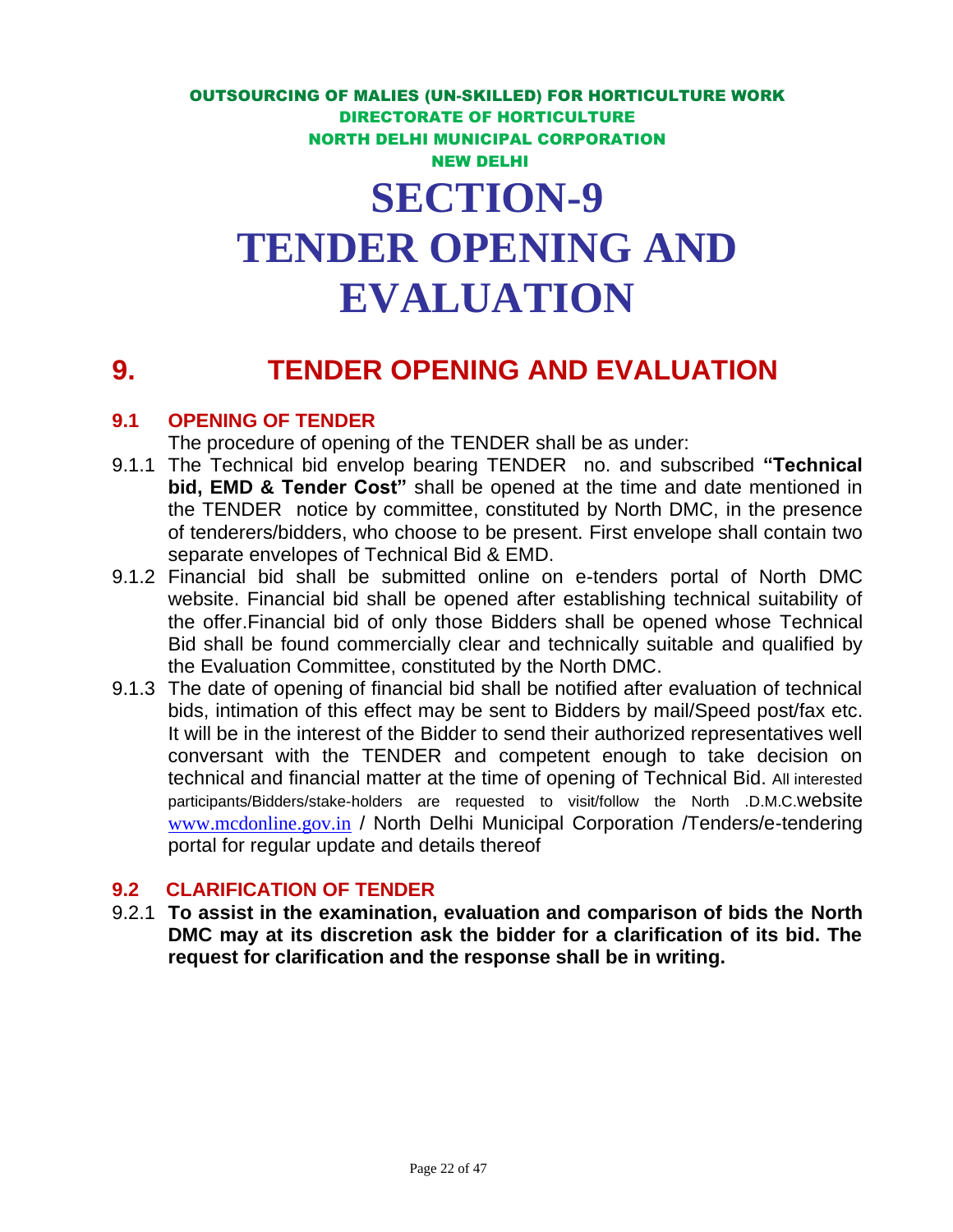## **DECLARATION BY THE TENDERER/BIDDER**

### **10. DECLARATION BY THE TENDERER/BIDDER**

I/We\_\_\_\_\_\_\_\_\_\_\_\_\_\_\_\_\_\_\_\_\_\_\_\_\_\_\_\_\_\_\_\_\_\_\_\_\_\_\_\_\_\_\_\_\_\_\_\_\_\_\_\_\_\_ (hereinafter referred to as the Bidder) being desirous of tendering for the work of "Outsourcing of Malies (UN-SKILLED) for Horticulture work in all Six Zones of Horticulture department under Jurisdiction of North Delhi Municipal Corporation" as per the above mentioned TENDER and having fully understood the nature of the work and having carefully noted all the terms and conditions, etc. as mentioned in the TENDER document, DO HEREBY DECLARE THAT:

- 1. The Bidder is fully aware of all the requirements of the TENDER document and agrees with all provisions of the TENDER document.
- 2. The Bidder is capable of completing the work as required in the tender.
- 3. The Bidder accepts all risks and responsibilities directly or indirectly connected with the performance of the tender.
- 4. The Bidder has no collusion with other Bidder, any employee of North DMC or with any other person or firm in the preparation of the bid.
- 5. The Bidder has not been influenced by any statement or promises of North DMC or any of its employees, but only by the TENDER document.
- 6. The Bidder is financially solvent and sound to execute the work.
- 7. The Bidder is sufficiently experienced and competent to perform the contract to the satisfaction of North DMC.
- 8. The information and the statements submitted with the TENDER are true.
- 9. The Bidder is familiar with all general and special laws, acts, ordinances, rules and regulations of the Municipal, District, State and Central Government that may affect the work, its performance or personnel employed therein.
- 10. The Bidder has not been banned/debarred/black-listed/ restrained by North DMC or any other organization of State/Central Government /undertaking/ Department.
- 11. This offer shall remain valid for acceptance for 6 (Six) months from the date of opening of the tender.
- 12. The Bidder has attached herewith the earnest money as required in the TENDER document.
- 13. The Bidder accepts that the earnest money be absolutely forfeited by North DMC if the Bidder fails to undertake the work or sign the contract within the stipulated period.
- 14. The Bidder gives the assurance to execute the tendered work as per terms and conditions of tender.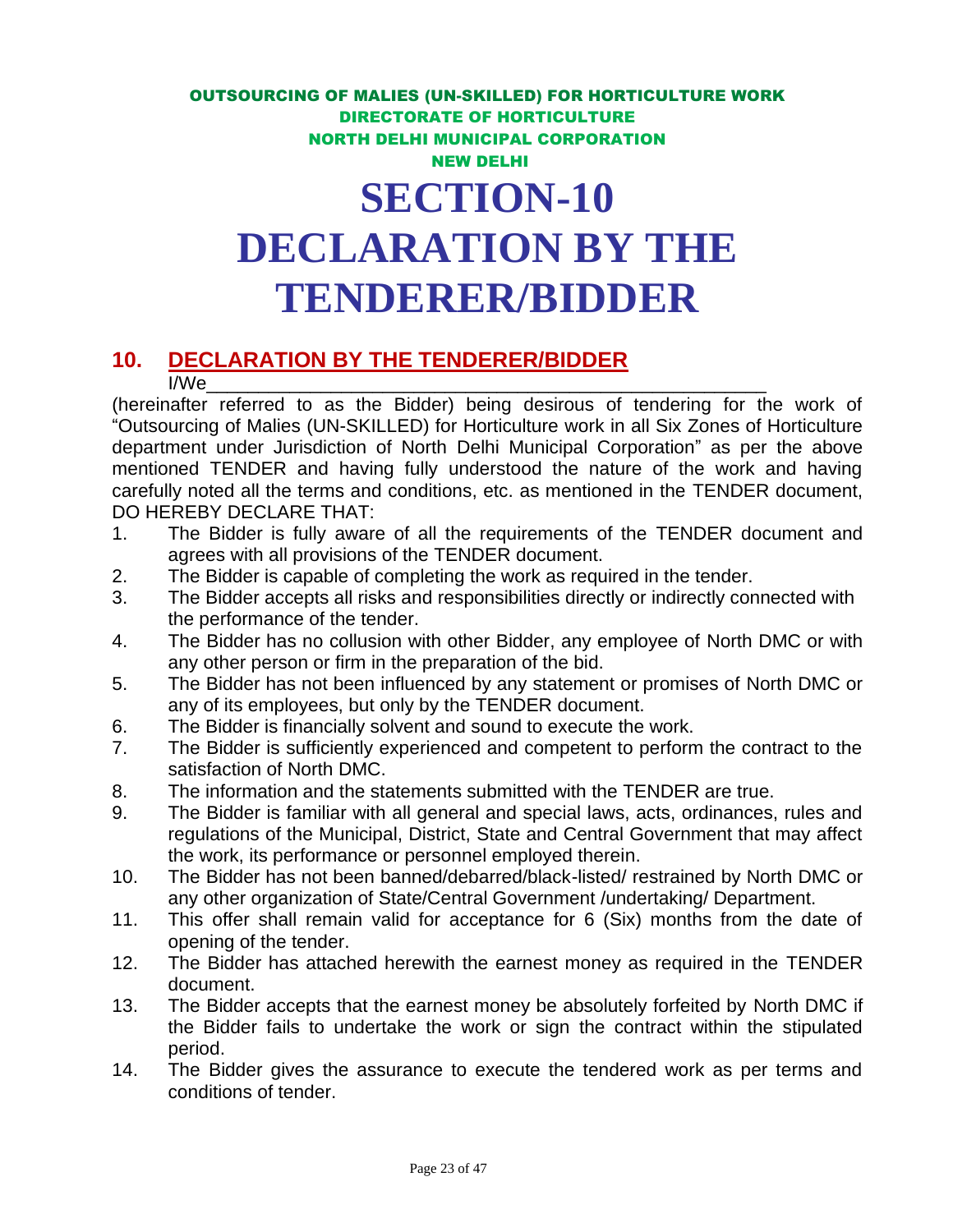- 15. The bidder gives the assurance that no misleading or false representation or deliberately suppressed information in the forms, statements and enclosures has been submitted.
- 16. If the TENDER is submitted through Power of Attorney the Bidder has submitted Power of Attorney for Signing of Application as per format in favour of the Authorized Signatory.
- 17. At any stage, if any documents/information submitted by the bidder found forged/ false/fabricated/ incomplete/unsatisfactory, the North DMC may reject the bid without any notice and bidder may be blacklisted from the North D.M.C. and the bidder will have no objection to it.

**(Signature of Bidder)** 

#### **With SEAL**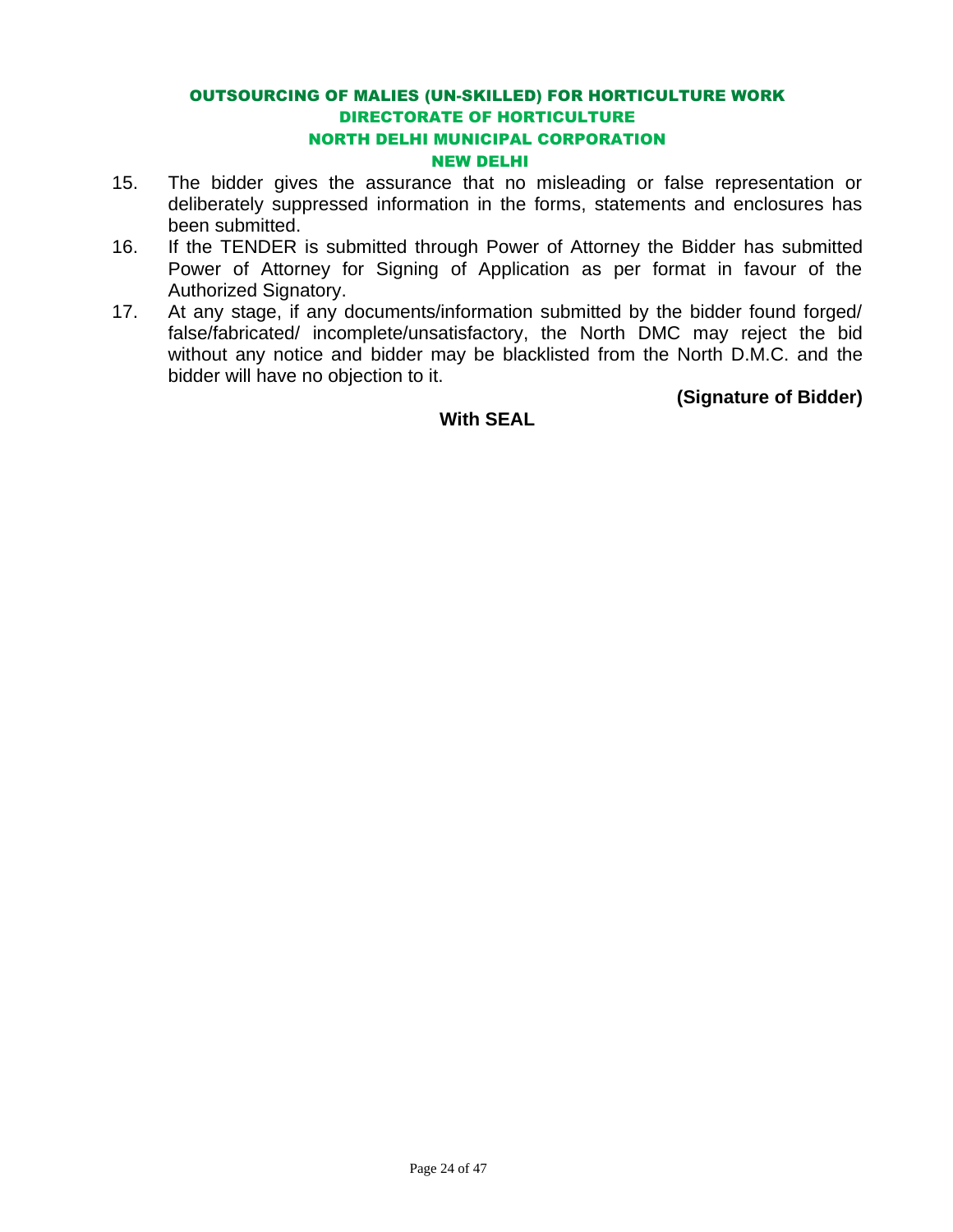## OUTSOURCING OF MALIES (UN-SKILLED) FOR HORTICULTURE WORK DIRECTORATE OF HORTICULTURE NORTH DELHI MUNICIPAL CORPORATION NEW DELHI **SECTION-11 CHECK LIST OF ANNEXURES**

### **11. CHECK LIST OF ANNEXURES WITH TECHNICAL BID**

| SI.<br>No.       | <b>Particulars</b>                                                                                                                                                                                           | YES/NO | Page No. |
|------------------|--------------------------------------------------------------------------------------------------------------------------------------------------------------------------------------------------------------|--------|----------|
| 1.               | Have you filled in and signed the Contact Details Form?                                                                                                                                                      |        |          |
| 2.               | Have you read and understood various conditions of the Contract and<br>shall abide by them?                                                                                                                  |        |          |
|                  | <b>TECHNICALBID</b>                                                                                                                                                                                          |        |          |
| 3.               | Have you enclosed the EMD of Rs. 30.44 Lakh in the Technical Bid?                                                                                                                                            |        |          |
| $\overline{4}$ . | Have you taken prints of all the Sections of Tender, in the prescribed<br>paper size and signed on all the pages of the tender documents?                                                                    |        |          |
| 5.               | Have you attached proof of having met the following minimum eligibility<br>criteria?                                                                                                                         |        |          |
| 5.1              | Legal Valid Entity: Have you attached attested Certificate issued by the<br>Registrar of firms / Companies ?                                                                                                 |        |          |
| 5.2              | Financial Capacity: Have you attached Audited Balance Sheets?                                                                                                                                                |        |          |
| 5.3              | Registration with Government Bodies like ESIC, EPF, Labour Laws:<br>Have you attached a Registration copy of each of the certificate?                                                                        |        |          |
| 5.4              | Experience : Have you attached the attested experience certificates issued<br>by the Organizations / Government Depts.?                                                                                      |        |          |
| 5.5              | Manpower: Have you attached proof of manpower?                                                                                                                                                               |        |          |
| 5.6              | Have you enclosed copy of GST No.                                                                                                                                                                            |        |          |
| 5.7              | Have your enclosed copy of Service Tax Registration No.                                                                                                                                                      |        |          |
| 6                | Have you attached the proof of authorization to sign on behalf of the<br>bidder in the Technical Bid?                                                                                                        |        |          |
| 7.               | Have your Technical Bid been packed as per the requirements of the<br>Tender?                                                                                                                                |        |          |
| 8.               | Have you enclosed Affidavit stating that the company is / has not been<br>black listed by Central Government Departments / State Government /<br>Statutory Bodies / Autonomous Bodies/ PSUs/ Private Sectors |        |          |
| 9                | Have you enclosed the Tender Cost of Rs.1500/- (Rupees One Thousand<br>Five Hundred only) or have already deposited the Tender Cost before the<br>Technical Bid?                                             |        |          |

Please flag the annexures and write pages number in the box.

**All the documents submitted shall be page numbered.**

#### **SPIRAL BINDING OF TECHNICAL BIDS**

The bidder must all documents of Technical bids in spiral binding. The bid pages should be clearly serial numbered.

**(Signature of Bidder)**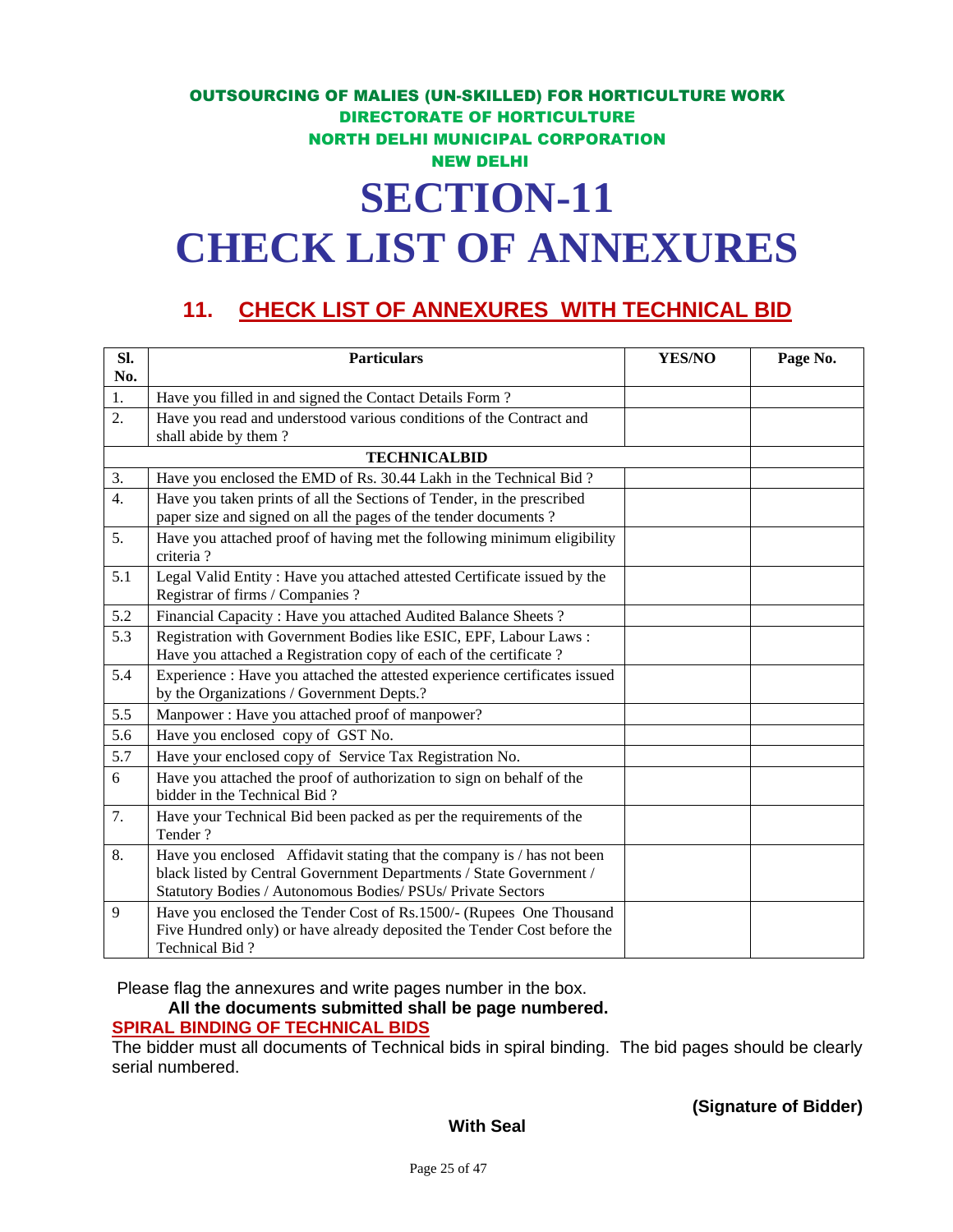## **SECTION-12 APPLICATION FORMAT & ANNEXURE PROFORMAS**

## **12. APPLICATION FORMAT & ANNEXURE PROFORMAS**

#### **12.1 APPLICATION FORMAT FOR SUBMISSION OF BID**

#### FROM:

| (Full name and address of the Bidder) |  |
|---------------------------------------|--|
|                                       |  |
|                                       |  |
|                                       |  |

#### To

#### **Dy. Director (Horticulture)/HQ,**

North Delhi Municipal Corporation E-1Block, 16<sup>th</sup>Floor, Civic Centre New Delhi-110002

**Subject:** Outsourcing of Malies (UN-SKILLED) for Horticulture work in all Six Zones of Horticulture department under Jurisdiction of North Delhi Municipal Corporation.

#### **Sir,**

I/We hereby submit our offer in full compliance with terms & conditions of the Tender. The Technical BID is submitted in sealed envelope marked Technical Bid and Financial Bids are being submitted online on e-tender portal of North DMC.

The bidder gives the assurance that no misleading or false representation or deliberately suppressed information has been submitted.

I/We hereby certify that all the statement made and information supplied in the enclosed documents are true and correct.

I/We have furnished all information and details necessary for eligibility and have no further pertinent information to supply.

The Technical bids are being submitted in **Spiral Binding** of all the documents. The bid contains \_\_\_\_\_\_\_ pages.

> **(Signature of Bidder) With Seal**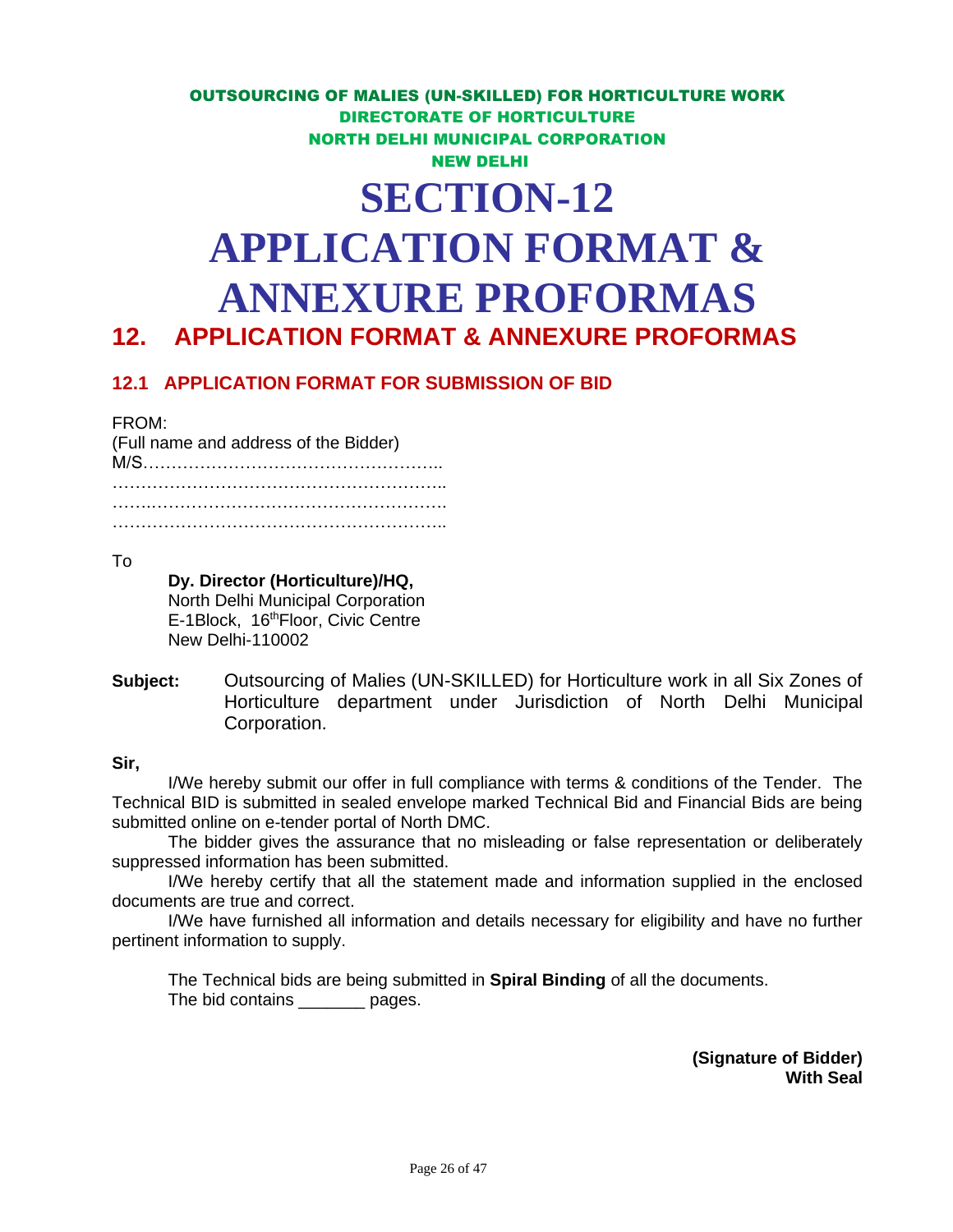#### **12.2.1 FORMAT / COVERING LETTER FOR SUBMISSION OF TECHNICAL BID**

(To be submitted on Bidder's Letter Head duly signed by the Bidder's authorized signatory)

To

Dy. Director (Horticulture)/HQ, North Delhi Municipal Corporation E-1 Block, 16th Floor, Civic Centre New Delhi-110002

**Sub:** Outsourcing of Malies (UN-SKILLED) for Horticulture work in all Six Zones of Horticulture department under Jurisdiction of North Delhi Municipal Corporation. Sir,

I/We hereby submit our Technical Bid for the work subjected above along with necessary documents.

I/We are legally valid entity registered under appropriate registration authority.

I/We registered with the Income Tax and also registered under the labour laws, Employees Provident Fund Organization, Employees State Insurance Corporation etc

I/we are enclosing all the documents of technical bids as per Section-17 of this TENDER I/We hereby certify that all the statements made and information supplied in the enclosed forms are true and correct.

I/We have furnished all information and details necessary for eligibility and have no further pertinent information to supply.

This offer is being made by us after taking into consideration all the terms and conditions stated in the Tender document, accept all risks and contingencies and all other conditions that may affect the Financial proposal.

We agree to keep our offer valid for **6 Months** from the due date of opening of this Technical Bid/Proposal AND further validate the offer of Financial Bids for another 6 months from the date of opening of Financial Bids.

The Technical bids are being submitted herewith and all documents have been got done **Spiral Binding.**

Encl.: Pages 1 to\_\_\_\_\_\_

Authorized signatory Name & Seal of Bidder

Date: Place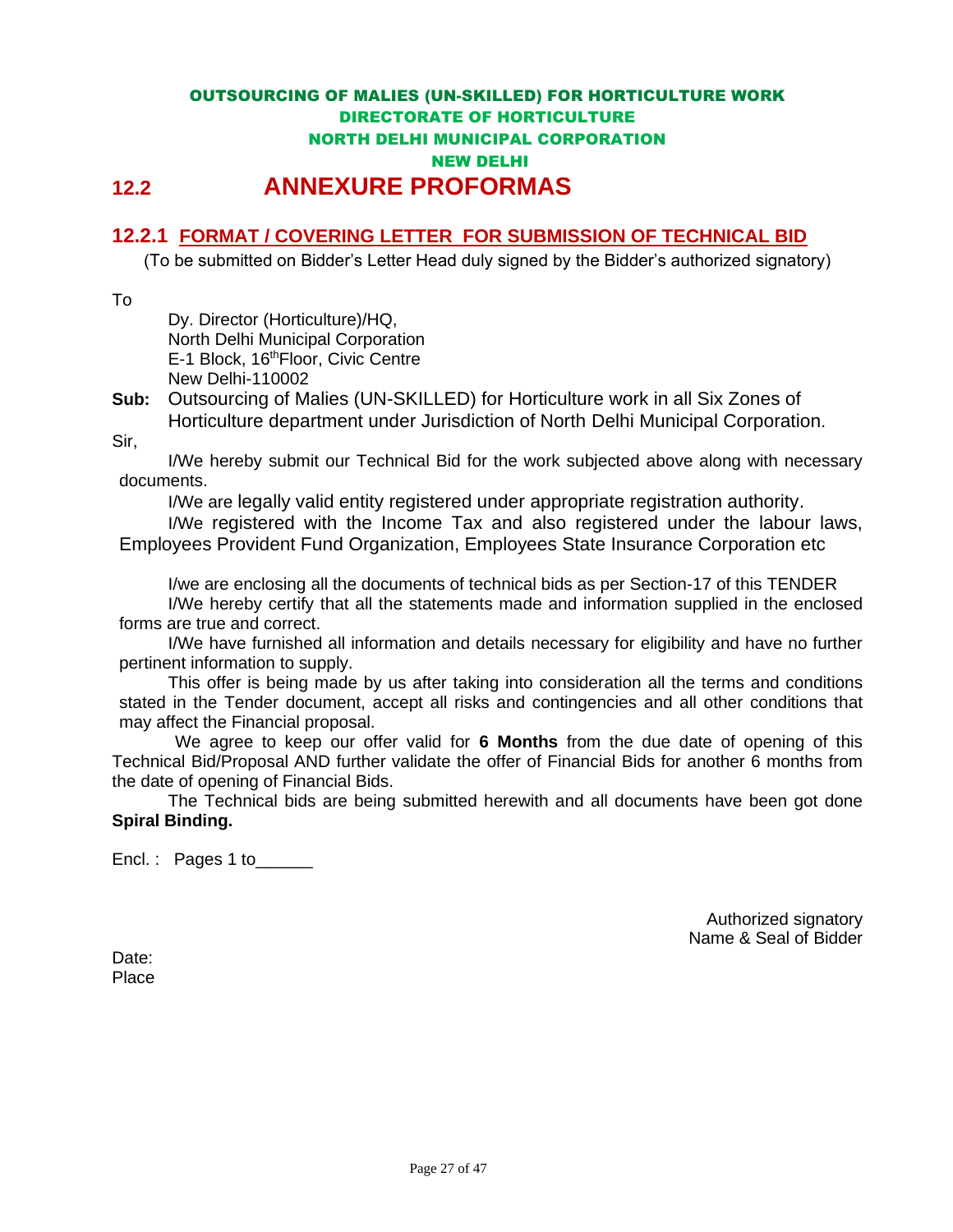#### OUTSOURCING OF MALIES (UN-SKILLED) FOR HORTICULTURE WORK DIRECTORATE OF HORTICULTURE NORTH DELHI MUNICIPAL CORPORATION NEW DELHI **12.2.2 EXPERIENCE (PROFORMA/FORMAT)**

**Details of project completed in respect of** registered with the Income Tax and also registered under the labour laws, Employees Provident Fund Organization, Employees State Insurance Corporation etc**in favour of the Bidder**

The experience certificate may be submitted in the following format about similar projects undertaken, if any

- 1. Name of organization, which has awarded the work:
- 2. Name and address of the firm/ Service Provider/Contractor who have executed the work:
- 3. Name & location of the work. : (Please also enclosed copy of work order)
- 4. Nature of Work Executed / Completed:
- 5. Total contractual amount :
- 6. Total cost of work completed
- 7. Date of Award :
- 8. Date of Completion of Work
- 9. Detail of involvement in work as an Individual or as a company or as partner or Joint Venture Firm etc.
- 10. Was the work satisfactory completed within stipulated period or not? (Please attach copy of the related document/ Item/s of work executed/performed)

**Signature & Seal of Issuing Authority**

#### **NOTE**

**COMPLETED SIMILAR WORK/S MEANS THE WORK OF PPROVIDINGO F MAN POWER**

**THE EXPERIENCE/PERFORMANCE OF WORKS EXECUTED BE SUBMITTED ON THE OFFICIAL STATIONERY/LETTER HEAD OF THE DEPARTMENT/ COMPANY/ AGENCY, WITH SEAL/STAMP FOR WHICH THE WORK HAS BEEN EXECUTED. THE CERTIFICATE SHALL BE ISSUED FROM THE OFFICER NOT BELOW THE RANK OF EXECUTIVE ENGINEER / PROJECT MANAGER OR EQUIVALENT OR WORK ORDER ISSUING AUTHORITY. THE COMPLETION CERTIFICATE SHALL CONTAIN THE NECESSARY INFORMATION OF NATURE OF WORK COMPLETED, COMPLETION TIME, AMOUNT OF WORK EXECUTED ETC.**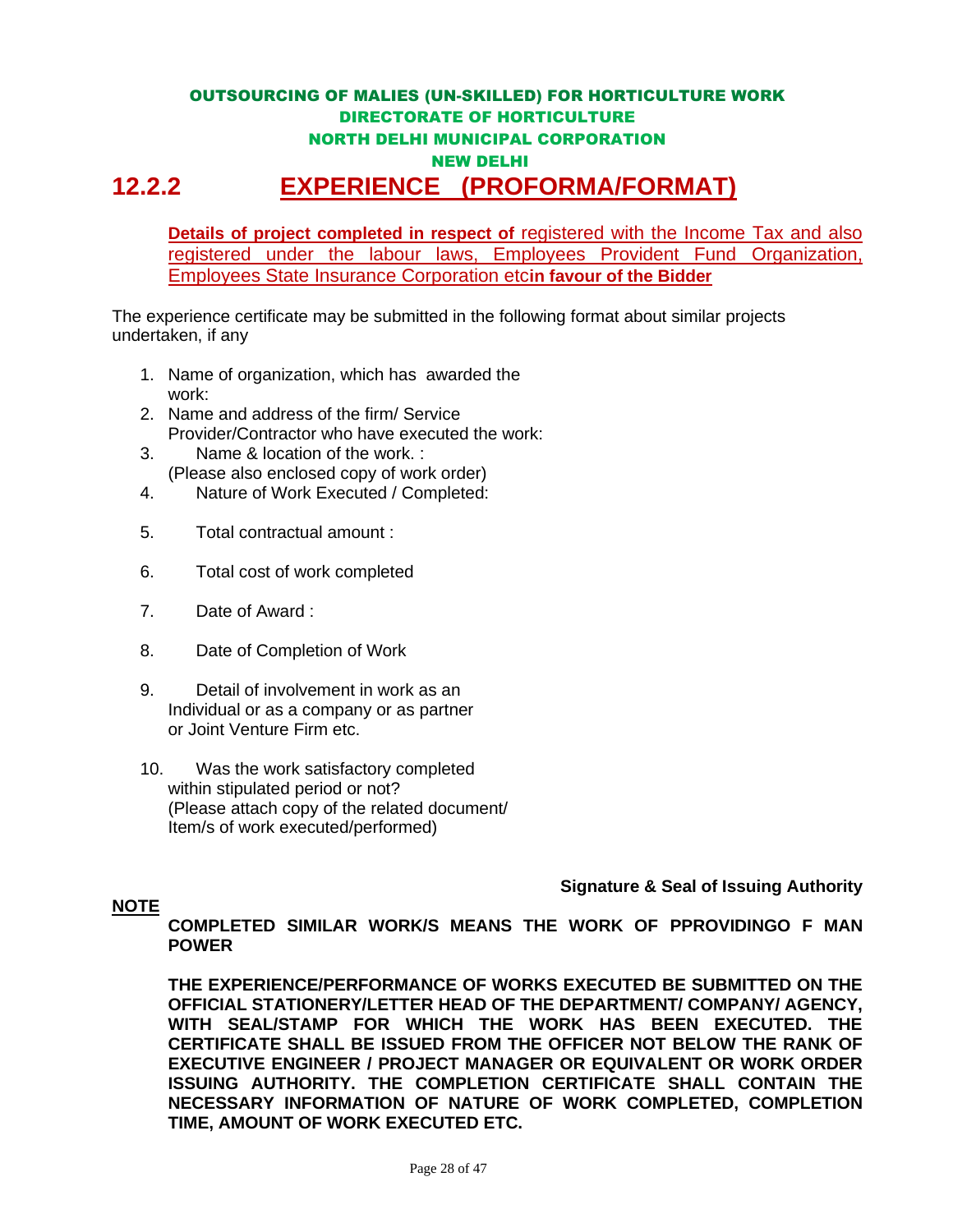#### **12.2.3 FORMAT FOR TURNOVER &FINANCIAL CAPABILITY OF BIDDER**

| Particulars/Accounting Year                                                            | 2017-18 | 2018-19 | 2019-20 |
|----------------------------------------------------------------------------------------|---------|---------|---------|
| 1. Authorized Share Capital                                                            |         |         |         |
| 2. Paid up Share Capital (excluding share)<br>Application Money and Preference Shares) |         |         |         |
| 3. Reserves and Surpluses (excluding<br>revaluation reserves)                          |         |         |         |
| 4. Total Turnover of the Firm                                                          |         |         |         |

Note:

- 1. Attach certified copies of Annual Audited Balance Sheet and IT Returns Certificate for the past 3 years.
- 2. Attach Certificate duly signed by the Statutory Auditors depicting year-wise mobilization.
- 3. The above data must be submitted for all Relevant Consortium members, duly certified by Statutory Auditor.
- 4. The bidder should not have incurred any loss in more than two years during last five consecutive balance sheets, duly certified and audited by the Chartered Accountant.

 Signed by CA/Statutory Auditors (With seal & registration no.) **(Signature of Bidder) with SEAL**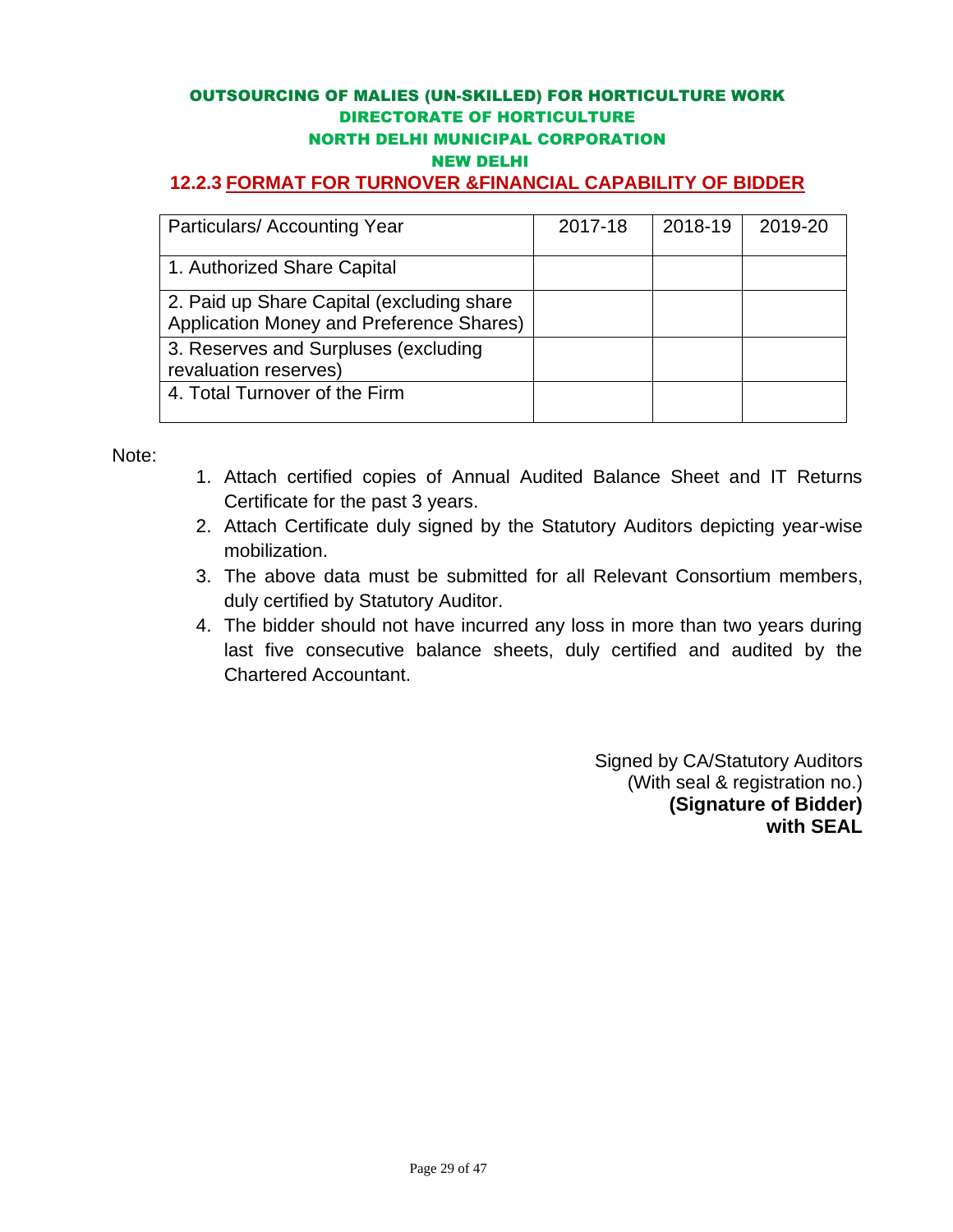#### OUTSOURCING OF MALIES (UN-SKILLED) FOR HORTICULTURE WORK DIRECTORATE OF HORTICULTURE NORTH DELHI MUNICIPAL CORPORATION NEW DELHI **12.2.4 FORMAT FOR SOLVENCY CERTIFICATE**

#### **( TO BE ISSUED FROM NATIONALISED/SCHEDULED BANK )**

(On Banks Letter Head)

No………… Date:

To

**Dy. Director (Horticulture)/HQ,** North Delhi Municipal Corporation E-1 Block, 16th Floor, Civic Centre New Delhi-110002

A/c to (Bidder Firm Name)

#### **SOLVENCY CERTIFICATE.**

We the \_\_\_\_\_\_\_\_\_\_\_\_\_\_\_\_**( Bank Name )** do hereby certify that\_\_\_\_\_\_\_\_\_\_**(Name of the Bidder Firm and address)\_\_\_\_\_\_**having their office at \_\_\_\_\_\_\_\_\_\_\_\_\_\_\_\_ **( Office Address )** is solvent to the extent of

Rs.\_\_\_\_\_\_\_\_\_\_\_\_ (Rupees\_\_\_\_\_\_\_\_\_\_\_\_\_\_\_\_\_\_\_\_\_\_\_) as disclosed by the information and records which

are available with the aforesaid bank.

For (Bank Name) Sign & Stamp of Bank Manager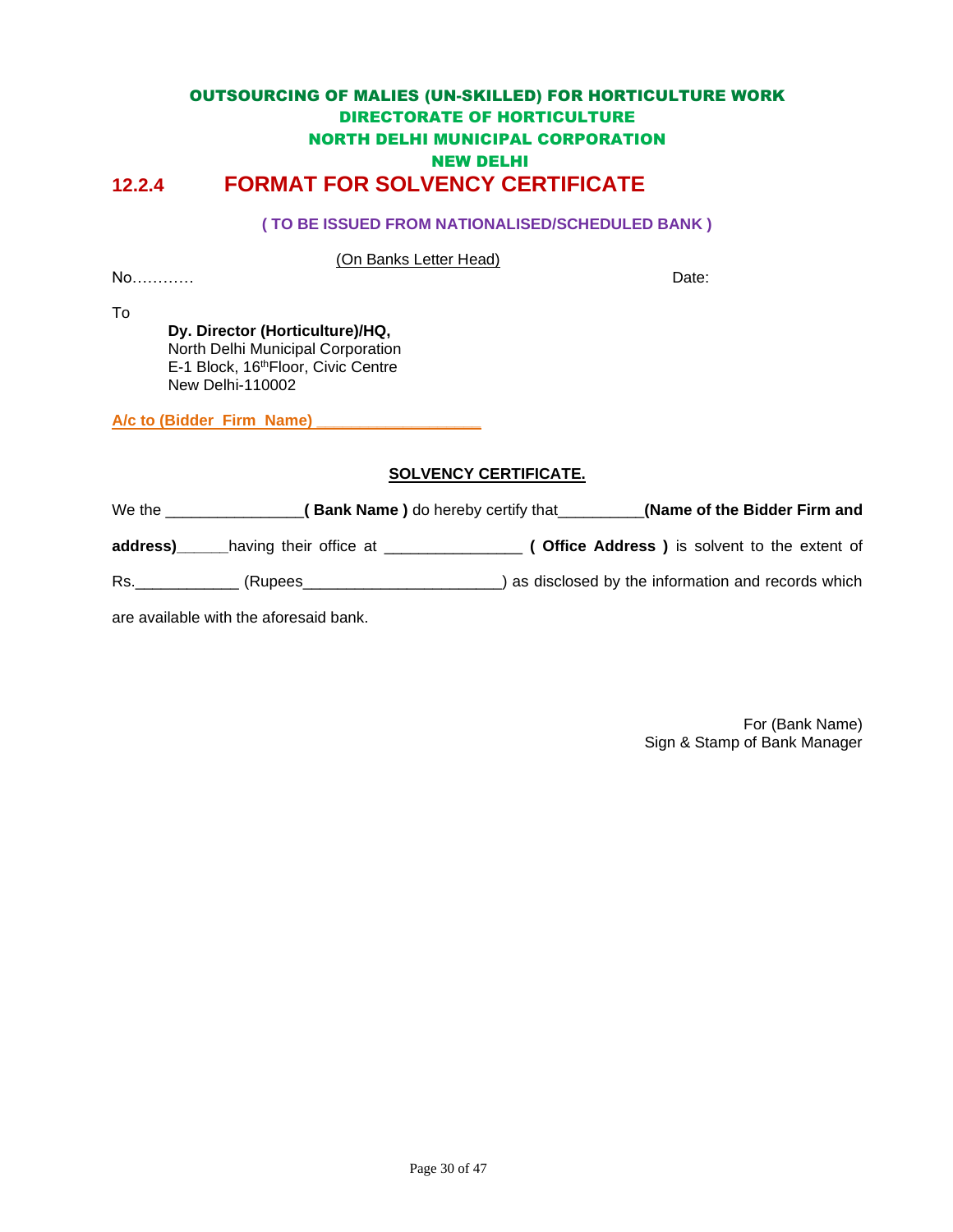#### OUTSOURCING OF MALIES (UN-SKILLED) FOR HORTICULTURE WORK DIRECTORATE OF HORTICULTURE NORTH DELHI MUNICIPAL CORPORATION NEW DELHI **12.2.5 FORMAT FOR POWER OF ATTORNEY FOR SIGNING OF APPLICATION**

#### **Power of Attorney**

Know all men by these presents, we \_\_\_\_\_\_\_\_\_\_\_\_\_\_\_\_\_\_\_\_\_\_\_\_\_\_(name and address of the registered<br>lo hereby constitute, appoint and authorize Mr /Ms. office) do hereby constitute, appoint and authorize Mr /Ms. address) who is presently employed with us and holding the position of as our attorney, to do in our name and on our behalf, all such acts, deeds and things necessary in connection with or incidental to our bid for the project envisaging construction of the project in the country of India, including signing and submission of all documents and providing information/responses to North DMC, representing us in all matters before North DMC, and generally dealing with North DMC in all matters in connection with our bid for the said Project. We hereby agree to ratify all acts, deeds and things lawfully done by our said attorney pursuant to this power of Attorney and that all acts, deeds and things done by our aforesaid attorney shall and shall always be deemed to have been done by us.

For

| Accepted |  |  |  |
|----------|--|--|--|

\_\_\_\_\_\_\_\_\_\_\_\_\_\_\_\_\_\_\_\_\_\_ (Signature) (Name, Title and Address) of the Attorney

Note:

The mode of execution of the power of Attorney should be in accordance with the procedure, if any, laid down by the applicable law and the charter documents of the executants and when it is so required the same should be under common seal affixed in accordance with the required procedure.(To be signed and executed on non- judicial Stamp Paper of an appropriate value)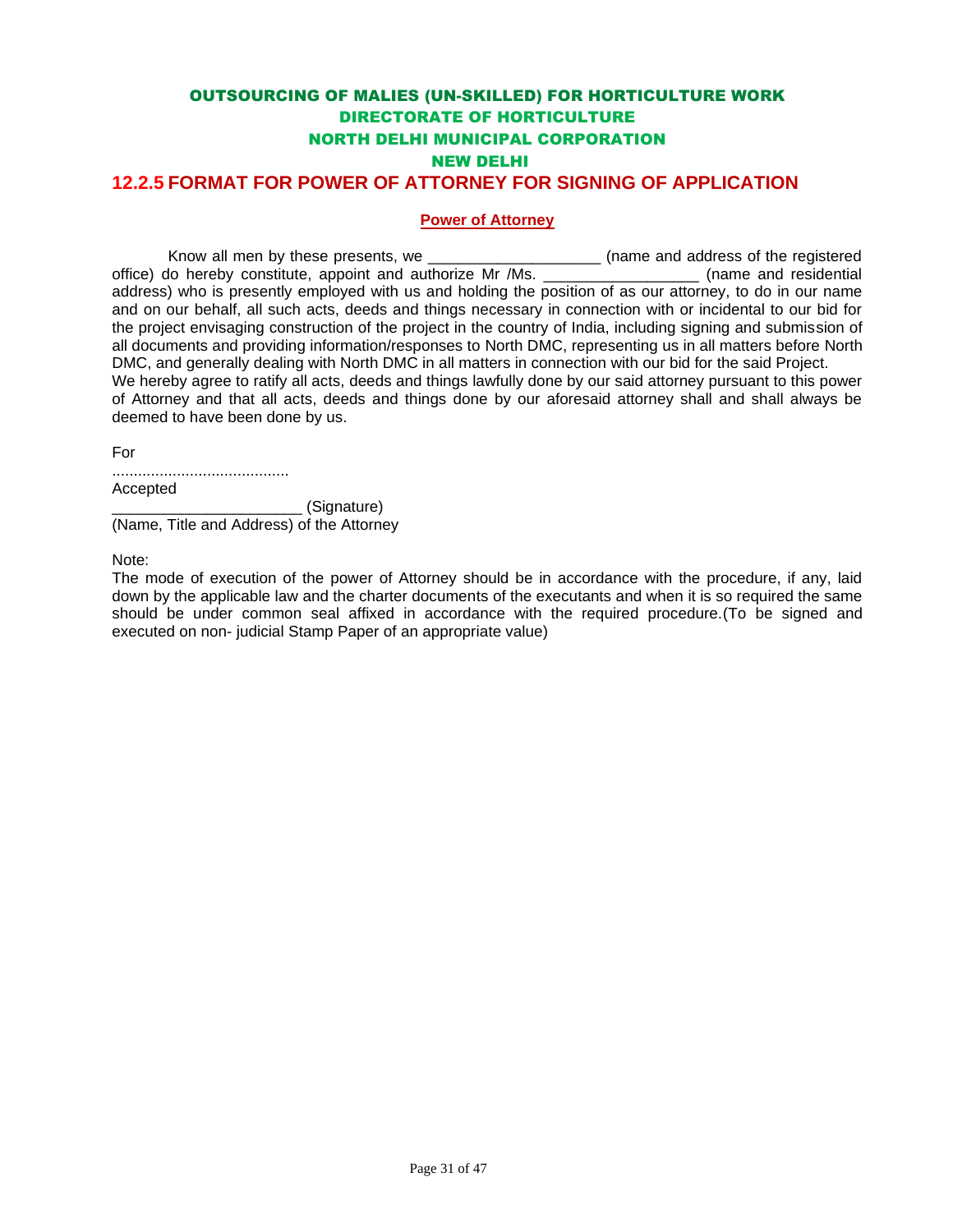#### OUTSOURCING OF MALIES (UN-SKILLED) FOR HORTICULTURE WORK DIRECTORATE OF HORTICULTURE NORTH DELHI MUNICIPAL CORPORATION NEW DELHI **12.2.6 BANK GUARANTEE PROFORMA FOR E.M.D. (In case of EMD deposited through Bank Guarantee)**

**(To be executed on non Judicial stamped paper of an appropriate value)**

No………………… Date…………………….. **Bank Guarantee in favour of "COMMISSIONER, North DMC"** payable at New Delhi and shall be addressed to:

**DY. DIRECTOR (HORT.)/HQ NORTH DELHI MUNICIPAL CORPORATION** 16TH FLOOR, E-BLOCK, CIVIC CENTRE, MINTO ROAD, NEW DELHI-110002

Bank Guarantee No: .......................................................... Date……………….. Amount of Guarantee: ........................................................ Guarantee Period : From .................. to................................ (Minimum 8 (eight) Months) Guarantee Expiry Date: ....................................................... Last date of Lodgment: ......................................................

Whereas M/s……………………………..(Hereinafter called "the bidder") has submitted its bid dated……………………for Outsourcing of Malies Workers(UN-SKILLED) for Horticulture work in all Six Zones of Horticulture department under Jurisdiction of North Delhi Municipal Corporation vide Tender No.………… DATED ……………..Know All Men by these presents that WE ………………………………of having our registered office at ............………........................................................................................... (Hereinafter called 'the Bank') are bound unto The Commissioner, North DMC (hereinafter called the "Owner") in the sum of Rs.30,44,000/- (Rupees ThirtyLakh Forty Four Thousands only) for which payment will and truly to be made to the Owner, the Bank binds itself, its successors and assigns by these present.

THE CONDITIONS of the obligations are:

- 1. If the Bidder withdraws his bid during the period of bid validity specified by the Bidder on the Bid form.
- 2. If the Bidder, having been notified of the acceptance of his bid by the Owner, during the period of bid validity.
	- (a) fails or refuses to execute the Contract, if required;

OR

- (b) fails or refuses to furnish the Performance Security, in accordance with the instructions to Bidders. OR
- (c) fails or refuses to perform their duties fully or partially to the satisfaction of the North DMC.

We undertake to pay the Owner up to the above amount upon receipt of its first written demand, without the department having to substantiate its demand, provided that in its demand the Owner will not justify the demand of the amount claimed by it is due to it owing to the occurrence of any one or both of the conditions, specifying the occurred condition or conditions.

This guarantee will remain in force as specified in TENDER for a period of eight (8) months of bid validity and any demand in respect thereof should reach the Bank not later than the specified date/dates.

Name & Signature of witness Signature of the Bank Authority Address of witness Name

Signed in capacity of Full address of Branch Tel No. and Fax No. of Branch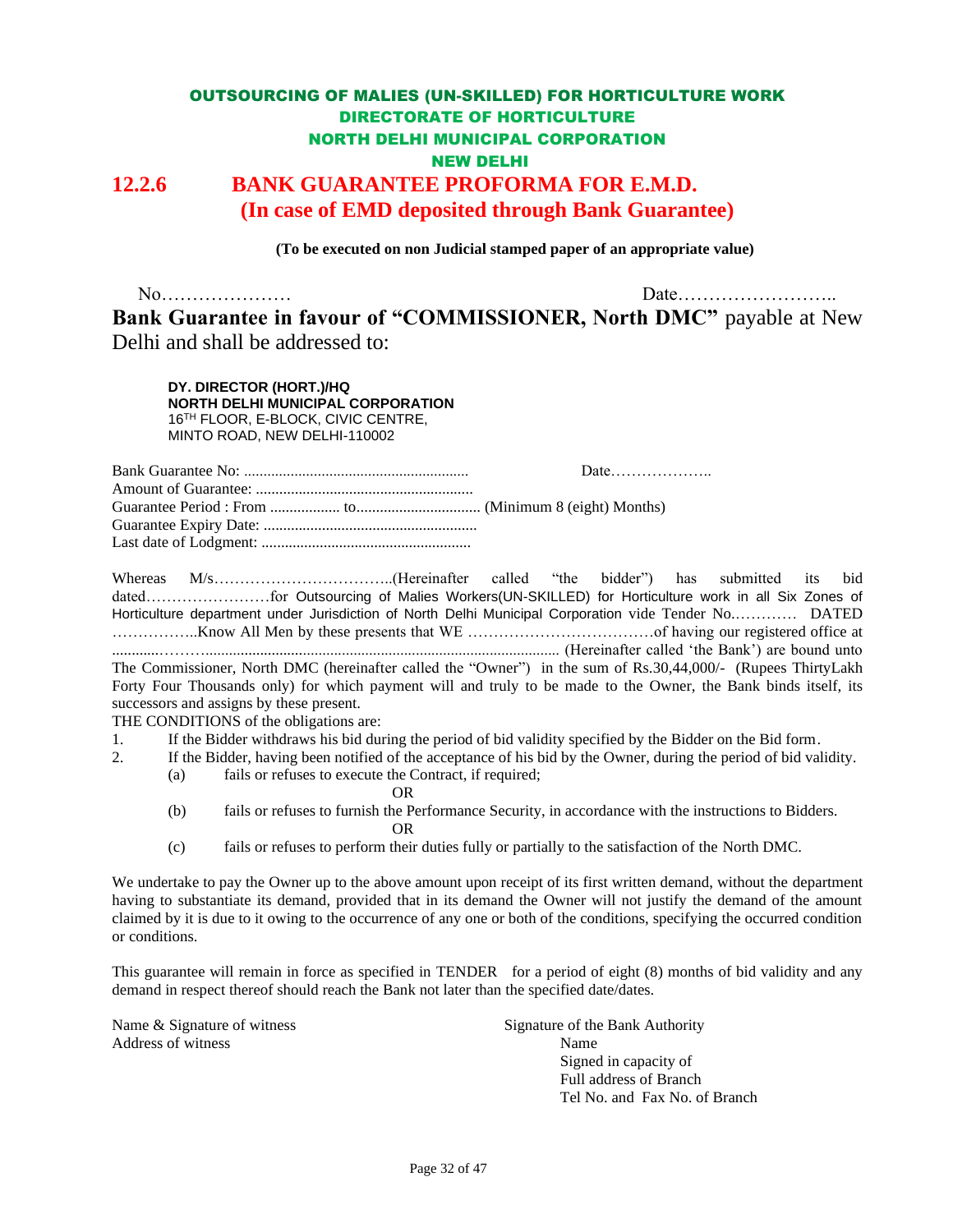#### **12.2.7 BANK GUARANTEE PROFORMA FOR PERFORMANCE SECURITY (In case of PERFORMANCE SECURITY deposited through Bank Guarantee )**

**(To be executed on non Judicial stamped paper of an appropriate value)**

**Bank Guarantee in favour of "COMMISSIONER, North DMC"** payable at New Delhi. And shall be addressed to :

**DY. DIRECTOR (HORT.)/HQ** 16thFLOOR, E-BLOCK, CIVIC CENTRE, MINTO ROAD, NEW DELHI-110002

**WHEREAS Commissioner,** North Delhi Municipal Corporation (hereinafter referred to as "**The Owner**" which expression shall unless repugnant to the context includes their legal representatives, successors and assigns) has executed a binding to the contract on [*Please insert date of acceptance of the letter of Intent (LoI)*] ("**Contract**") with……………… [*insert name and address of the Successful Bidder*] ………………………….(hereinafter referred to as the "**Service Provider/Contractor**" which expression shall unless repugnant to the context include its legal representatives, successors and permitted assigns) for the performance, execution the work of "Outsourcing of Malies (UN-SKILLED) for Horticulture work in all Six Zones of Horticulture department under Jurisdiction of North Delhi Municipal Corporation" through Dy. Director (Horticulture Department) HQ, North DMC, E-1 Block, 16<sup>th</sup>Floor, Dr. S.P. M. Civic Centre, J.L. Nehru Marg, New Delhi-110002, shall have the meaning ascribed to it in the Contract based on the terms & conditions set out in the Tender Documents number …………….**Dated ………………** and various other documents forming part thereof.

**AND WHEREAS** one of the conditions of the Contract is that the Service Provider/Contractor shall furnish to the Owner a Bank Guarantee from a scheduled bank in India having a branch at New Delhi for an amount equal to 10% (ten percent) of the total Contract Sum (the amount guaranteed under this bank guarantee shall hereinafter be referred to as the "**Guaranteed Amount**") against due and faithful performance of the Contract including the performance bank guarantee obligation and other obligations of the Service Provider/Contractor for the supplies made and the services being provided and executed by under the Contract. This bank guarantee shall be valid upto 39 months from the date of Letter of Intent or the Contract Period including any extension thereof whichever is later.

**AND WHEREAS** the Service Provider/Contractor has approached [*insert the name of the scheduled bank*] (here in after referred to as the "**Bank**") having its registered office at [*insert the address*]…………………………………………………………………and at the request of the Service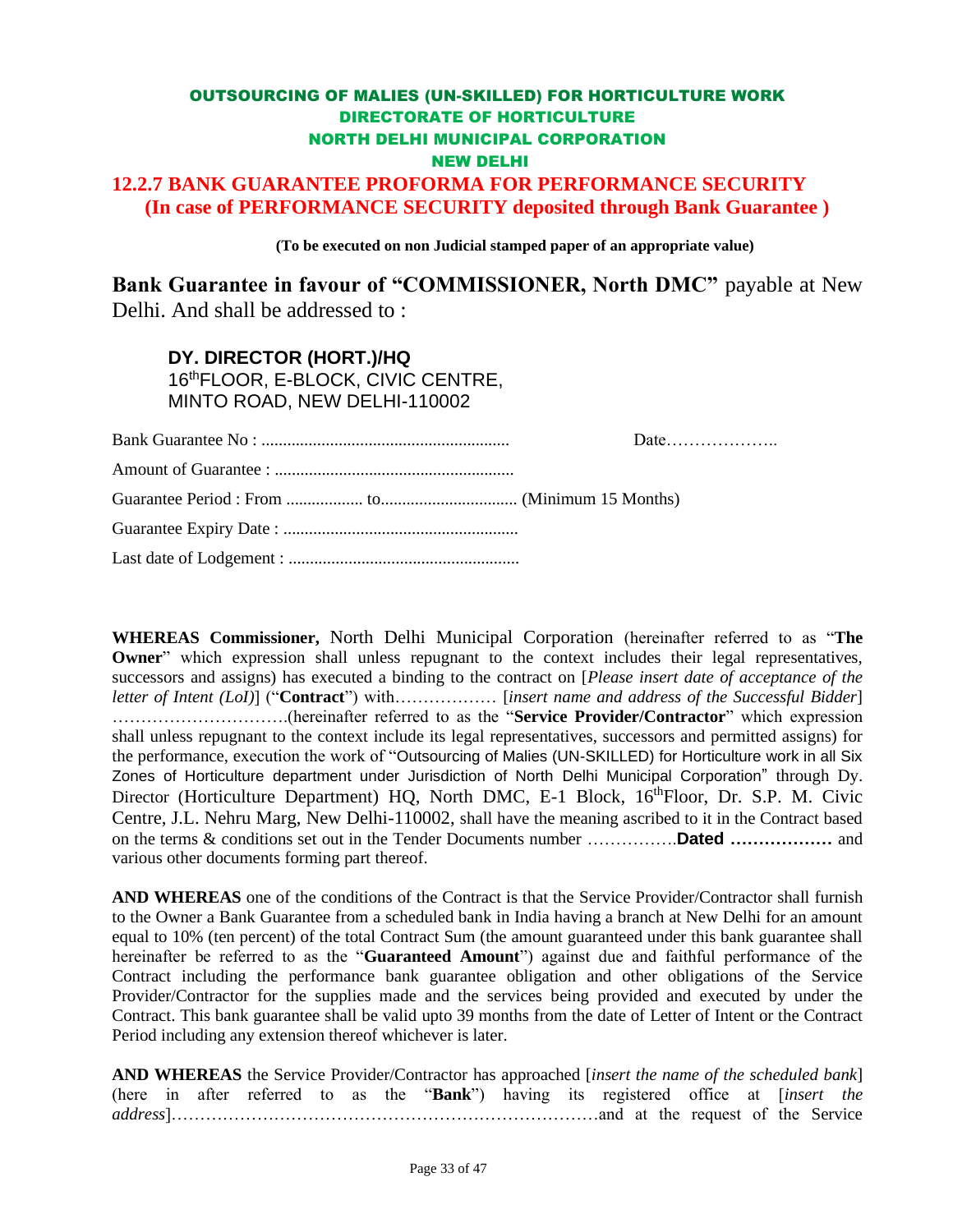Provider/Contractor and in consideration of the promises made by the Service Provider/Contractor, the Bank has agreed to give such guarantee as hereunder:-

- (i) The Bank hereby undertakes to pay under this guarantee, the Guaranteed Amount as and when claimed by the Owner without any further proof or conditions and without demur, reservation, contest, recourse or protest and without any enquiry or notification to the Service Provider/Contractor merely on a demand raised by the Owner stating that the amount claimed is due to the Owner under the Contract. Any such demand made on the Bank by the Owner shall be conclusive as regards the amount due and payable by the Bank under this bank guarantee and the Bank shall pay without any deductions or set-offs or counterclaims whatsoever, the total sum claimed by the Owner in such Demand. The Owner shall have the right to make an unlimited number of Demands under this bank guarantee provided that the aggregate of all sums paid to the Owner by the Bank under this bank guarantee shall not exceed the Guaranteed Amount. In each case of demand, resulting to change of PBG values, the Owner shall surrender the current PGB to the bank for amendment in price.
- (ii) However, the Bank's liability under this bank guarantee shall be restricted to an amount not exceeding [*figure of Guaranteed Amount to be inserted here*]…………………………………………………………………………………………………… only).
- (iii) The Owner will have the full liberty without reference to the Bank and without affecting the bank guarantee to postpone for any time or from time to time the exercise of any powers and rights conferred on the Owner under the Contract and to enforce or to forbear endorsing any powers or rights or by reasons of time being given to the Service Provider/Contractor which under law relating the Surety would but for the provisions have the effect of releasing the surety.
- (iv) The rights of the Owner to recover the Guaranteed Amount from the Bank in the manner aforesaid will not be affected or suspended by reasons of the fact that any dispute or disputes have been raised by the Service Provider/Contractor and / or that any dispute(s) are pending before any office, tribunal or court in respect of such Guaranteed Amount and/ or the Contract.
- (v) The guarantee herein contained shall not be affected by the liquidation or winding up, dissolution, change of constitution or insolvency of the Service Provider/Contractor but shall in all respects and for all purposes be binding and operative until payment of all money due to the Owner in respect of such liability or liabilities is effected.
- (vi) This bank guarantee shall be governed by and construed in accordance with the laws of the Republic of India and the parties to this bank guarantee hereby submit to the jurisdiction of the Courts of New Delhi for the purposes of settling any disputes or differences which may arise out of or in connection with this bank guarantee and for the purposes of enforcement under this bank guarantee.
- (vii) All capitalized words used but not defined herein shall have the meanings assigned to them under the Contract.
- (viii) NOTWITHSTANDING anything stated above, the liability of the Bank under this bank guarantee is restricted to the Guaranteed Amount and this bank guarantee shall expire on the expiry of the validity period of this Guarantee as mentioned above.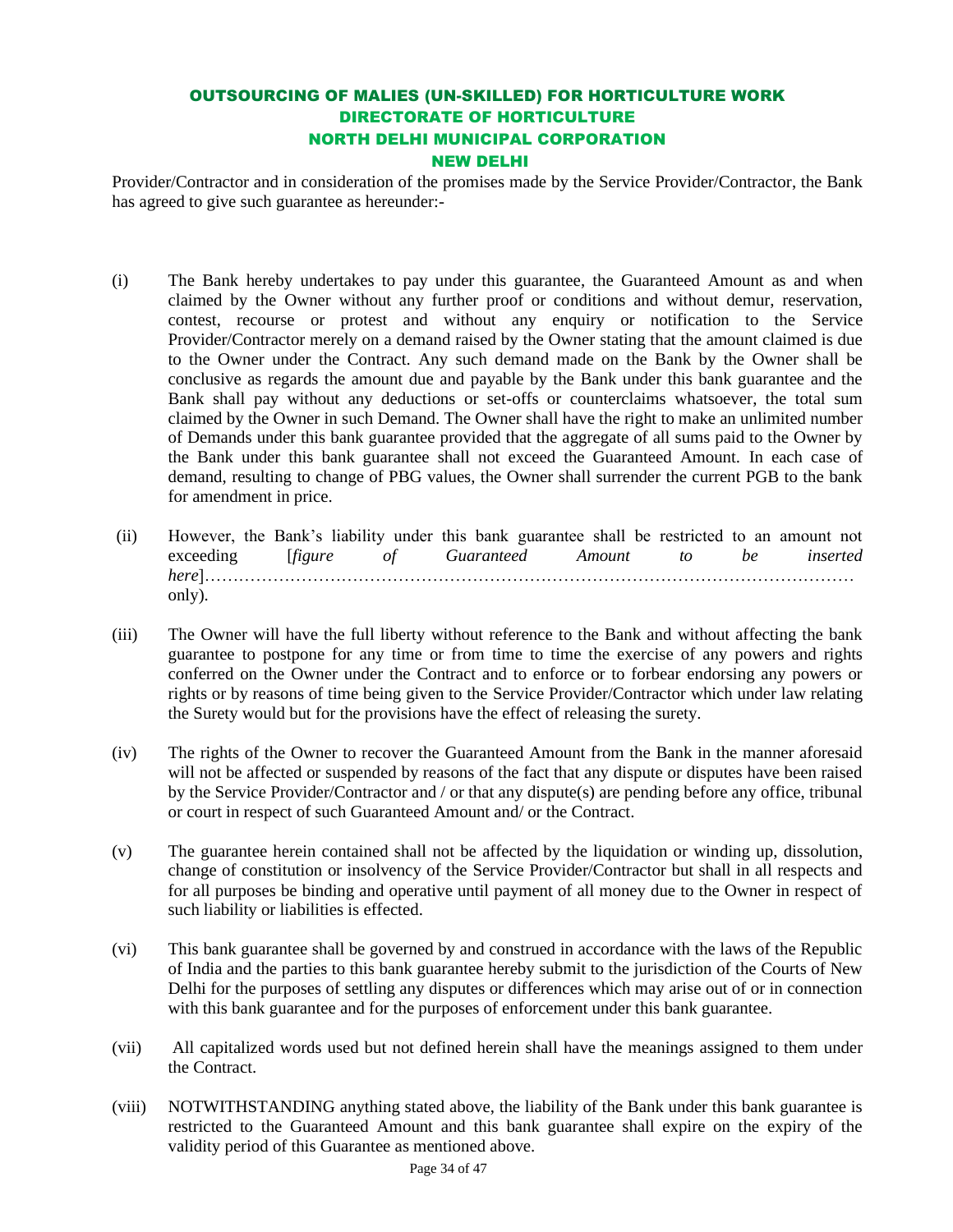- (ix) Unless a Demand under this bank guarantee is filed against the Bank within twelve (12) months from the date of expiry period of this bank guarantee all the rights of the Owner under this bank guarantee shall be forfeited and the Bank shall be relieved and discharged from all liabilities hereunder.
- (x) However, in the opinion of the Owner, if the Service Provider/Contractor's obligations against which this bank guarantee is given are not completed or not fully performed by the Service Provider/Contractor within the period prescribed under the Contract, on request of the Service Provider/Contractor, the Bank hereby agrees to further extend the bank guarantee, till the Service Provider/Contractor fulfils its obligations under the Contract.
- (xi) We have the power to issue this bank guarantee in your favour under Memorandum and Article of Association and the Undersigned has full power to do so under the Power of Attorney dated [*date of power of attorney to be inserted*]…………………………………………………granted to him by the Bank.

Date:

Bank

Corporate Seal of the Bank

By its constituted Attorney Signature of a person duly authorized to sign on behalf of the Bank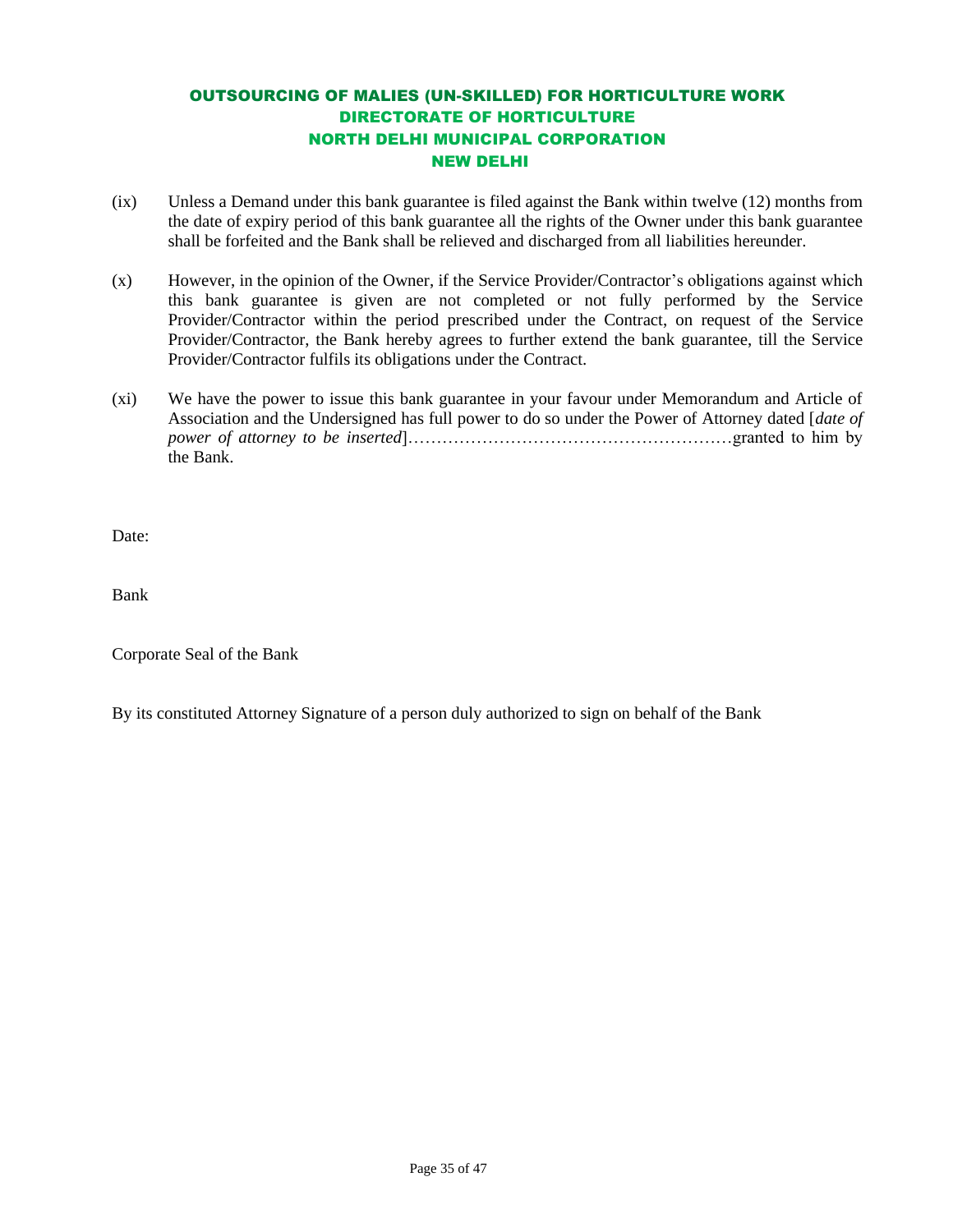#### **12.2.8**

THIS AGREEMENT is made on **………………..**between Dy. **Director (Hort.)HQNorth- Delhi Municipal Corporation** (hereinafter referred to as "North-DMC" which expression unless excluded or repugnant to the context be deemed to include his successors and assigns), and whose principal place of office is at E- Block, 16th Floor, Dr. S.P. M. Civic Centre, J.L. Nehru Marg, New Delhi-110002

#### **AND**

**M/s……………………………………………….……………..**having its registered office at……………………………………………………………..(Hereinafter referred to as "the Service Provider/Contractor") which expression shall unless excluded by or repugnant to the context be deemed to include his successors, heirs, executors, administrators, representatives and assigns) of the other part for providing manpower services to North-DMC.

NOW THIS AGREEMENT WITNESSTH as follows:

- **I.** WHEREAS the North-DMC invited bids through open tender, vide Notice Inviting Tender dated ….…..for "**availing manpower services (Unskilled labour to work as Mali) vide Tender No. ……….**
- II. AND WHEREAS the Service Provider/Contractor submitted his bid in accordance with the procedure mentioned along with the bid documents and represented therein that it fulfills all the requirements and has resources and competence to provide the requisite services to the North-DMC
- III. **AND WHEREAS** the North-DMC has selected **M/s……………………………………..**as the successful bidder ("the Service Provider/Contractor") pursuant to the bidding process and negotiation of contract prices, awarded the **Letter of Acceptance (LoA) No. …………………,** to the Service Provider/Contractor on **……………………** for a total sum of **………………..** [Rupees ………………… Only].
- IV. **AND WHEREAS** the North-DMC desires that the manpower services (as defined in the Bidding Document) be provided, performed, executed and completed by the Service Provider/Contractor, and wishes to appoint the Service Provider/Contractor for carrying out such services.
- V. **AND WHEREAS** the Service Provider/Contractor acknowledges that the North-DMC shall enter into contracts with other Service Provider/Contractors / parties for the manpower services of its premises in cases the Service Provider/Contractor falls into breach of the terms and conditions as stipulated in the Tender Document and shall waive its claim whatsoever in this regard.
- VI. **AND WHEREAS** the terms and conditions of this Contract have been fully negotiated between the NORTH-DMC and the Service Provider/Contractor as parties of competent capacity and equal standing.
- VII **AND WHEREAS** the Service Provider/Contractor has fully read understood and shall abide by all the terms and conditions as stipulated in the Tender Documents for providing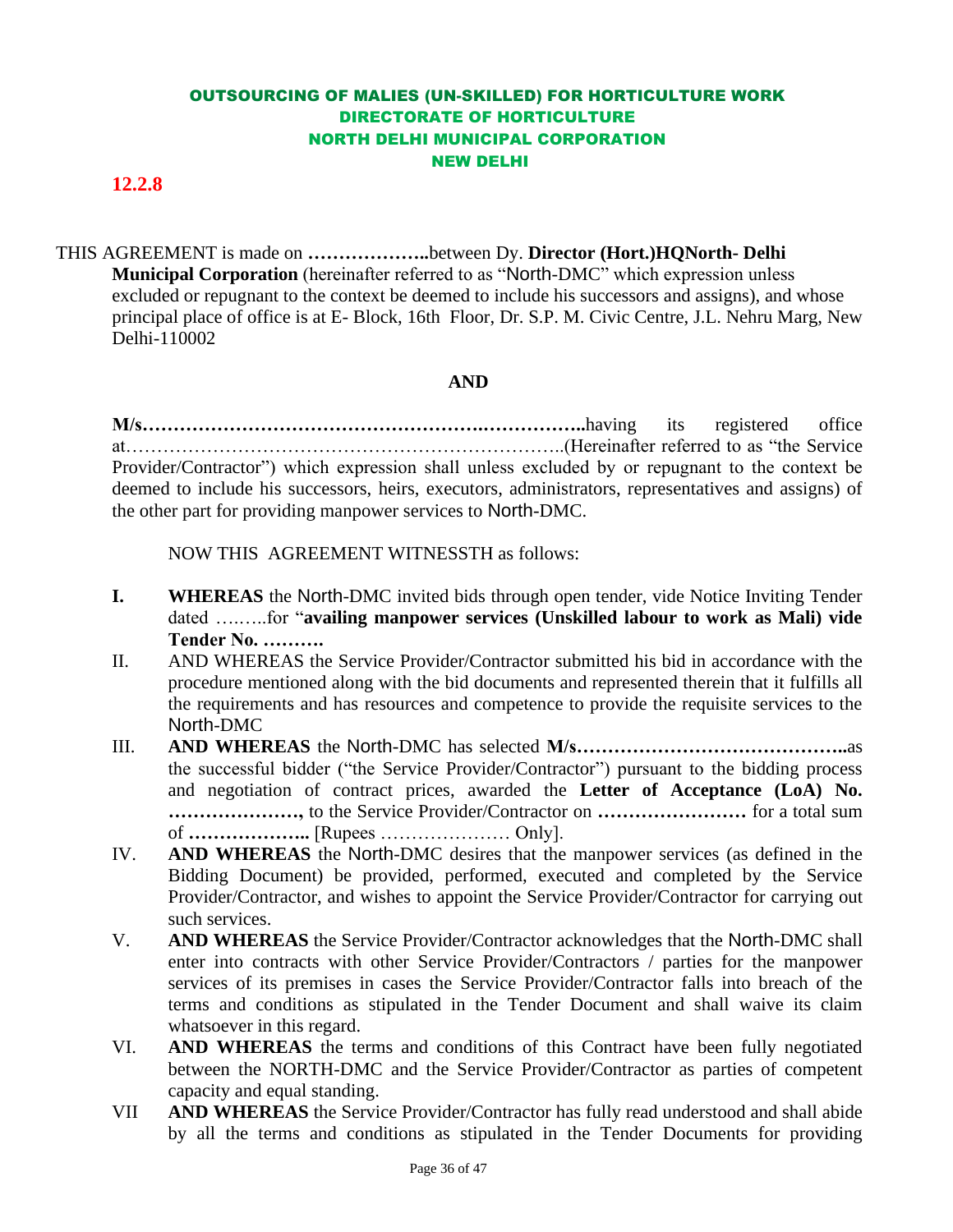manpower services in the NORTH-DMC's premises, failing which the Contract is liable to be terminated at any time, without assigning any reasons by the North-DMC.

- VIII **AND WHEREAS** the Service Provider/Contractor shall be responsible for payment of Service Tax with Central Excise and Taxation Department. The documentary proof of the same must be submitted within one month of payment of particular bill for the amount of Service Tax Charged in the said bill
- VIII. **AND WHEREAS** the North-DMC and the Service Provider/Contractor agree as follows:
	- 1. In this Agreement (including the recitals) capitalized words and expressions shall have the same meanings as are respectively assigned to them in the Contract documents referred to.
	- 2. The following documents shall be deemed to form and be read and construed as part of this Agreement. This Agreement shall prevail over all other Contract documents*.*
		- (a) The Letter of Acceptance (LoA) issued by the North -DMC.
		- (b) Notice to Proceed (NTP) issued by the North -DMC
		- (c) The complete Bid, as submitted by the Service Provider/Contractor.
		- (d) The Addenda, if any, issued by the North -DMC.
	- (e) Any other documents forming part of this Contract Agreement till date. (Performance Bank Guarantee, Bank Guarantee)
	- (f) Charges Schedule annexed to this Article of Agreement
		- (g) Supplementary Agreements executed from time to time.
	- 3. Any changes/modifications/amendments required to be incorporated in the Contract Agreement at a later stage shall be discussed and mutually agreed by both the parties and such supplementary agreements shall be binding on both the parties and shall form the part of this contract agreement.
	- 4. This Contract shall be governed by and construed in accordance with the laws of India. Each Party hereby submits to the jurisdiction as set out in the Dispute Resolution Procedure in the Conditions of Contract.
- **VII. IN WITNESS WHEREOF** the parties hereto have caused this Agreement to be executed in accordance with the laws of India on the day, month and year indicated above.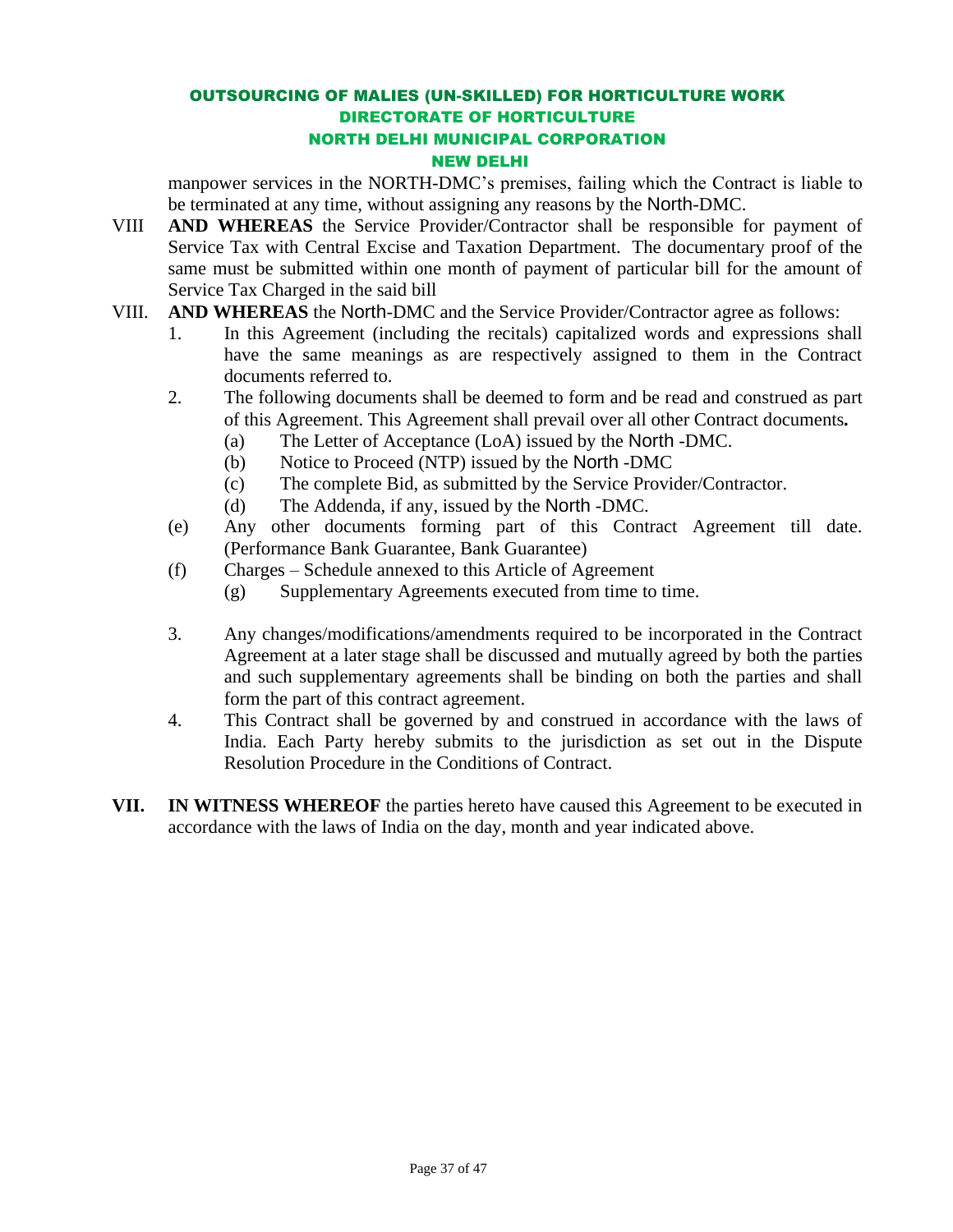## **SECTION-13**

## **AWARD OF CONTRACT**

## **13 AWARD OF CONTRACT**

#### **13.1 NEGOTIATION OF RATES**

- 13.1.1 North DMC reserves the right of **negotiation** with eligible bidder/s before the finalization of the TENDER
- 13.1.2 If the price of L1 is not acceptable, North DMC may in the first instance negotiate with L1 only for arriving at a reasonable/acceptable price.
- 13.2 The North DMC reserves the right at the time of award of Contracts to Service Provider/Contractor to increase or decrease the number Mali without any change in price or other terms and conditions.
- 13.3 The Department may increase or decrease the contract before and after the award of work to respective bidder/s as per their performance & capability.
- **13.4 North DMC RESERVES THE RIGHT TO ACCEPT ANY BID AND TO REJECT ANY OR ALL BIDS.**

North DMC reserves the right to reject any or all the tenders or accept any TENDER in total or in parts or work may be divided among various Bidders without assigning any reason thereof.

#### **13.5 NOTIFICATION OF AWARD**

Prior to the expiration of the period of TENDER validity the North DMC will notify the Bidders by registered letter or e-mail or Fax, to be confirmed in writing by letter, that the bid has been accepted.

#### **13.6 ISSUE OF WORK/SUPPLY ORDERS &EXECUTION PERIOD**

13.6.1 The Agency / Firm, will be finalized for Contract for a period of one year from the date of execution of agreement and extendable for next one year subject to satisfactory performance and mutual consent of the firm.

#### **13.7 CONTRACT**

Before execution of the work, a contract agreement for execution of the work shall be signed with the Bidder, as per the draft agreement issued by North DMC. Since the agreement will be of Annual Contract type, it will be same for all the eligible Bidders and no deviations will be accepted. Bidder has to sign the agreement within the **15 days** of communication of acceptance of the offer by North DMC; otherwise earnest money of the Bidder deposited with the TENDER shall be forfeited and firm may be debarred / blacklisted in North DMC. The expenses of stamp duty, with respect to the agreement/s shall be borne by the Bidder.If required and desired by the end user the successful Bidder may have to enter in an agreement with the end user on the similar terms & conditions.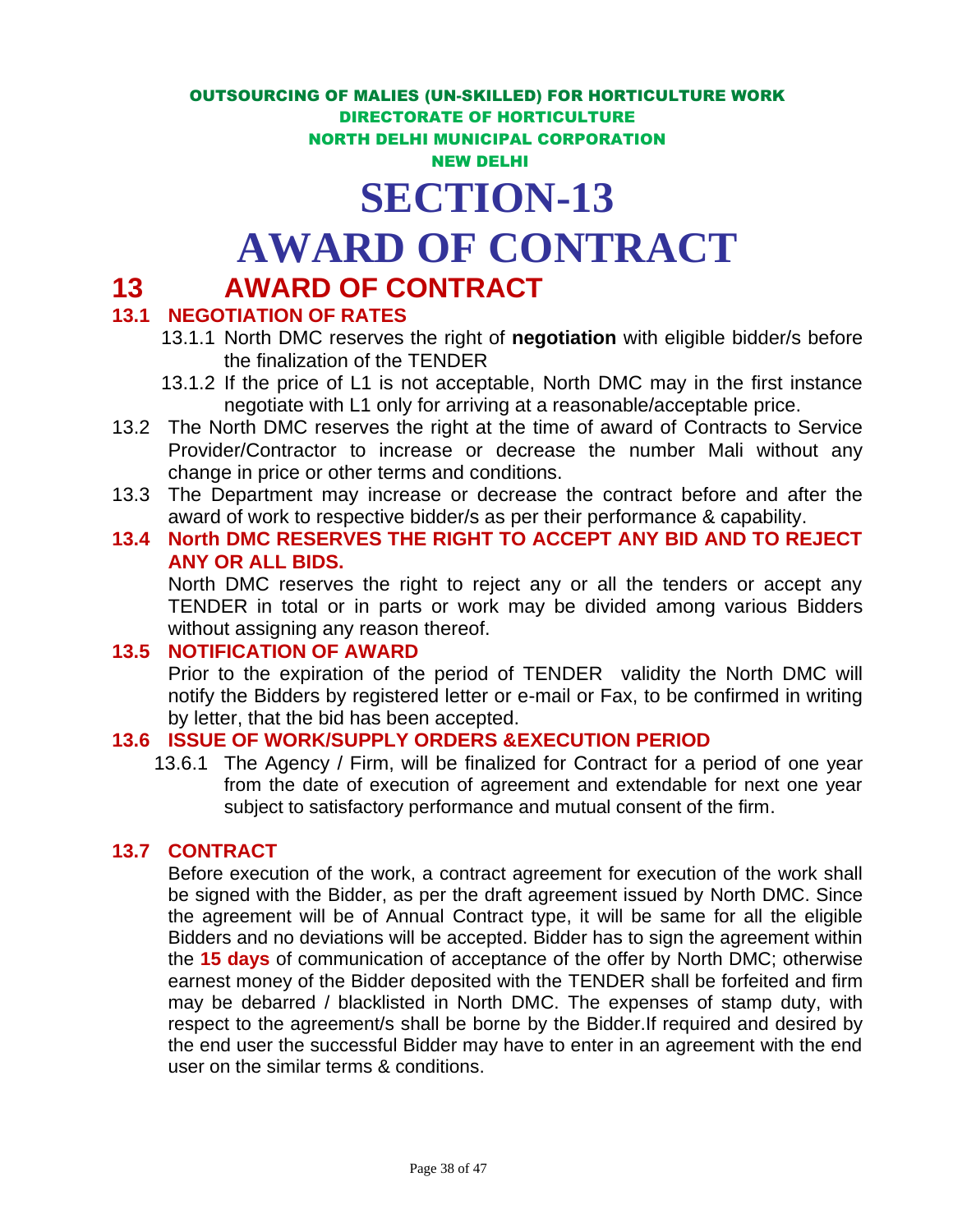## OUTSOURCING OF MALIES (UN-SKILLED) FOR HORTICULTURE WORK DIRECTORATE OF HORTICULTURE NORTH DELHI MUNICIPAL CORPORATION NEW DELHI **SECTION-14 GENERAL CONDITIONS & INFORMATION OF CONTRACT**

#### **14 GENERAL CONDITIONS & INFORMATION OF CONTRACT**

- 14.1 North DMC shall mean North Delhi Municipal Corporation or Director (Horticulture) or his authorised representative of North Delhi Municipal Corporation with office at 16<sup>th</sup>Floor, Civic Centre, New Delhi and shall also include its successors in interest and assignees. The Service Provider/Contractor shall mean the person whose TENDER has been accepted by North DMC and shall include his legal representatives, successors in interest and assignees.
- 14.2 The agreement shall be for one year from the date of execution of agreement and extendable for next one year subject to satisfactory performance and mutual consent of the firm.
- 14.3 That on the request of the Service Provider/Contractor and also in the interest of the organization the North DMC is at liberty to extend the validity of the agreement, subject to that the request of the Service Provider/Contractor is received before the expiry of the agreement period, or any extended period granted to the Service Provider/Contractor.

#### **14.4 LIQUIDATED DAMAGES**

- **14.8.1** The Service Provider/Contractor shall disburse salary to its deployed manpower inclusive of DA, if any, latest by  $5<sup>m</sup>$  of every month, failing which penalty of Rs.10000/- per day will be imposed upto  $15<sup>*</sup>$  of the month and the contract shall liable to be terminated. Security Deposit / Performance Bank Guarantee shall be forfeited and Bank guarantee will be encashed. The North-DMC will have the power to appoint any other agency for the manpower services at the risk and cost of the Service Provider/Contractor.
- **14**.8.2 Whenever and wherever it is found that the assigned work is not performed upto the entire satisfaction of the North-DMC, especially under the supervision of the Service Provider/Contractor's Supervisor, it will be brought to the notice of Service Provider/Contractor by the North-DMC and if no action is taken immediately, penalty of Rs.1000/- per day per complaint will be imposed by invoking penalty clause.
- **14.8.3** The Service Provider/Contractor has to maintain adequate number of manpower as per this contract and also arrange a pool of standby manpower / supervisor. If the required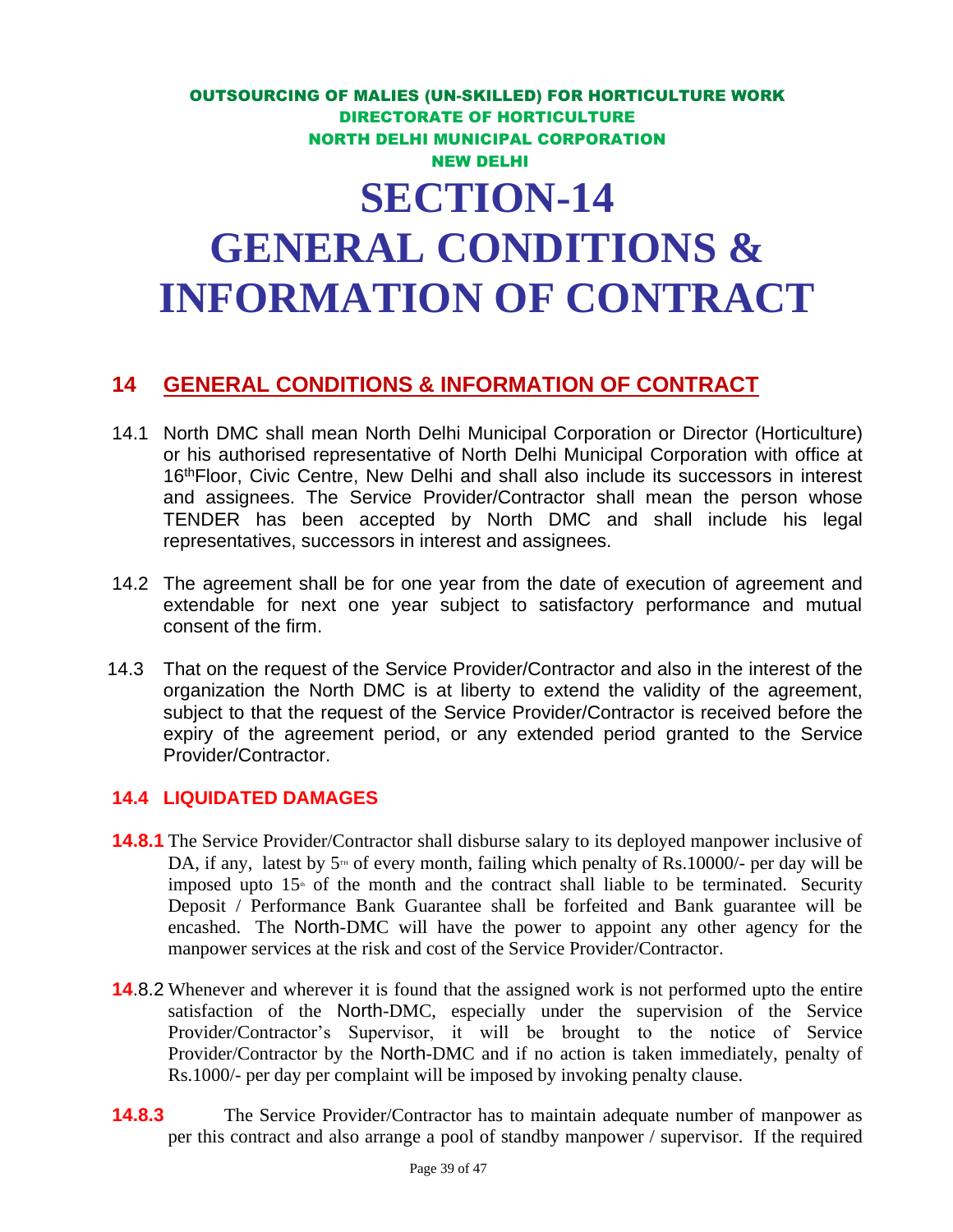numbers of workers are less than specified number as mentioned in the contract, a penalty of Rs.500/- per absentee per day shall be deducted from the bill(s).

**14.8.4** The Service Provider/Contractor shall have to comply with all the rules, regulations, laws and by-laws for the time being in force and the instructions if any, of the organization. North DMC shall have no liability in this regard.

#### **14.5 FORCE MAJEURE**

- **14.9.1** Notwithstanding the provisions of clauses contained in this deed; the Service Provider/Contractor shall not be liable for forfeiture of its performance security, liquidated damages, termination for default, if he is unable to fulfill his obligation under this deed due to event of force majeure circumstances.
	- a. For purpose of this clause, "Force majeure" means an event beyond the control of the Service Provider/Contractor and not involving the Service Provider/Contractor's fault or negligence and not foreseeable. Such events may include, but are not restricted to, acts of Govt. either in its sovereign or contractual capacity, wars or revolutions, fires, floods, epidemics, quarantine restrictions and fright embargoes.
	- b. If a force majeure situation arises, the Service Provider/Contractor shall promptly notify the North DMC in writing within a week from the date situation so arises.
- **14.9.2** The High Court of Delhi and Courts subordinate thereto, shall alone have jurisdictions to the exclusion of all other courts.
- **14.9.3** The contract shall not without the consent in writing of North DMC, transfer, assign or sublet the work under this contract or any substantial part thereof to any other party
- **14.9.4** If any question, dispute or difference what so ever shall arises between North DMC and the Service Provider/Contractor, in the connection with this agreement except as to matters, the decisions for which have been specifically provided, either party may forthwith give to the other notice in writing of existence of such question, dispute or difference and the same shall be referred to the sole arbitration of the Commissioner or a person nominated by him. This reference shall be governed by the Indian Arbitration Act, and the rules made there under. The award in such arbitration shall be final and binding on both the parties. Work under the agreement shall be continuing during the arbitration proceedings unless the North DMC or the arbitrator directs otherwise.
- **14.9.5** North DMC may at any time by notice in writing to the Service Provider/Contractor either stop the deployment of manpower altogether or reduce or cut it down. If the deployment of manpower is stopped all together, the Service Provider/Contractor will only be paid for deployed staff and expenses distinctly incurred by him as on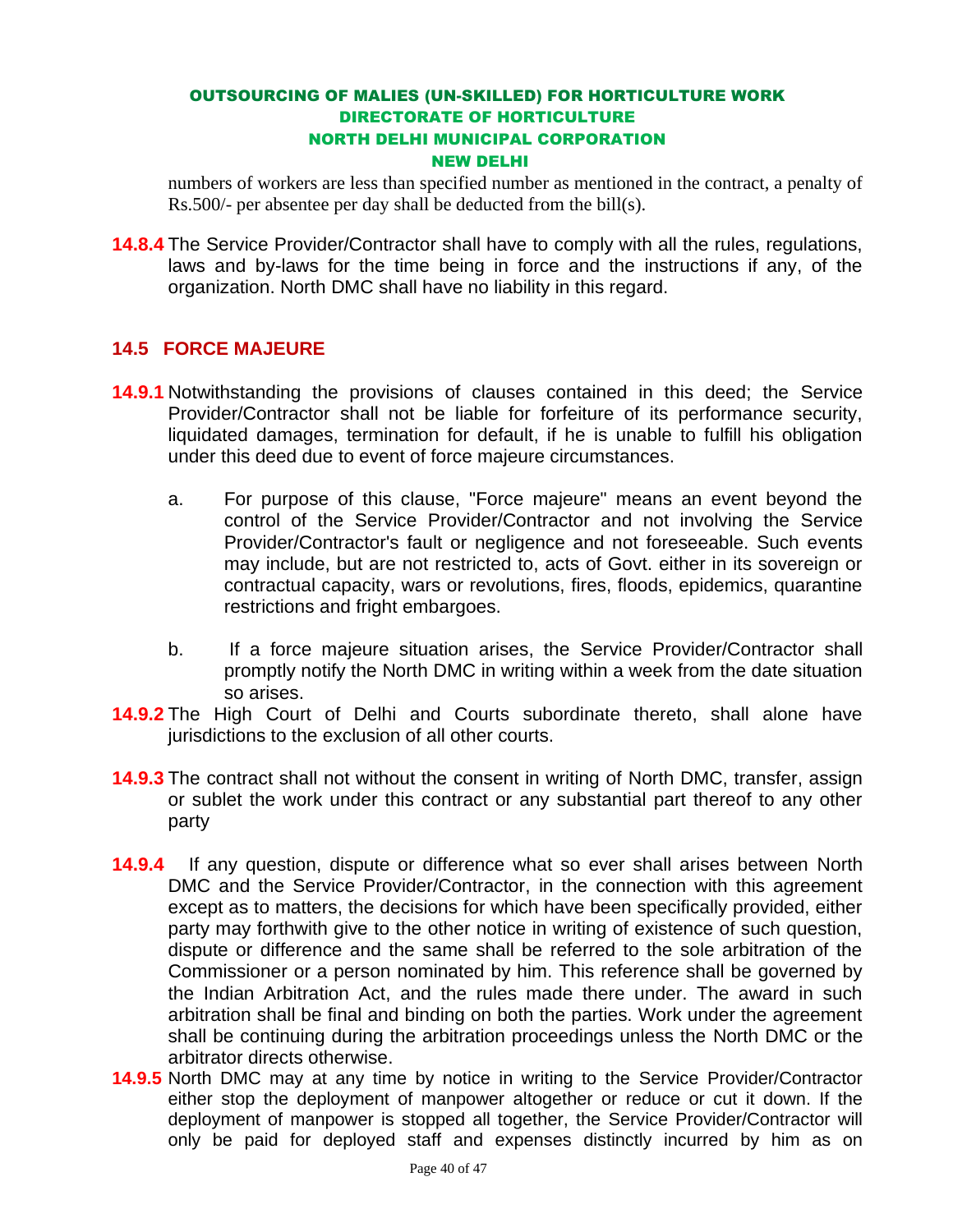deployment of manpower up to the date on which such notice is received by him. Such expenses shall be assessed by North DMC, whose decision shall be final and bidding on the Service Provider/Contractor. If the deployment is cut down the Service Provider/Contractor will not be paid any compensation what so ever for the loss or profit which he might have made if he had been allowed to provide the manpoer included in the contract.

**14.9.6** The Contract being a standing offer can be revoked by the Service Provider/Contractor as well as short-closed by the North DMC at any time during the currency of the contract through prescribed notice. Since, the contract is a standing offer and is merely a document embodying various terms of the standing offer made by the Service Provider/Contractor for acceptance by the department, either party namely; contract holder/department can legally revoke/cancel the contract at any time during the currency of the contract giving a notice of 45 days. The revocation of the contract on the part of the contract holder shall take effect 45 days from the date of communication of revocation is received by the department. The cancellation of the contract by the department shall take effect 45 days from the date of issue of letter notifying shortclosure. The North DMC has also an option to re-negotiate with the contract holder to bring the contract prices in line with the market prices whenever market fluctuations affect the price abnormally.

#### **14.10 INSPECTION**

- **14.10.1** The inspection procedures are required by the North DMC shall be got done in the presence of North DMC's representative if so desired by North DMC.
- **14.10.2** The North DMC or its representative shall have the right to inspect the deployment of staff to confirm their conformity to the contract.

#### **14.11 TERMINATION FOR INSOLVENCY**

North DMC may at any time terminate the contract by giving written notice to the Service Provider/Contractor without compensation to the Service Provider/Contractor, if it becomes bankrupt or otherwise insolvent, provided that such termination will not prejudice or affect any right of action or remedy, which has accrued or will accrue thereafter to the North DMC.

#### **14.12 TERMINATION FOR CONVENIENCE**

The North DMC, may by written notice sent to the Bidder, terminate the contract, in whole or in part at any time for its convenience. The notice of termination shall specify that termination is for the department's convenience in the interest of North DMC.

#### **14.13 APPLICABLE LAW**

The Service Provider/Contractor shall be interpreted in accordance with the laws of the department's country i.e. India. The station of North DMC Headquarter atDelhi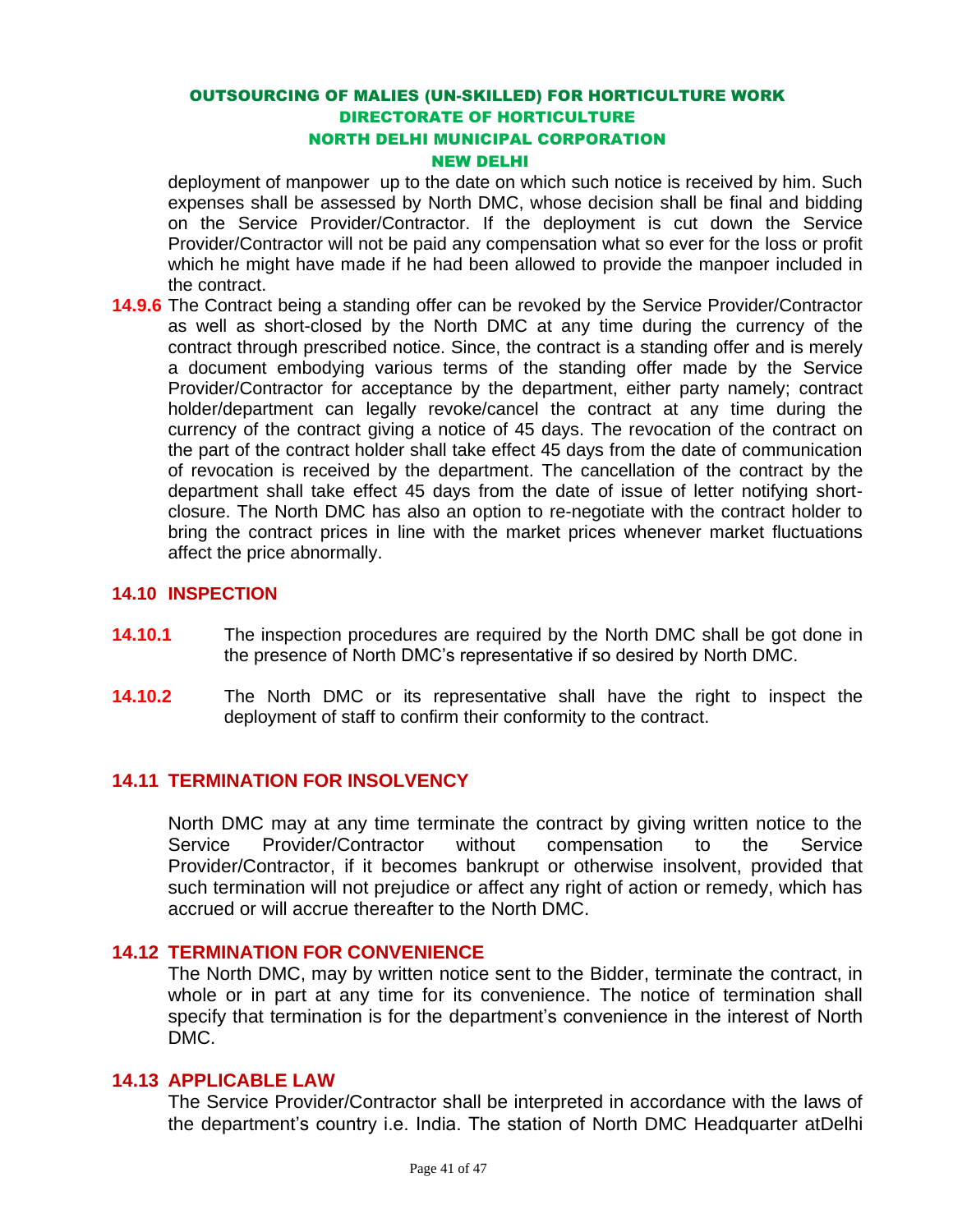shall have exclusive jurisdiction in all matters arising under this contract in Hon'ble courts of Delhi.

#### **14.14 NOTICE**

- **14.14.1** •• Any notice given by one party to the other pursuant to the contract shall be sent in writing or by telegram or telex/ cable or Email and confirmed in writing to the address specified for that purpose in the special condition of contract.
- **14.14.2** A notice shall be effective when delivered or on the notice's effective date, whichever is later.

#### **14.15 TAXES AND DUTIES**

**14.15.1** Any new tax/duty is levied during the contract period the same will be borne by the firm exclusively. TDS will be deducted from the payment of the Service Provider/Contractor as per the prevalent laws and rules of Government of India and Government of NCT of Delhi in this regard.

#### **14.16 OTHERS:**

- **14.16.1.** The Service Provider/Contractor in consultation with concerned Officer of North DMC will conduct training programme for users, focusing on main features of Horticulture work.
- **14.16.2** The TENDER document signed and sealed on each page and annexure duly attached in the last of the document making one document should be enclosed. Typing the formats in other pages, changing the serial order, loose papers etc will not be accepted.
- **14.16.3** Conditional offers shall be rejected. The tenderer shall inspect the site to ascertain site conditions, constraints or any other information required for making offer. For any assistance for visiting the site impounding applicant may contact to the Dy. Director (Hort.) HQ or Zonal Dy. Director (Hort.).
- **14.16.4** If any of the labour employed by the contractor is found to be under performing or any misbehavior is found / reported which on duty Corporation reserves the right to ask for substitute.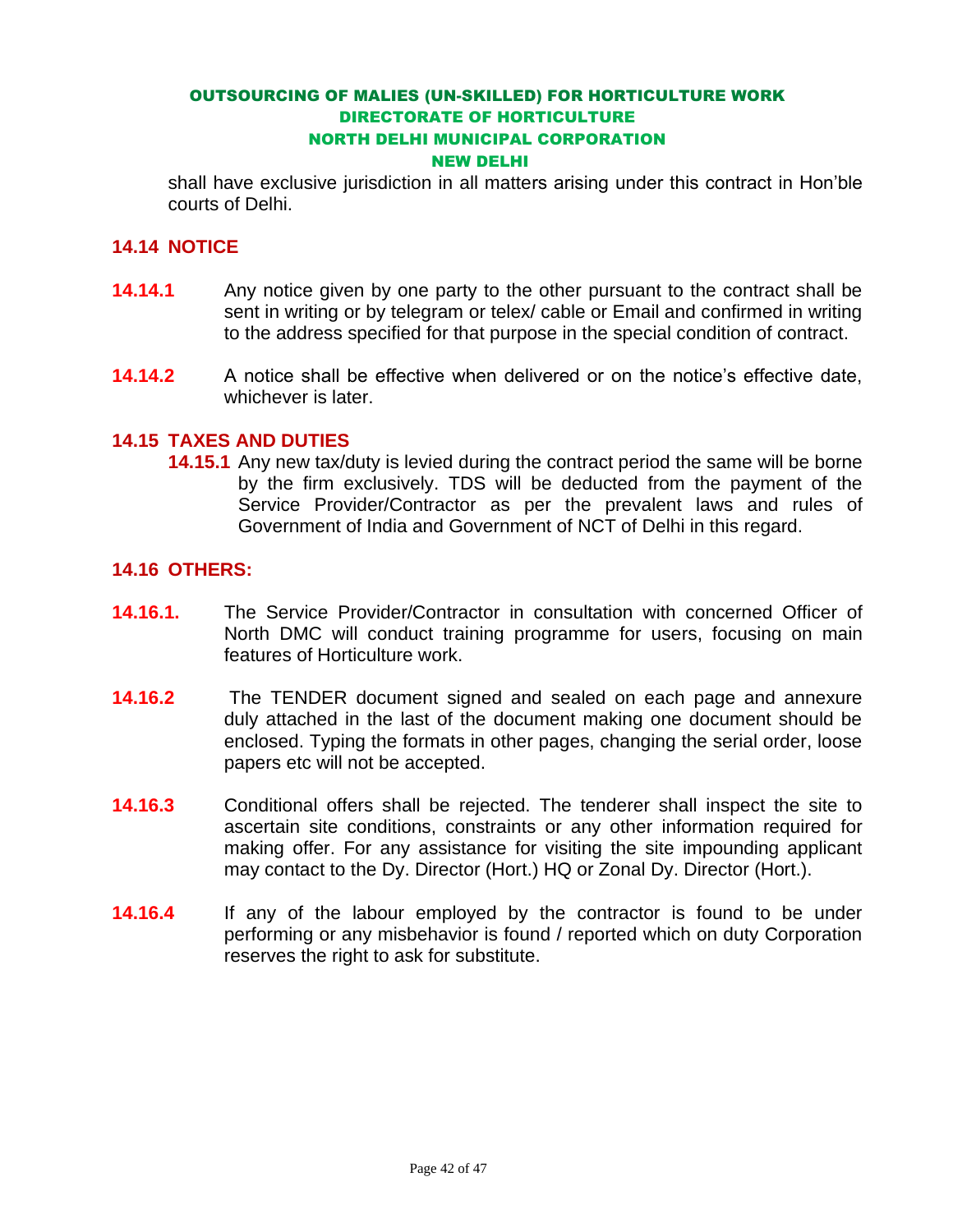## **GENERAL PARTICULARS OF TENDER & BIDDER**

### **15. GENERAL PARTICULARS OF TENDER &BIDDER**  PARTICULARS OF TENDER No.

**15.1** Particulars of the work **Outsourcing of Malies (UN-SKILLED)** for Horticulture work in all Six Zones of Horticulture department under Jurisdiction of North Delhi Municipal **Corporation 15.2** Estimated cost of Project/ **Contract Rs. 15.22 Crores** (Rupees Fifteen Crores Twenty Two Lakh only). **15.3** Number of Malies **Workers** 600 numbers(may increase or decrease) **15.4** Period of Contract One Year from the date of execution of agreement and extendable for next one year subject to satisfactory performance of the firm and mutual consent between North-DMC and firm **15.5** Cost of TENDER document (Non-refundable) Rs.1500/- (Rupees one thousand Five Hundred only) through online etendering portal. **15.6** Amount of Earnest money deposit Rs.30,44,000/- (Rupees Thirty LakhForty Four Thousands only) through online e-tendering portal. **15.7** Period of validity of TENDER for acceptance Six Months from opening of financial bid of Tender **15.8** Date and Time of submission of tender 09.04.2021 till 3.00 pm **15.9** Date and Time of opening of Technical Bid 09.04.2021 till 3.05 pm

**15.10** Date and Time of opening of Financial Bid

To be informed separately after opening of Technical Bid. **15.11** Place of opening of tender **Office of Deputy Director(Hort.)/HO/** North DMC 16thFloor, Dr. S.P.M.Civic Centre, J.L.Nehru Road, New Delhi-110002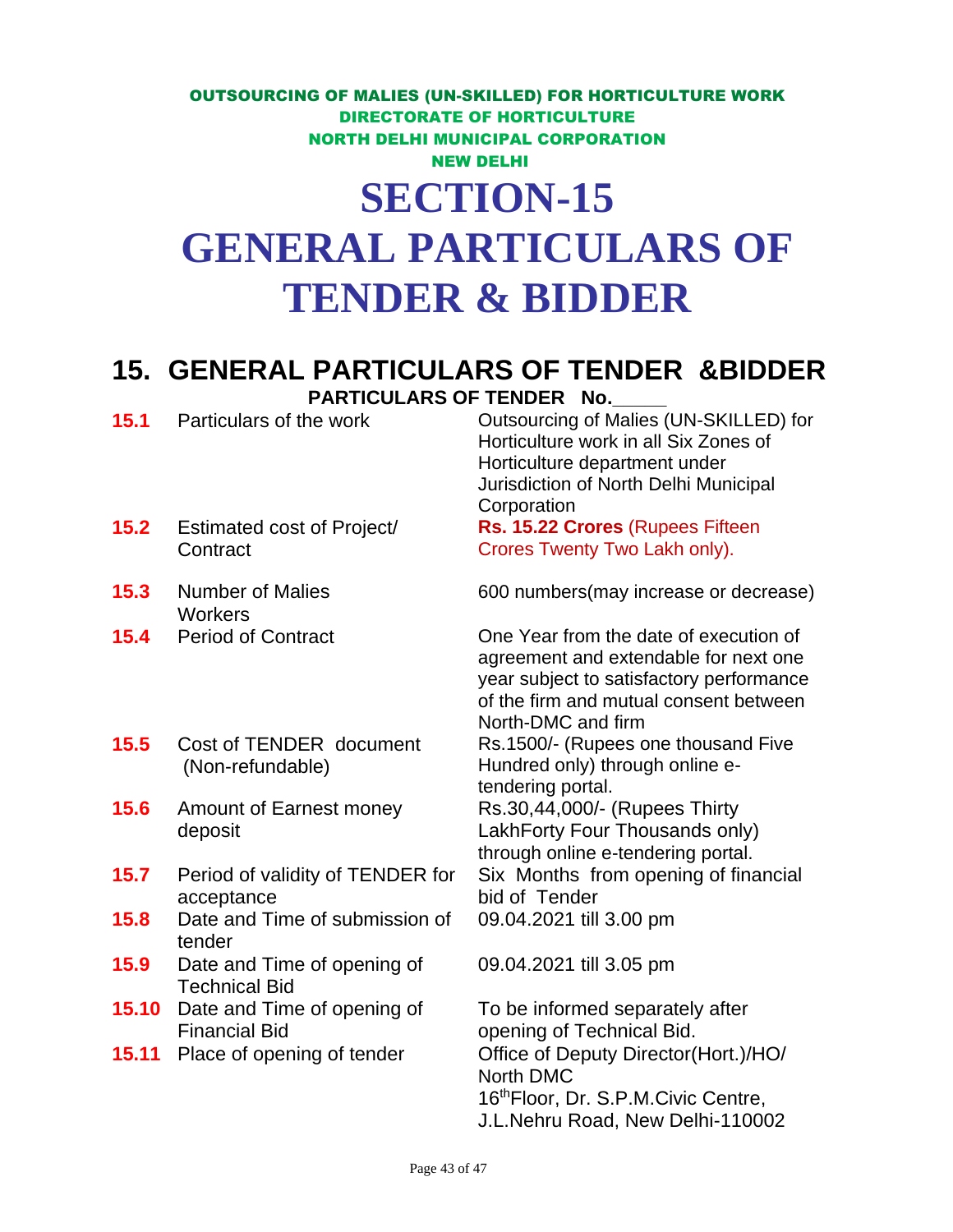#### NEW DELHI

#### **15.12 THE BIDDER WILL SUBMIT PARTICULAR IN THE BELOW FORMAT:**

- **15.12.1** Name of firm :
- **15.12.2** Postal Address :
- **15.12.3** Telegraphic address :
- **15.12.4** Telephone, Fax No :
- **15.12.5** E-mail :
- **15.12.6** Web site :
- **15.12.7** Name and designation of the : representative of the Bidder to whom all references shall be made and his contact mobile number. :
- **15.12.8** Amount of the earnest money deposited.
- **15.12.9** Details of TENDER fee Amount of TENDER Fee paid Bank Draft no. and date Annexure I
- **15.12.10** Details of Earnest money : Bank Draft no. and date etc as Annexure-IA
- **15.12.11** Financial capacity of the Bidder for carrying out the work .
- **15.12.12** Address of the firm in Delhi, if any.
- **15.12.13** Has anything/extra other than price (as mentioned in price Schedule) have been written in the price schedule.
- **15.12.14** Has the Bidder have been ever Banned/Debarred/black-listed / restrained By any Govt. Department/Undertaking..
- **15.12.15** Details of offer (please mention number of pages and number of copies attached).
- **15.12.16** Reference of any other information : attached by the TENDER (please Mention no. of pages to be attached)
- **15.12.17** Has the Bidder have any relative working in North DMC if yes state the Name and designation.

**( Signature of Bidder) with Seal**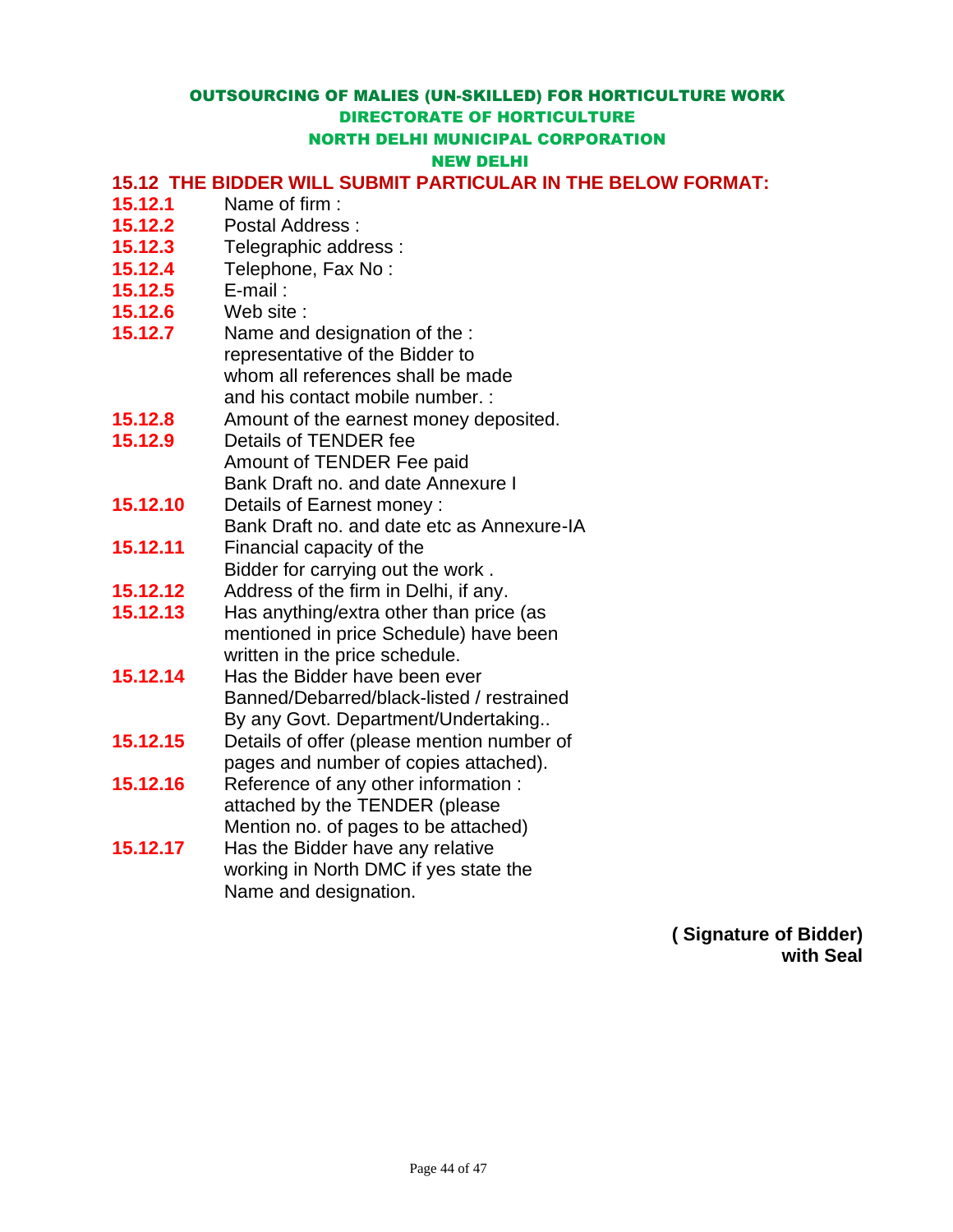## **TECHNICAL BID**

## **16. TECHNICAL BID**

The **Technical Bid** should comprise of the following documents.

- 16.1 Covering Letter.
- 16.2 Check List of Annexure.
- 16.3 The Bidder shall necessarily be a legally valid entity either a company / firm / agency and registered in appropriate registration authority.
- 16.4 Certificate/Permission of business registration in India.
- 16.5 Detail of TENDER Document fee.
- 16.6 Details of Earnest Money Deposit
- 16.7 Turnover Certificate (last three financial years) duly verified by a registered Chartered Accountant for the year2017-18, 2018-19, 2019-20.
- 16.8 Bank Solvency Certificate of Nationalised Bank/Scheduled Bank
- 16.9 Period of Validity of Bids submitted for acceptance.
- 16.10 Experience Certificate/s
	- (i) Experience Certificate issued of works completed by competent authority work/s for "Outsourcing of Malies with copy of Work Order/s.
	- (ii) Certificate/s of completed works in any Government Department
- 16.11 Income Tax/PAN Registration No. Document.
- 16.12 Valid CST/VAT registration certificate document.
- 16.13 Written commitment/undertaking to establish adequate localized service facilities/centres in Delhi.
- 16.14 Declaration/Undertaking stating that the company is / had not been **banned/debarred/black-listed/Restrained** by any organization of Central Government Departments / State Government / Statutory Bodies / Autonomous Bodies/ PSUs/ Private Sectors etc.
- 16.15 Power of Attorney, if the TENDER is submitted other than the proprietor of the firm.
- 16.16 PERSONNEL AND ESTABLISHMENT
- 16.17 Purchased/Downloaded tender document with details filled of the bidder be attached.
- 16.18 **SPIRAL BINDING OF TECHNICAL BIDS:** The bidder must submit all documents of Technical bids in spiral binding and all the pages should be clearly serial numbered.
- 16.19 Signed and Stamped on each page of the Bidding documents submitted by the bidder.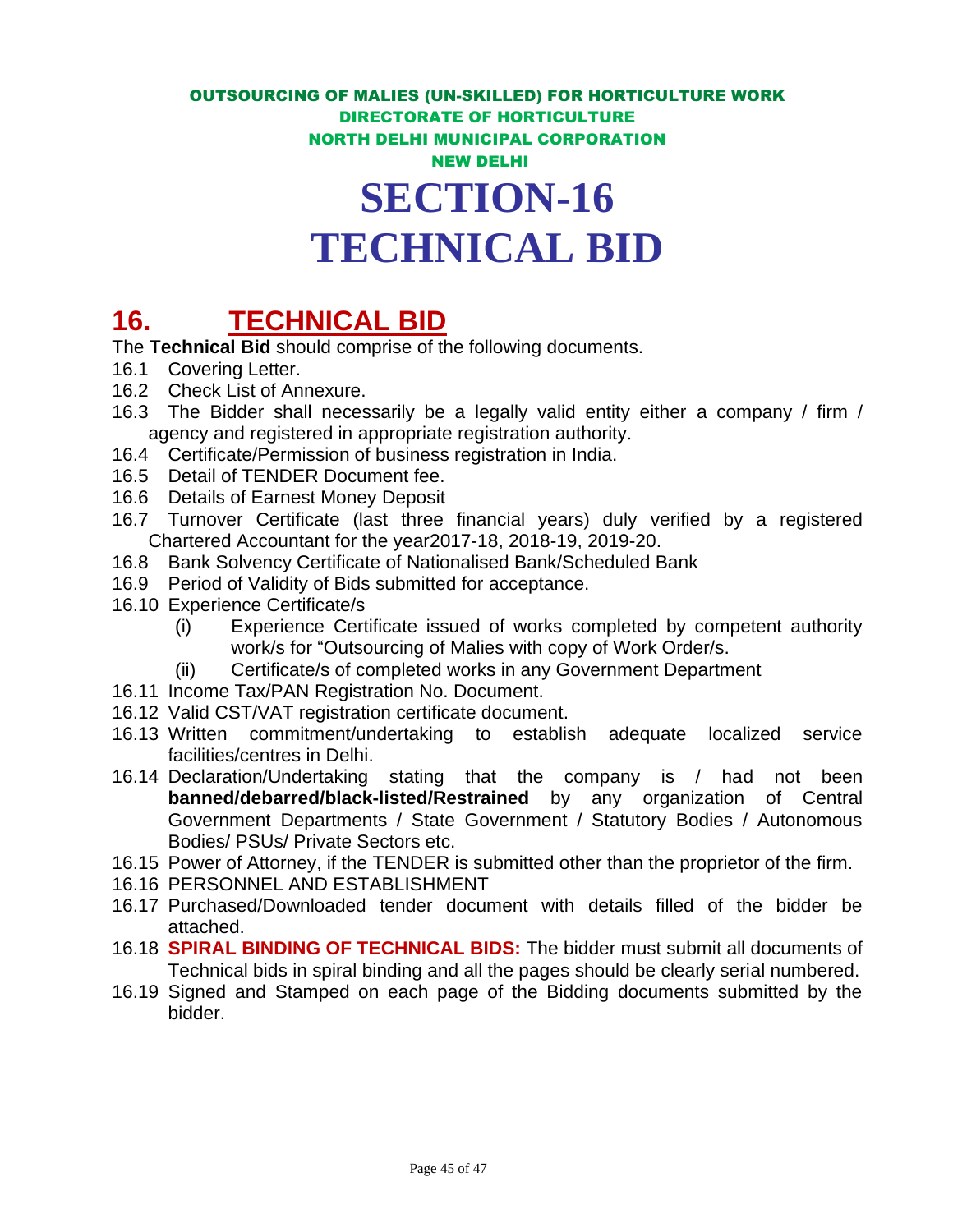The tentative requirements of manpower in each of the category shall be as under:

| Category       | <b>Tentative Requirement of</b> | <b>Qualification and Experience</b>                   |
|----------------|---------------------------------|-------------------------------------------------------|
|                | <b>Manpower</b>                 |                                                       |
| Un-skilled     | 600                             | 1. Age : 18 to 59 years                               |
| Labour to work | However, actual number may      | 2. Qualification-Primary Education (5 <sup>th</sup> ) |
| as Mali        | vary depending on the           | Pass)                                                 |
|                | requirement                     | 3. Experience: A certificate of experience            |
|                |                                 | for minimum 1 year having worked as                   |
|                |                                 | gardener.                                             |

i.Total Consolidated monthly amount (including Minimum Wages, ESIC, EPF etc.) per person should be quoted by the bidder under each of the category separately.

ii.The bidder should quote the monthly consolidated amount in the **Table** given below.

iii.Payments shall be made by the North -DMC as per the terms and conditions of the Tender Documents.

iv.Prices shall be valid for a period of one year. However, on revision of minimum wages, Service Provider/Contractor may request in writing for enhancement of minimum wages accordingly to the North -DMC, which shall be considered and agreed, if found reasonable by the North -DMC.

v.The charges shall be on 26 days a month basis (as per the norms of Government of NCT of Delhi, Labour Department).

- vi.The quoted consolidated monthly amount prices shall be inclusive of all charges including our contribution towards ESI, PF, Gratuity, Bonus, Substitutes. It shall also include cost of training and uniform, Supervisor of company etc.
- vii.The prices in the Price Schedule shall be exclusive of any service tax, education cess, secondary and higher education cess or any other applicable taxes as may be levied by the Government from time-to-time and the same shall be charged in addition to the applicable rate.

viii.Service charges should not be NIL as per GFR 2017 Rules

**BOQ SHOULD NOT BE REFLECTED IN TECHNICAL BID. BREAK UP OF BOQ MUST BE SUBMITTED IN SEPARATE ENVELOPE AS PRICE BID. SPIRAL TECHNICAL BID AND PRICE MUST BE SUBMITTED IN THE OFFICE OF DIRECTOR, HORTICULTURE ON OR BEFORE 09.04.2021 UPTO 3.00 PM**

| .<br>S. No.    | <b>Particulars</b>                                                                     | <b>Accepted Rates</b> | Remarks                                                                                                                             |
|----------------|----------------------------------------------------------------------------------------|-----------------------|-------------------------------------------------------------------------------------------------------------------------------------|
| $\mathbf{1}$ . | Basic Minimum Wages (As per Govt.<br>of NCT of Delhi norms) for Mali as un-<br>skilled |                       | As per Labour department Notification Delhi<br>dated 22.10.2019, the Minimum rates of<br>wages is Rs. 14842/- (including DA). Rates |
| 2.             | ESI 4.75%                                                                              |                       | may be increased on a/c of increase in the                                                                                          |
| 3.             | $EPF + EDLI$ (13%)                                                                     |                       | Minimum Wages by the Govt. of NCT of<br>Delhi from time to time (Minimum Wages<br>means S. No. 01 to 04).                           |
| 4.             | Sub Total                                                                              |                       |                                                                                                                                     |
| 5              | Uniform Charges                                                                        |                       |                                                                                                                                     |
| 6              | Bonus on Monthly Wages @ 8.33%<br>of S. No. 1                                          |                       |                                                                                                                                     |
| 7.             | Sub Total (S. No. 4+5+6)                                                               |                       |                                                                                                                                     |
| 8              | Service Charges _____% (Should not<br>be nil and not less than Rs. 1/-) (              |                       |                                                                                                                                     |
| 9              | Total (S. No. 7+8)                                                                     |                       |                                                                                                                                     |
| 10.            | No of Malies                                                                           |                       |                                                                                                                                     |
| 11             | Total for one Month (S. No. 9*10)                                                      |                       |                                                                                                                                     |
| 12             | Total for 12 Months                                                                    |                       |                                                                                                                                     |